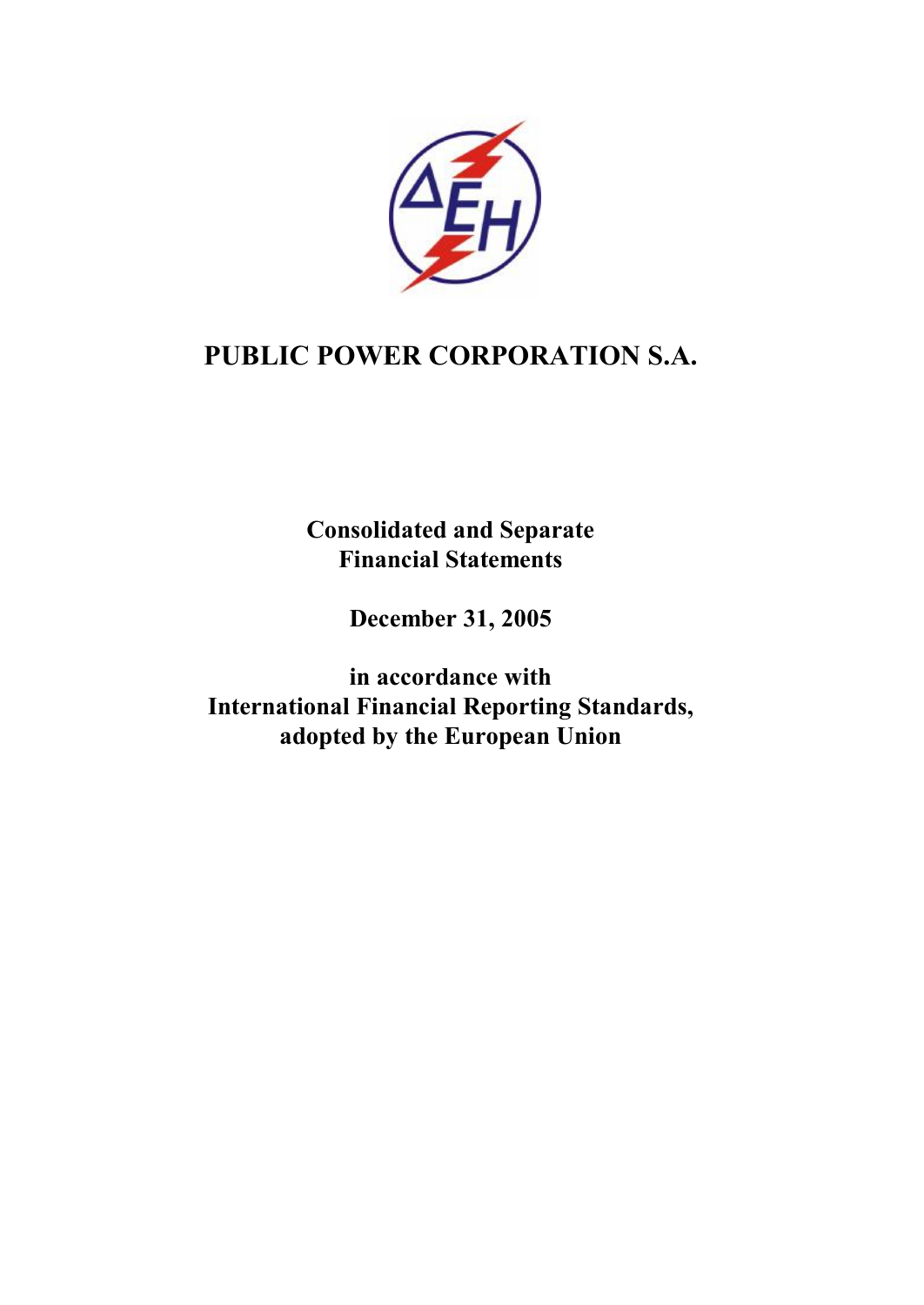### **INDEX TO THE FINANCIAL STATEMENTS**

|                                                                                    | <u>1 agu</u> |
|------------------------------------------------------------------------------------|--------------|
| Audit Report of Certified Auditors Accountants                                     |              |
| Statements of Income for the year ended December 31, 2005                          | 3            |
| Balance Sheets as of December 31, 2005                                             | 4            |
| Statements of Changes in Shareholders' Equity for the year ended December 31, 2005 | 5            |
| Statements of Cash Flows for the year ended December 31, 2005                      |              |
| Notes to the Financial Statements                                                  | 8            |

## **Page**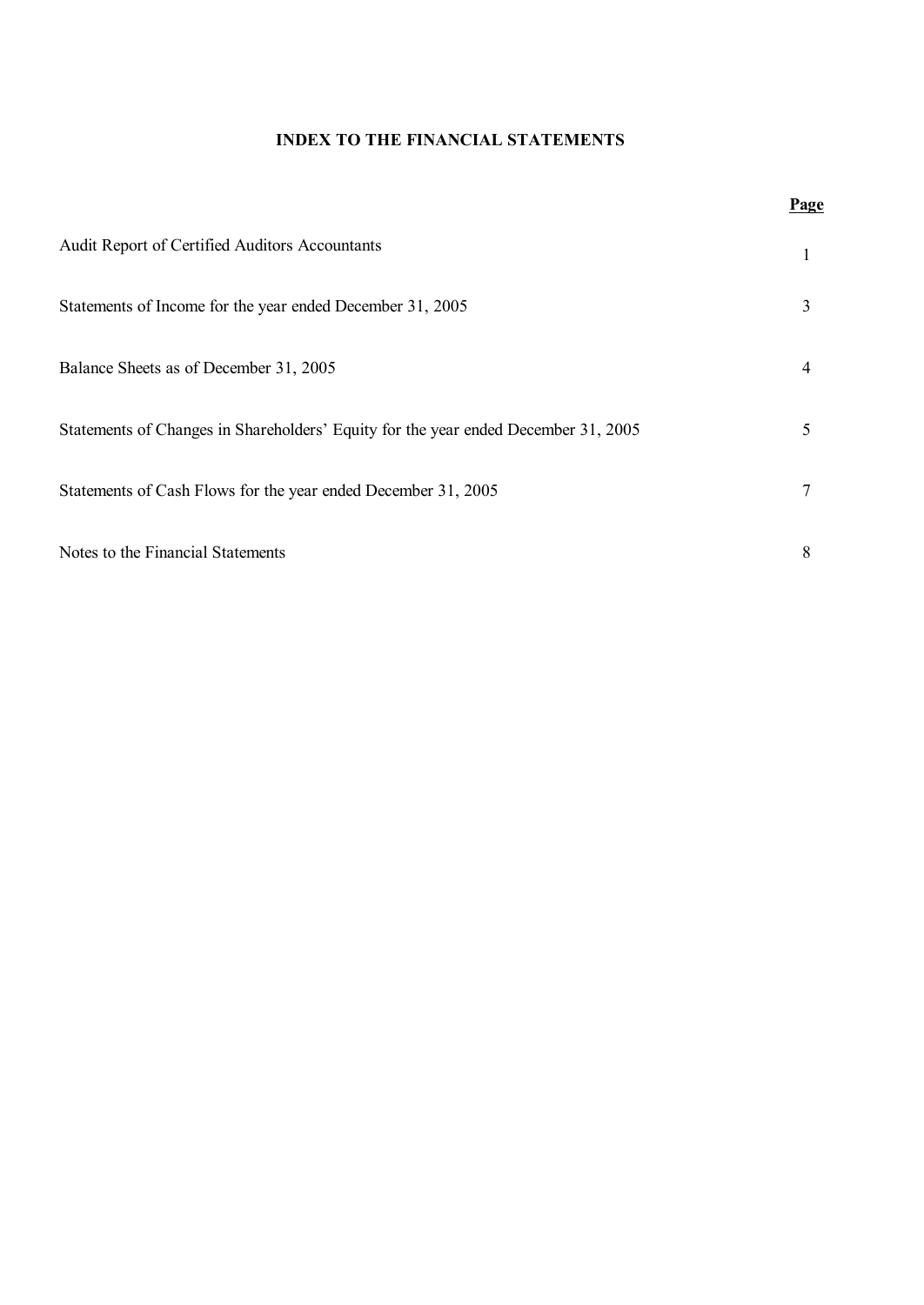### **ENGLISH TRANSLATION FROM THE GREEK ORIGINAL**

#### **INDEPENDENT AUDITORS' REPORT**

### **TO THE SHAREHOLDERS OF PUBLIC POWER CORPORATION S.A.:**

We have audited the accompanying financial statements as well as the consolidated financial statements of Public Power Corporation S.A. as of and for the year ended December 31, 2005. These financial statements are the responsibility of the Company's management. Our responsibility is to express an opinion on these financial statements based on our audit.

Except as discussed in the following paragraphs, we conducted our audit in accordance with the Greek Auditing Standards, which are based on the International Standards on Auditing. Those Standards require that we plan and perform the audit to obtain reasonable assurance about whether the financial statements are free of material misstatement. An audit includes examining, on a test basis, evidence supporting the amounts and disclosures in the financial statements. An audit also includes assessing the accounting principles used and significant estimates made by management, evaluating the overall financial statement presentation as well as assessing the consistency of the Board of Directors' report with the aforementioned financial statements. We believe that our audit provides a reasonable basis for our opinion.

We were not able to obtain direct confirmation for suppliers' and contractors' balances outstanding as at December 31, 2005, of approximately Euro 12.4 million in the aggregate. We were not able to verify the above balances by applying alternative audit procedures and, accordingly we are not in a position to conclude on the possible impact of the above matter on the financial statements.

The Company is currently in the process of investigating net credit differences of approximately Euro 1.3 million (debit differences of approximately Euro 4.6 million and credit differences of approximately Euro 5.9 million) between the Company's accounting records and the balances confirmed with suppliers and contractors. Accordingly we are not in a position to conclude on the possible impact of the above matter on the financial statements.

As at December 31, 2005, included in both the Group and the Company balance sheets, under the caption "Materials, spare parts and supplies" are debit and credit balances of approximately Euro 16.0 million and Euro 12.7 million, respectively, which relate to purchased materials in transit and which show no movement for over one year. The Company is currently in the process of investigating the above balances and accordingly we are not in a position to determine the impact that this exercise will have on the financial statements.

In our opinion, except for the effects of such adjustments, if any, as might have been determined to be necessary had we been able to verify the balances discussed in the third paragraph above and had the Company's process for the investigation of the amounts discussed in the fourth and fifth paragraphs above, been completed, the aforementioned financial statements give a true and fair view of the financial position of the Company and that of the Group as of December 31, 2005 and the results of its operations and those of the Group and their cash flows and changes in shareholders' equity for the year then ended in accordance with the International Financial Reporting Standards that have been adopted by the European Union and the Board of Directors' report is consistent with the aforementioned financial statements.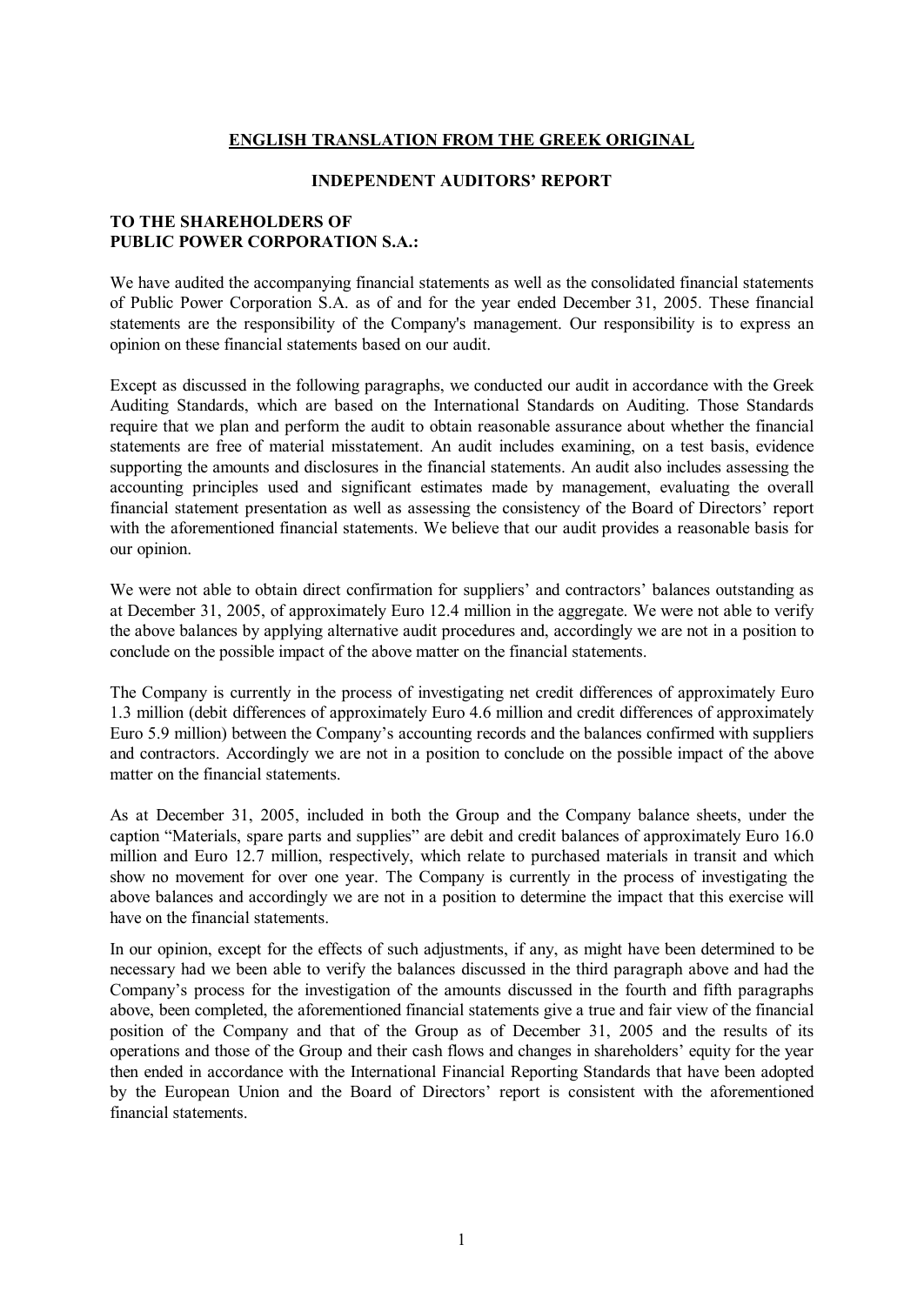Without qualifying our opinion, we draw attention to Note 36(e) to the financial statements. Based on the 1691/2005 and 1688/2005 decisions of the Supreme Court the environmental permits for the projects relating to the diversion of the Acheloos were repealed. As a result of the above decisions the permit for the construction of the Messochora hydroelectric power plant, which is under construction, was also repealed. In December 2005 the Company filed with the competent authorities a new environmental study for the Messochora plant in order to disassociate the construction of the plant from the Acheloos river diversion project. As at December 31, 2005, the costs incurred in relation with the construction of the above plant totaled approximately Euro 266.0 million and are included in "Construction in progress" in the accompanying 2005 balance sheet (Group and Parent). The ultimate outcome of the matter cannot presently be determined, and no provision for any loss that may result, in the case the permit for the completion and operation of the plant is not granted by the competent authorities, has been made in the financial statements.

Athens, March 30, 2006

Dimitrios Konstantinou A.M.ICA(GR) 16201

ERNST & YOUNG (HELLAS) CERTIFIED AUDITORS ACCOUNTANTS S.A. (SOEL No. 107) 11<sup>th</sup> Klm Nt Rd Athens-Lamia 144 51 Metamorphosis

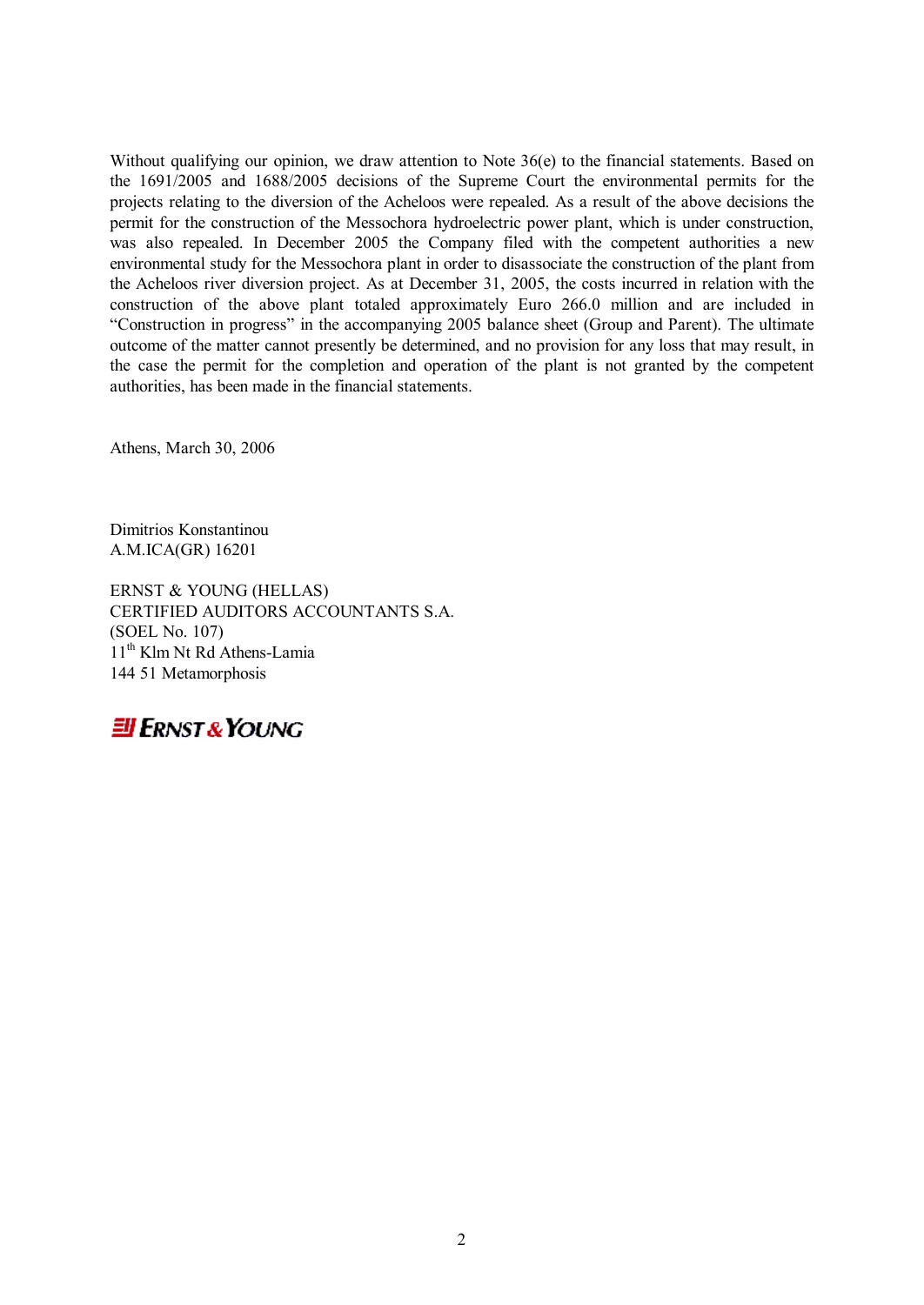### **PUBLIC POWER CORPORATION S.A. STATEMENTS OF INCOME FOR THE YEAR ENDED DECEMBER 31, 2005**

(All amounts in thousands of Euro, unless otherwise stated - except for share and per share data)

|                                       | Group          |             |             | Company     |             |  |
|---------------------------------------|----------------|-------------|-------------|-------------|-------------|--|
|                                       | <b>Note</b>    | 2005        | 2004        | 2005        | 2004        |  |
| <b>REVENUES:</b>                      |                |             |             |             |             |  |
| Revenue from energy sales             | 6              | 3,965,288   | 3,791,496   | 3,965,288   | 3,791,496   |  |
| Other                                 | 6              | 325,572     | 303,517     | 325,572     | 303,517     |  |
|                                       |                | 4,290,860   | 4,095,013   | 4,290,860   | 4,095,013   |  |
| <b>EXPENSES:</b>                      |                |             |             |             |             |  |
| Payroll cost                          | 7              | 952,123     | 885,515     | 952,123     | 885,515     |  |
| Lignite                               |                | 687,654     | 611,664     | 687,654     | 611,664     |  |
| Liquid Fuel                           |                | 592,573     | 427,175     | 592,573     | 427,175     |  |
| Natural Gas                           |                | 392,513     | 306,665     | 392,513     | 306,665     |  |
| Depreciation and Amortization         | 8              | 484,614     | 461,797     | 484,614     | 461,797     |  |
| Energy purchases                      |                | 239,995     | 183,376     | 239,995     | 183,376     |  |
| Materials and consumables             |                | 103,342     | 96,783      | 103,342     | 96,783      |  |
| Transmission system usage             | $\overline{2}$ | 269,279     | 258,023     | 269,279     | 258,023     |  |
| Utilities and maintenance             |                | 78,805      | 94,382      | 78,805      | 94,382      |  |
| Third party fees                      |                | 21,510      | 20,865      | 21,510      | 20,865      |  |
| Emission allowances                   |                | 12,603      |             | 12,603      |             |  |
| Provision for risks                   |                | 2,683       | 220         | 2,683       | 220         |  |
| Provision for slow – moving materials | 18             | 6,529       | 562         | 6,529       | 562         |  |
| Allowance for doubtful balances       |                | 22,006      | 4,684       | 22,006      | 4,684       |  |
| Financial expenses                    | 9              | 154,747     | 165,817     | 154,745     | 165,811     |  |
| Financial income                      | 10             | (32, 919)   | (35,212)    | (32,709)    | (35, 142)   |  |
| Other (income) expenses, net          | 11             | 81,306      | 91,824      | 80,826      | 91,217      |  |
| Share of loss of associates           | 16             | 13,214      | 8,242       |             |             |  |
| Foreign currency (gains) losses, net  |                | 6,719       | 10,360      | 6,719       | 10,360      |  |
| PROFIT BEFORE TAX                     |                | 201,564     | 502,271     | 215,050     | 511,056     |  |
| Income tax expense                    | 12             | (65, 848)   | (209, 145)  | (63, 124)   | (211,792)   |  |
| PROFIT AFTER TAX                      |                | 135,716     | 293,126     | 151,926     | 299,264     |  |
| Earnings per share, basic and diluted |                | 0.58        | 1.26        | 0.65        | 1.29        |  |
| Weighted average number of shares     |                | 232,000,000 | 232,000,000 | 232,000,000 | 232,000,000 |  |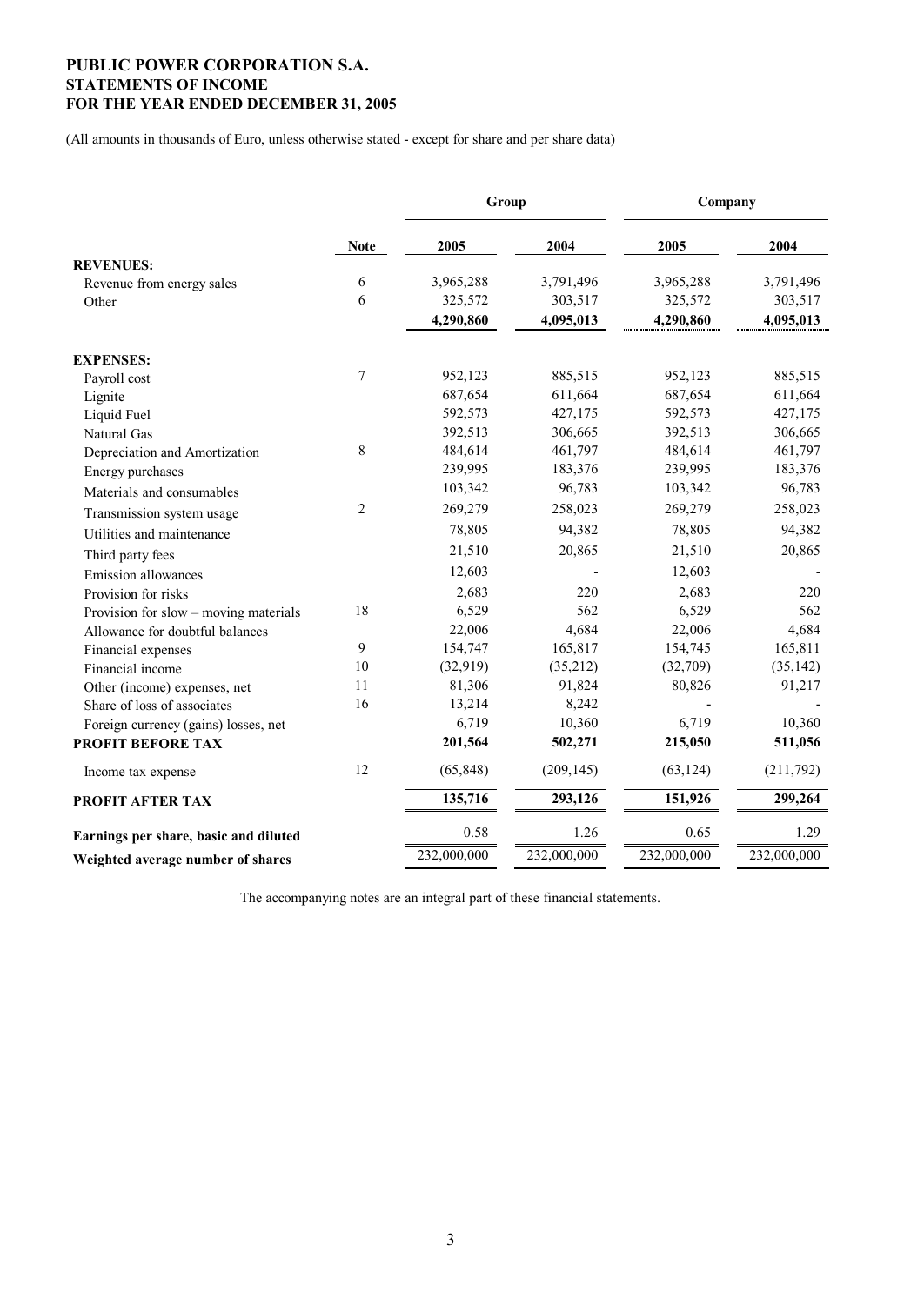### **PUBLIC POWER CORPORATION S.A. BALANCE SHEETS DECEMBER 31, 2005**

(All amounts in thousands of Euro, unless otherwise stated - except for share and per share data)

|                                                                      |             | Group      |            | Company    |            |  |
|----------------------------------------------------------------------|-------------|------------|------------|------------|------------|--|
| <b>ASSETS</b>                                                        | <b>Note</b> | 31/12/2005 | 31/12/2004 | 31/12/2005 | 31/12/2004 |  |
| Non - Current Assets:                                                |             |            |            |            |            |  |
| Property, plant and equipment, net                                   | 13          | 11,175,439 | 9,705,934  | 11,175,434 | 9,705,927  |  |
| Software, net                                                        | 14          | 15,658     | 8,281      | 15,658     | 8,281      |  |
| Investments in subsidiaries                                          | 15          |            |            | 65,098     | 63,398     |  |
| Investments in associates                                            | 16          | 4,544      | 17,372     | 144        | 144        |  |
| Other non-current assets                                             |             | 7,495      | 9,652      | 7,495      | 9,652      |  |
| Deferred tax assets                                                  | 12          |            | 90,290     |            | 87,643     |  |
| <b>Total non-current assets</b>                                      |             | 11,203,136 | 9,831,529  | 11,263,829 | 9,875,045  |  |
| <b>Current Assets:</b>                                               |             |            |            |            |            |  |
| Materials, spare parts and supplies, net                             | 18          | 557,834    | 582,669    | 557,834    | 582,669    |  |
| Trade receivables, net                                               | 19          | 695,072    | 660,437    | 695,072    | 660,437    |  |
| Other receivables, net                                               | 20          | 86,545     | 68,789     | 87,209     | 69,408     |  |
| Income tax receivable                                                |             | 20,709     |            | 20,709     |            |  |
| Other current assets                                                 |             | 20,974     | 7,781      | 20,974     | 7,781      |  |
| Marketable and other securities                                      | 21          | 40,203     | 28,439     | 40,203     | 28,439     |  |
| Cash and cash equivalents                                            | 22          | 38,176     | 28,071     | 29,351     | 20,274     |  |
| <b>Total Current Assets</b>                                          |             | 1,459,513  | 1,376,186  | 1,451,352  | 1,369,008  |  |
| <b>Total Assets</b>                                                  |             | 12,662,649 | 11,207,715 | 12,715,181 | 11,244,053 |  |
|                                                                      |             |            |            |            |            |  |
| <b>EQUITY AND LIABILITIES</b>                                        |             |            |            |            |            |  |
| <b>EQUITY:</b>                                                       |             |            |            |            |            |  |
| Share capital                                                        | 23          | 1,067,200  | 1,067,200  | 1,067,200  | 1,067,200  |  |
| Share premium                                                        |             | 106,679    | 106,679    | 106,679    | 106,679    |  |
| Legal reserve                                                        | 24          | 40,398     | 33,319     | 40,398     | 33,319     |  |
| Revaluation surplus                                                  |             | 4,175,422  | 3,145,640  | 4,175,422  | 3,145,640  |  |
| Reversal of fixed assets' statutory                                  |             |            |            |            |            |  |
| revaluation surplus included in share                                | 13          |            |            |            |            |  |
| capital                                                              | 25          | (947, 342) | (947, 342) | (947, 342) | (947, 342) |  |
| Other Reserves                                                       |             | 256,265    | 242,062    | 256,265    | 242,062    |  |
| Retained earnings                                                    |             | 510,159    | 573,812    | 562,725    | 610,168    |  |
| <b>Total Equity</b>                                                  |             | 5,208,781  | 4,221,370  | 5,261,347  | 4,257,726  |  |
| <b>Non-Current Liabilities:</b>                                      |             |            |            |            |            |  |
| Interest bearing loans and borrowings                                | 27          | 3,197,083  | 3,107,427  | 3,197,083  | 3,107,427  |  |
| Post retirement benefits                                             | 29          | 230,698    | 226,637    | 230,698    | 226,637    |  |
| Provisions                                                           | 30          | 206,734    | 216,396    | 206,734    | 216,396    |  |
| Deferred tax liabilities                                             | 12          | 285,115    |            | 285,115    |            |  |
| Deferred customers' contributions and<br>subsidies                   | 31          | 1,559,507  | 1,421,145  | 1,559,507  | 1,421,145  |  |
| Other non-current liabilities                                        | 32          | 415,332    | 386,794    | 415,332    | 386,794    |  |
| <b>Total Non-Current Liabilities</b>                                 |             | 5,894,469  |            |            |            |  |
|                                                                      |             |            | 5,358,399  | 5,894,469  | 5,358,399  |  |
| <b>Current Liabilities:</b><br>Trade and other payables              | 33          |            |            |            |            |  |
|                                                                      | 34          | 803,264    | 789,298    | 803,230    | 789,280    |  |
| Short – term borrowings<br>Current portion of interest bearing loans |             | 143,900    | 187,050    | 143,900    | 187,050    |  |
| and borrowings                                                       | 27          | 492,180    | 397,157    | 492,180    | 397,157    |  |
| Derivative liability                                                 | 28          | 13,827     | 28,475     | 13,827     | 28,475     |  |
| Dividends payable                                                    | 26          | 183        | 211        | 183        | 211        |  |
| Income tax payable                                                   |             |            | 120,845    |            | 120,845    |  |
| Accrued and other current liabilities                                | 35          | 106,045    | 104,910    | 106,045    | 104,910    |  |
| <b>Total Current Liabilities</b>                                     |             | 1,559,399  | 1,627,946  | 1,559,365  | 1,627,928  |  |
| <b>Total Liabilities and Equity</b>                                  |             | 12,662,649 | 11,207,715 | 12,715,181 | 11,244,053 |  |
|                                                                      |             |            |            |            |            |  |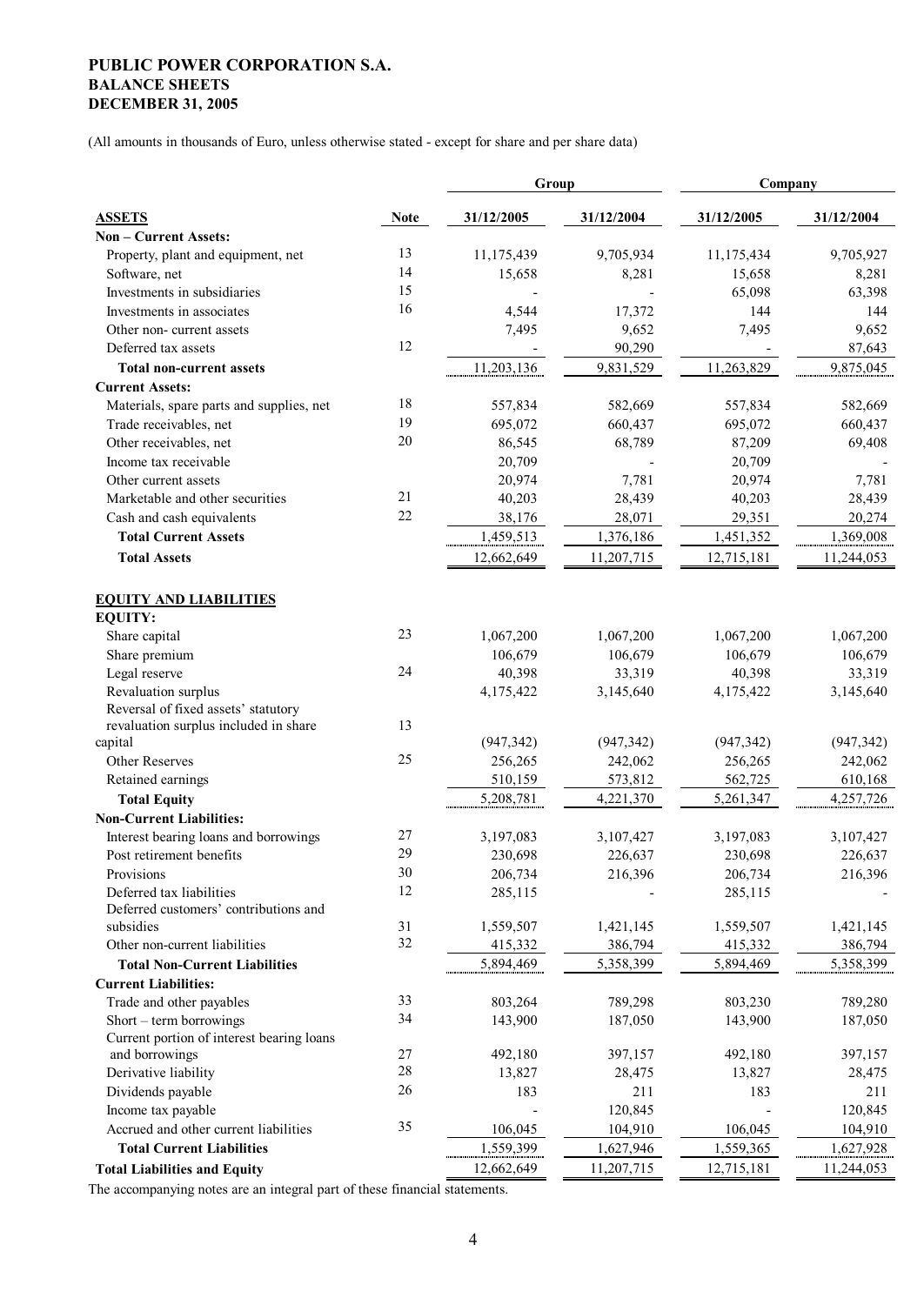#### **PUBLIC POWER CORPORATION S.A. CONSOLIDATED STATEMENT OF CHANGES IN SHAREHOLDERS' EQUITY DECEMBER 31, 2005**

(All amounts in thousands of Euro, unless otherwise stated - except for share and per share data)

|                                                                                         |                         |                         |                         |                                      |                                                                                                       | <b>Other Reserves</b>                                                 |                                    |                                          |                             |                               |
|-----------------------------------------------------------------------------------------|-------------------------|-------------------------|-------------------------|--------------------------------------|-------------------------------------------------------------------------------------------------------|-----------------------------------------------------------------------|------------------------------------|------------------------------------------|-----------------------------|-------------------------------|
|                                                                                         | <b>Share</b><br>Capital | <b>Share</b><br>Premium | Legal<br><b>Reserve</b> | <b>Revaluation</b><br><b>Surplus</b> | <b>Reversal of</b><br><b>Fixed Assets</b><br><b>Statutory</b><br><b>Revaluation</b><br><b>Surplus</b> | Marketable<br><b>Securities</b><br><b>Valuation</b><br><b>Surplus</b> | Tax - free<br>and Other<br>Reserve | Other<br><b>Reserves</b><br><b>Total</b> | <b>Retained</b><br>Earnings | <b>Total</b><br><b>Equity</b> |
| Balance, December 31, 2003                                                              | 1,067,200               | 106,679                 | 21,116                  | 2,543,342                            | (947, 342)                                                                                            | 9,640                                                                 | 211,561                            | 221,201                                  | 471,558                     | 3,483,454                     |
| Adjustments ( $note3(g)$ )                                                              |                         |                         |                         |                                      |                                                                                                       |                                                                       |                                    |                                          | (4,039)                     | (4,039)                       |
| Balance, as restated, January 1, 2004                                                   | 1,067,200               | 106,679                 | 21,116                  | 2,543,342                            | (947, 342)                                                                                            | $\frac{9,640}{2}$                                                     | 211,561                            | 221,201                                  | $\frac{467,519}{2}$         | 3,479,715                     |
| Revaluation surplus of land, mines and buildings                                        |                         |                         |                         | 620,805                              |                                                                                                       |                                                                       |                                    |                                          |                             | 620,805                       |
| Deferred tax on devaluation (note 13)                                                   |                         |                         |                         | 17,891                               |                                                                                                       |                                                                       |                                    |                                          |                             | 17,891                        |
| Tax on fixed assets revaluation surplus                                                 |                         |                         |                         | (36,398)                             |                                                                                                       |                                                                       |                                    |                                          |                             | (36,398)                      |
| Valuation of marketable securities (note 21)                                            |                         |                         |                         |                                      |                                                                                                       | 8,638                                                                 |                                    | 8,638                                    |                             | 8,638                         |
| Net gains and losses not recognized in the income<br>statement                          |                         |                         |                         |                                      |                                                                                                       | 8,638                                                                 |                                    | 8,638                                    |                             | 610,936                       |
| Net income for the year                                                                 | -----------------       |                         |                         |                                      |                                                                                                       |                                                                       | ---------<br>-----------           |                                          | .<br>--------<br>293,126    | 293,126                       |
| Transfers                                                                               |                         |                         | 12,203                  |                                      |                                                                                                       |                                                                       | 12,223                             | 12,223                                   | (24, 426)                   |                               |
| Dividends                                                                               |                         |                         |                         |                                      |                                                                                                       |                                                                       |                                    |                                          | (162, 400)                  | (162, 400)                    |
| Other movements                                                                         |                         |                         |                         |                                      |                                                                                                       |                                                                       |                                    |                                          | (7)                         | (7)                           |
| Balance, December 31, 2004                                                              | 1,067,200               | 106,679                 | 33,319                  | 3,145,640                            | (947, 342)                                                                                            | 18,278                                                                | 223,784                            | 242,062                                  | 573,812                     | 4,221,370                     |
| Application of IFRIC 1 (note $3(c)$ )<br>Amendments of 2004 revaluation of assets (note |                         |                         |                         |                                      |                                                                                                       |                                                                       |                                    |                                          | 18,949                      | 18,949                        |
| 13)                                                                                     |                         |                         |                         | (17,056)                             |                                                                                                       |                                                                       |                                    |                                          | $\overline{\phantom{a}}$    | (17,056)                      |
| Revaluation surplus of machinery, technical works,                                      |                         |                         |                         |                                      |                                                                                                       |                                                                       |                                    |                                          |                             |                               |
| transportation means, furniture and software                                            |                         |                         |                         | 1,403,590                            |                                                                                                       |                                                                       |                                    |                                          |                             | 1,403,590                     |
| Deferred tax on revaluation                                                             |                         |                         |                         | (356, 752)                           |                                                                                                       |                                                                       |                                    |                                          |                             | (356, 752)                    |
| Valuation of marketable securities (note 21)                                            |                         |                         |                         |                                      |                                                                                                       | 11,764                                                                |                                    | 11,764                                   |                             | 11,764                        |
| Net gains and losses not recognized in the income                                       |                         |                         |                         |                                      |                                                                                                       |                                                                       |                                    |                                          |                             |                               |
| statement                                                                               | ------------------      |                         |                         | 1,029,782                            |                                                                                                       | $\frac{11,764}{2}$                                                    | ----------------------             | 11,764                                   | 18,949                      | 1,060,495                     |
| Net income for the year                                                                 |                         |                         |                         |                                      |                                                                                                       |                                                                       |                                    |                                          | 135,716                     | 135,716                       |
| Dividends                                                                               |                         |                         |                         |                                      |                                                                                                       |                                                                       |                                    |                                          | (208, 800)                  | (208, 800)                    |
| Transfers                                                                               |                         |                         | 7,079                   |                                      |                                                                                                       |                                                                       | 2,439                              | 2,439                                    | (9,518)                     |                               |
| Balance, December 31, 2005                                                              | 1,067,200               | 106,679                 | 40,398                  | 4,175,422                            | (947,342)                                                                                             | 30,042                                                                | 226,223                            | 256,265                                  | 510,159                     | 5,208,781                     |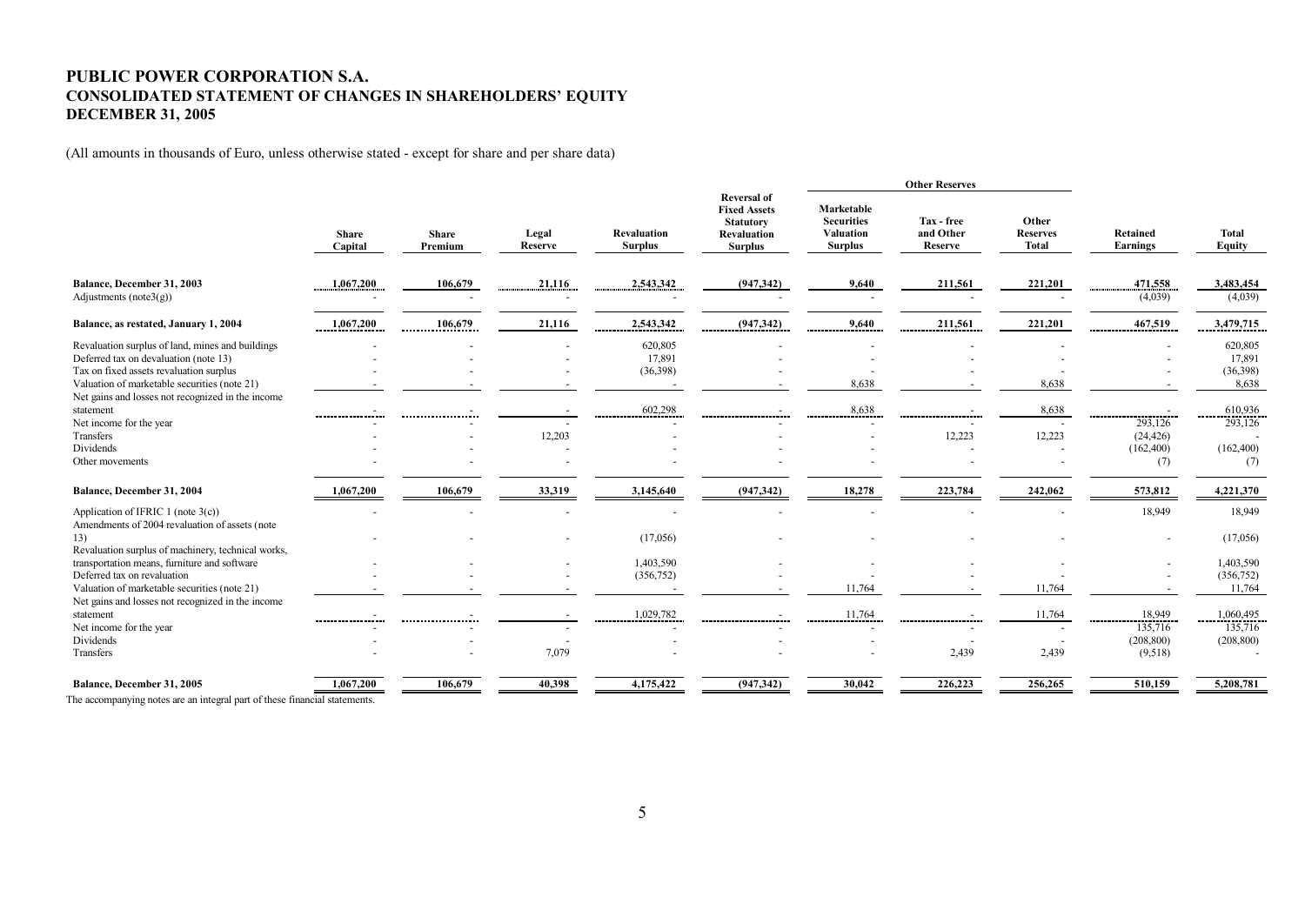#### **PUBLIC POWER CORPORATION S.A. COMPANY STATEMENT OF CHANGES IN SHAREHOLDERS' EQUITY DECEMBER 31, 2005**

(All amounts in thousands of Euro, unless otherwise stated - except for share and per share data)

|                                                                                                                                                                                      |                         |                         |                  |                                      | <b>Other Reserves</b>                                                                                 |                                                                       |                                           |                                          |                                  |                                        |
|--------------------------------------------------------------------------------------------------------------------------------------------------------------------------------------|-------------------------|-------------------------|------------------|--------------------------------------|-------------------------------------------------------------------------------------------------------|-----------------------------------------------------------------------|-------------------------------------------|------------------------------------------|----------------------------------|----------------------------------------|
|                                                                                                                                                                                      | <b>Share</b><br>Capital | <b>Share</b><br>Premium | Legal<br>Reserve | <b>Revaluation</b><br><b>Surplus</b> | <b>Reversal of</b><br><b>Fixed Assets</b><br><b>Statutory</b><br><b>Revaluation</b><br><b>Surplus</b> | Marketable<br><b>Securities</b><br><b>Valuation</b><br><b>Surplus</b> | Tax - free<br>and Other<br><b>Reserve</b> | Other<br><b>Reserves</b><br><b>Total</b> | Retained<br>Earnings             | <b>Total</b><br>Equity                 |
|                                                                                                                                                                                      |                         |                         |                  |                                      |                                                                                                       |                                                                       |                                           |                                          |                                  |                                        |
| Balance, December 31, 2003<br>Adjustments (note $3(g)$ )                                                                                                                             | 1,067,200               | 106,679                 | 21,116           | 2,543,342                            | (947, 342)                                                                                            | 9,640                                                                 | 211,561                                   | 221,201                                  | 501,776<br>(4,039)               | 3,513,972<br>(4,039)                   |
| Balance, as restated, January 1, 2004                                                                                                                                                | 1,067,200               | 106,679                 | 21,116           | 2,543,342                            | (947, 342)                                                                                            | 9,640                                                                 | 211,561                                   | 221,201                                  | 497,737                          | 3,509,953                              |
| Revaluation surplus of land, mines and buildings<br>Deferred tax on devaluation (note 13)<br>Tax on fixed assets revaluation surplus<br>Valuation of marketable securities (note 21) |                         |                         |                  | 620,805<br>17,891<br>(36,398)        |                                                                                                       | 8,638                                                                 |                                           | 8,638                                    |                                  | 620,805<br>17,891<br>(36,398)<br>8,638 |
| Net gains and losses not recognized in the income<br>statement<br>Net income for the year                                                                                            | -----------------       |                         |                  | 602,298                              |                                                                                                       | 8,638                                                                 |                                           | 8,638<br>$\overline{a}$                  | 299,264                          | 610,936<br>299,264                     |
| Transfers<br>Dividends<br>Other movements                                                                                                                                            |                         |                         | 12,203           |                                      |                                                                                                       |                                                                       | 12,223                                    | 12,223                                   | (24, 426)<br>(162, 400)<br>(7)   | (162, 400)<br>(7)                      |
| Balance, December 31, 2004                                                                                                                                                           | 1,067,200               | 106,679                 | 33,319           | 3,145,640                            | (947, 342)                                                                                            | 18,278                                                                | 223,784                                   | 242,062                                  | 610,168                          | 4,257,726                              |
| Application of IFRIC 1 (note $3(c)$ ))                                                                                                                                               |                         |                         |                  |                                      |                                                                                                       |                                                                       |                                           |                                          | 18,949                           | 18,949                                 |
| Amendments of 2004 asset revaluation (note 13)<br>Revaluation surplus of machinery, technical works,                                                                                 |                         |                         |                  | (17,056)                             |                                                                                                       |                                                                       |                                           |                                          |                                  | (17,056)                               |
| transportation means, furniture and software<br>Deferred tax on revaluation<br>Valuation of marketable securities (note 21)                                                          |                         |                         |                  | 1,403,590<br>(356, 752)              |                                                                                                       | 11,764                                                                | $\overline{\phantom{a}}$                  | 11,764                                   |                                  | 1,403,590<br>(356, 752)<br>11,764      |
| Net gains and losses not recognized in the income<br>statement                                                                                                                       | -----------------       |                         |                  | 1,029,782                            |                                                                                                       | 11,764                                                                |                                           | 11,764                                   | 18,949                           | 1,060,495                              |
| Net income for the year<br>Dividends<br>Transfers                                                                                                                                    |                         |                         | 7,079            |                                      |                                                                                                       |                                                                       | 2,439                                     | $\blacksquare$<br>2,439                  | 151,926<br>(208, 800)<br>(9,518) | 151,926<br>(208, 800)                  |
| Balance, December 31, 2005                                                                                                                                                           | 1,067,200               | 106,679                 | 40,398           | 4,175,422                            | (947,342)                                                                                             | 30,042                                                                | 226,223                                   | 256,265                                  | 562,725                          | 5,261,347                              |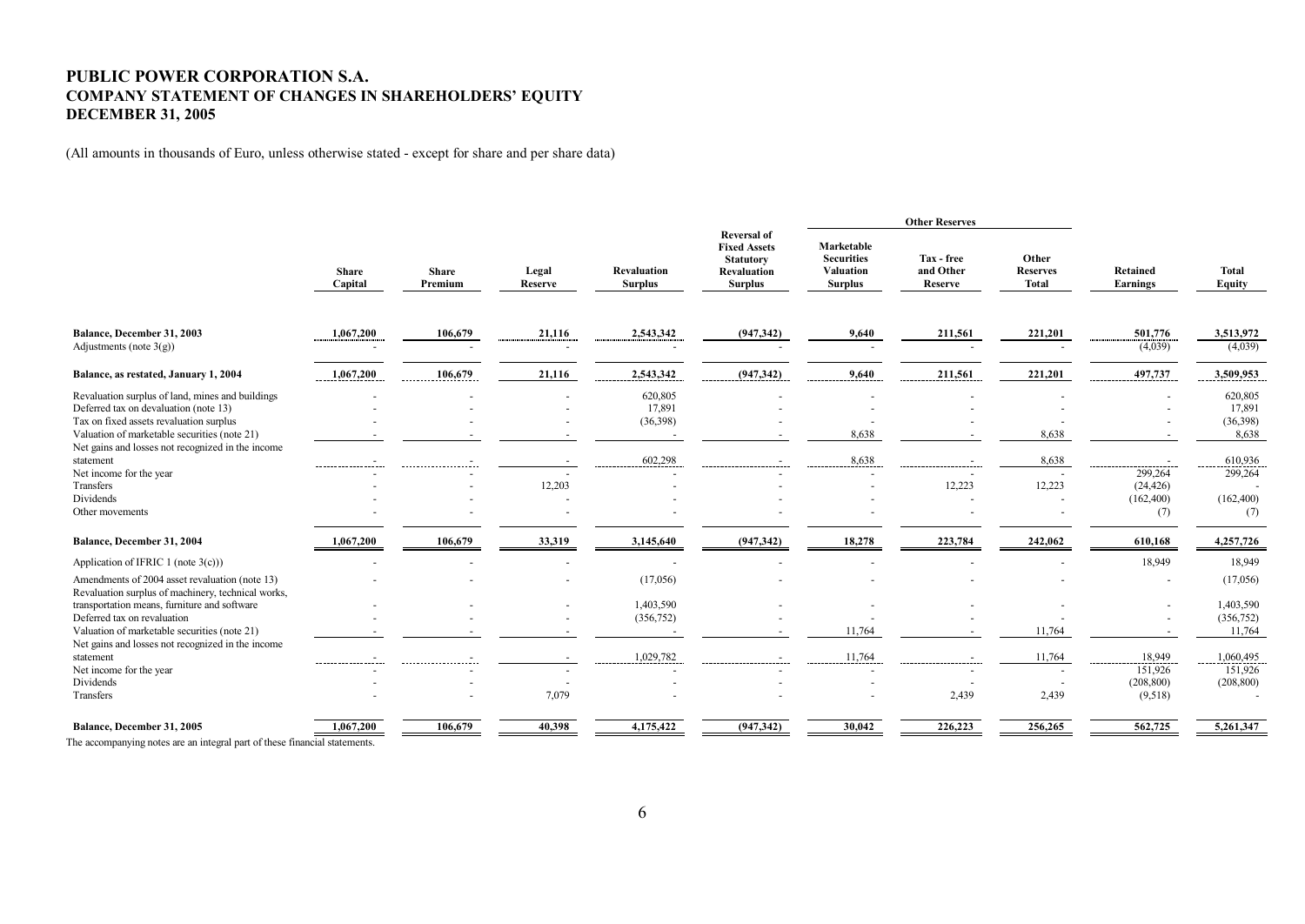#### **PUBLIC POWER CORPORATION S.A. STATEMENTS OF CASH FLOWS FOR THE YEAR ENDED DECEMBER 31, 2005**

(All amounts in thousands of Euro, unless otherwise stated - except for share and per share data)

|                                                                  | Group      |            | Company    |            |  |
|------------------------------------------------------------------|------------|------------|------------|------------|--|
|                                                                  | 2005       | 2004       | 2005       | 2004       |  |
| Cash flows from operating activities                             |            |            |            |            |  |
| Profit before tax                                                | 201,564    | 502,271    | 215,050    | 511,056    |  |
| Adjustments:                                                     |            |            |            |            |  |
| Depreciation and amortization                                    | 614,152    | 668,833    | 614,152    | 668,833    |  |
| Amortization of customers' contributions and                     |            |            |            |            |  |
| subsidies                                                        | (50, 688)  | (113, 503) | (50,688)   | (113, 503) |  |
| Devaluation of fixed assets                                      | 12,767     | 17,065     | 12,767     | 17,065     |  |
| Fair value gain of derivative instruments                        | (14, 648)  | (8, 152)   | (14, 648)  | (8, 152)   |  |
| Share of loss of associates                                      | 13,214     | 8,242      |            |            |  |
| Interest income                                                  | (18, 271)  | (15, 132)  | (18,061)   | (15.062)   |  |
| Sundry provisions                                                | 31,251     | 6,912      | 31,251     | 6,912      |  |
| Gain on disposal of fixed assets                                 |            | (7, 362)   |            | (7, 362)   |  |
| Unrealized foreign exchange losses on interest                   |            |            |            |            |  |
| bearing loans and borrowings                                     | 4,944      | 6,897      | 4,944      | 6,897      |  |
| Unbilled revenue                                                 | (21, 559)  | (5, 475)   | (21, 559)  | (5, 475)   |  |
| Amortization of loan origination fees                            | 2,157      | 2,381      | 2,157      | 2,381      |  |
| Interest expense                                                 | 139,912    | 149,732    | 139,912    | 149,732    |  |
| Operating profit before working capital                          |            |            |            |            |  |
| changes                                                          | 914,795    | 1,212,709  | 915,277    | 1,213,322  |  |
| (Increase)/decrease in :                                         |            |            |            |            |  |
| Accounts receivable, trade and other                             | (52, 838)  | (36, 142)  | (52, 885)  | (36, 394)  |  |
|                                                                  |            |            |            |            |  |
| Other current asses                                              | (13, 193)  | (1,015)    | (13, 193)  | (1,013)    |  |
| Materials, spare parts and supplies                              | 29,578     | (33, 554)  | 29,578     | (33, 554)  |  |
| Increase/(decrease) in:                                          |            |            |            |            |  |
| Trade and other payables                                         | 13,966     | 52,201     | 13,950     | 52,218     |  |
| Other non - current liabilities                                  | 28,538     | 29,230     | 28,538     | 29,230     |  |
| Accrued/ other liabilities excluding interest                    | (1, 927)   | 30,067     | (1, 927)   | 30,067     |  |
| Provisions                                                       | (5,530)    | (7, 822)   | (5,530)    | (7, 822)   |  |
| Income tax paid                                                  | (178, 766) | (189, 927) | (178, 689) | (189, 927) |  |
| <b>Net Cash from Operating Activities</b>                        | 734,623    | 1,055,747  | 735,119    | 1,056,127  |  |
|                                                                  |            |            |            |            |  |
| <b>Cash Flows from Investing Activities</b><br>Interest received | 15,835     | 10,273     | 15,625     | 10,203     |  |
| Capital expenditure of fixed assets and software                 | (739, 214) | (755, 638) | (739, 214) | (755, 638) |  |
| Disposal of fixed assets and software                            | 18,350     | 7,151      | 18,350     | 7,151      |  |
| Proceeds from customers' contributions and                       |            |            |            |            |  |
| subsidies                                                        | 189,050    | 257,967    | 189,050    | 257,967    |  |
| Investments in subsidiaries and associates                       | (386)      | (8,000)    | (1,700)    | (13,000)   |  |
| Net Cash used in Investing Activities                            | (516, 365) | (488, 247) | (517, 889) | (493, 317) |  |
|                                                                  |            |            |            |            |  |
| <b>Cash Flows from Financing Activities</b>                      |            |            |            |            |  |
| Net change in short term borrowings                              | (43, 150)  | 129,953    | (43, 150)  | 129,950    |  |
| Proceeds from interest bearing loans and                         |            |            |            |            |  |
| borrowings                                                       | 585,000    | 530,000    | 585,000    | 530,000    |  |
| Principal payments of interest                                   |            |            |            |            |  |
| bearing bonds and borrowings                                     | (405, 265) | (914, 509) | (405, 265) | (914, 509) |  |
| Interest paid                                                    | (135,910)  | (149, 898) | (135,910)  | (149, 898) |  |
| Dividends paid                                                   | (208, 828) | (162, 468) | (208, 828) | (162, 468) |  |
| Net Cash used in Financing Activities                            | (208, 153) | (566, 922) | (208, 153) | (566, 925) |  |
| Net increase/(decrease) in cash and cash equivalents             | 10,105     | 578        | 9,077      | (4,115)    |  |
| Cash and cash equivalents at beginning of year                   | 28,071     | 27,493     | 20,274     | 24,389     |  |
| Cash and cash equivalents at the end of the period               | 38,176     | 28,071     | 29,351     | 20,274     |  |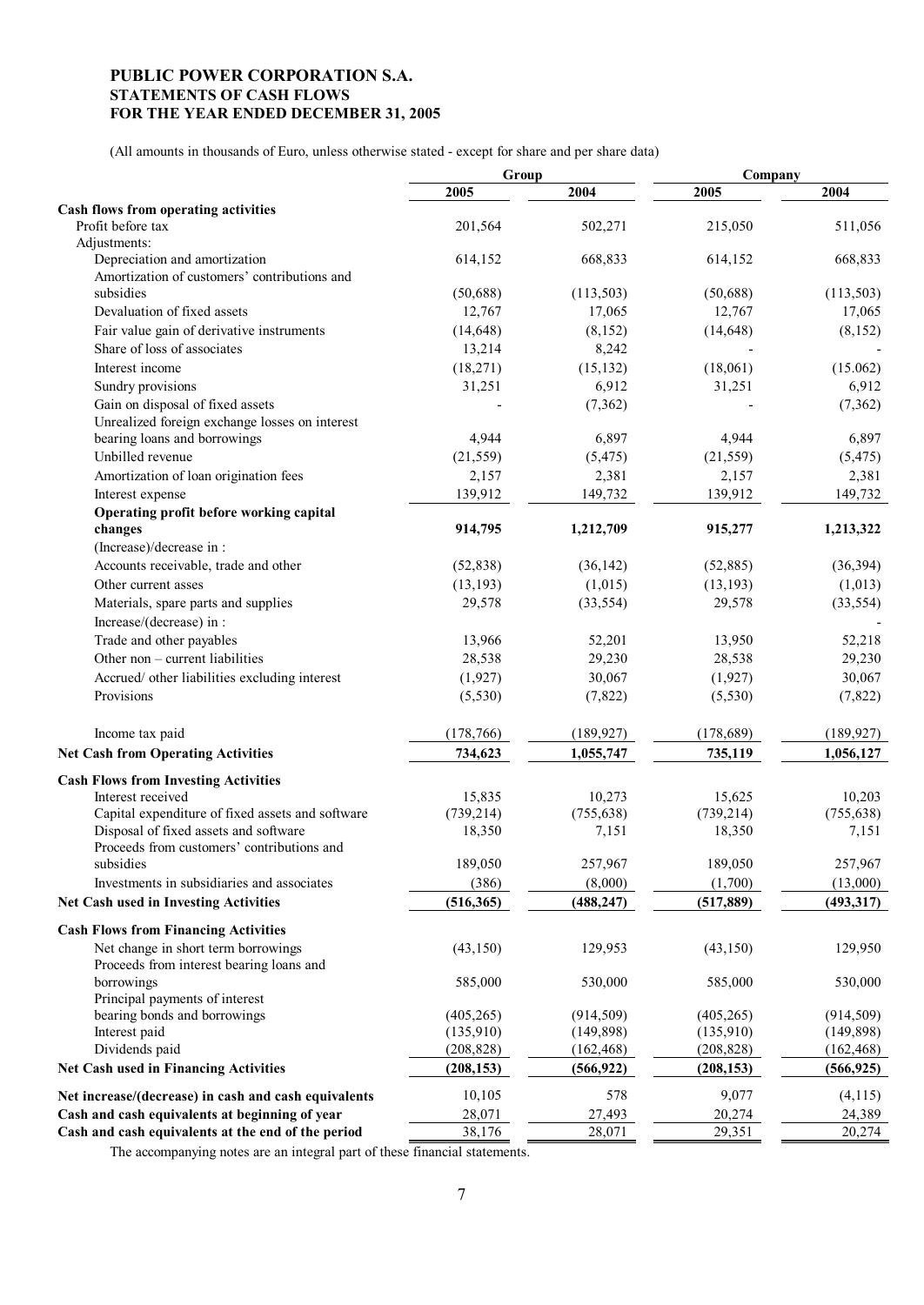(All amounts in thousands of Euro, unless otherwise stated - except for share and per share data)

#### **1. CORPORATE INFORMATION**

Public Power Corporation S.A. ("PPC" or "Company") was established in 1950 in Greece for an unlimited duration as a State owned and managed corporation for electricity generation, transmission and distribution throughout Greece. In 1999, the Hellenic Republic enacted Law 2773/1999 ("the Liberalization Law"), which provided for, among other provisions, the transformation of PPC into a société anonyme. PPC's transformation to a société anonyme was effected on January 1, 2001, by virtue of Presidential Decree 333/2000 and its duration was set for 100 years. Effective December 2001, PPC's shares were listed on the Athens and London Exchange.

The accompanying financial statements include the financial statements of PPC and the consolidated financial statements of PPC ("the Group").

PPC headquarters are located at 30, Chalkokondili Street, Athens, 104 32 Greece. At December 31, 2005 and 2004, the number of staff employed by the Group was approximately 27,250 and 28,000, respectively, excluding employees engaged in Hellenic Electricity Transmission System Operator ("HTSO").

As a vertically integrated electric utility, PPC generates electricity in its own 97 power generating stations, facilitates the transmission of electricity through approximately 11,500 kilometres of high voltage power lines and distributes electricity to consumers through approximately 207,000 kilometres of distribution network. Lignite for PPC's lignite-fired power stations is extracted mainly from its lignite mines. PPC has also constructed approximately 1,530 kilometres of fibre-optic network along its transmission lines.

### **2. LEGAL FRAMEWORK**

Until the enactment of Law 2773/1999 (as amended by Law 3175/2003 and Law 3426/2005), referred to as "the Liberalization Law", PPC operated as a wholly owned state utility whose objective was to develop the country's energy resources and to provide low cost electricity to support the development of the Greek economy. In 1999, the Hellenic Republic enacted the Liberalization Law, which incorporated the provisions of Directive 96/92/EC and Directive 2003/54/EC of the European Parliament and of the Council of the European Union into Greek legislation and which liberalized the Greek electricity market. The Liberalization Law provided for, among other provisions, the transformation of PPC into a société anonyme to enable it to adopt commercial objectives (effected on January 1, 2001, by virtue of Presidential Decree 333/2000).

### **Provisions for the Establishment of Hellenic Electricity Transmission System Operator S.A. ("HTSO")**

The Liberalization Law provided for the establishment of the System Operator, a société anonyme operating under the rules of private economy and subject to the provisions of Law 2190/1920. Presidential Decree 328/2000 through which the HTSO was officially incorporated on December 12, 2000, announced its Articles of Incorporation, which, among others, specifies the following:

1. HTSO was incorporated to provide access to the interconnected transmission system to all generators, suppliers and directly-connected customers, manage the scheduling and dispatch, settle imbalances and maintain the stability and security of the interconnected transmission system.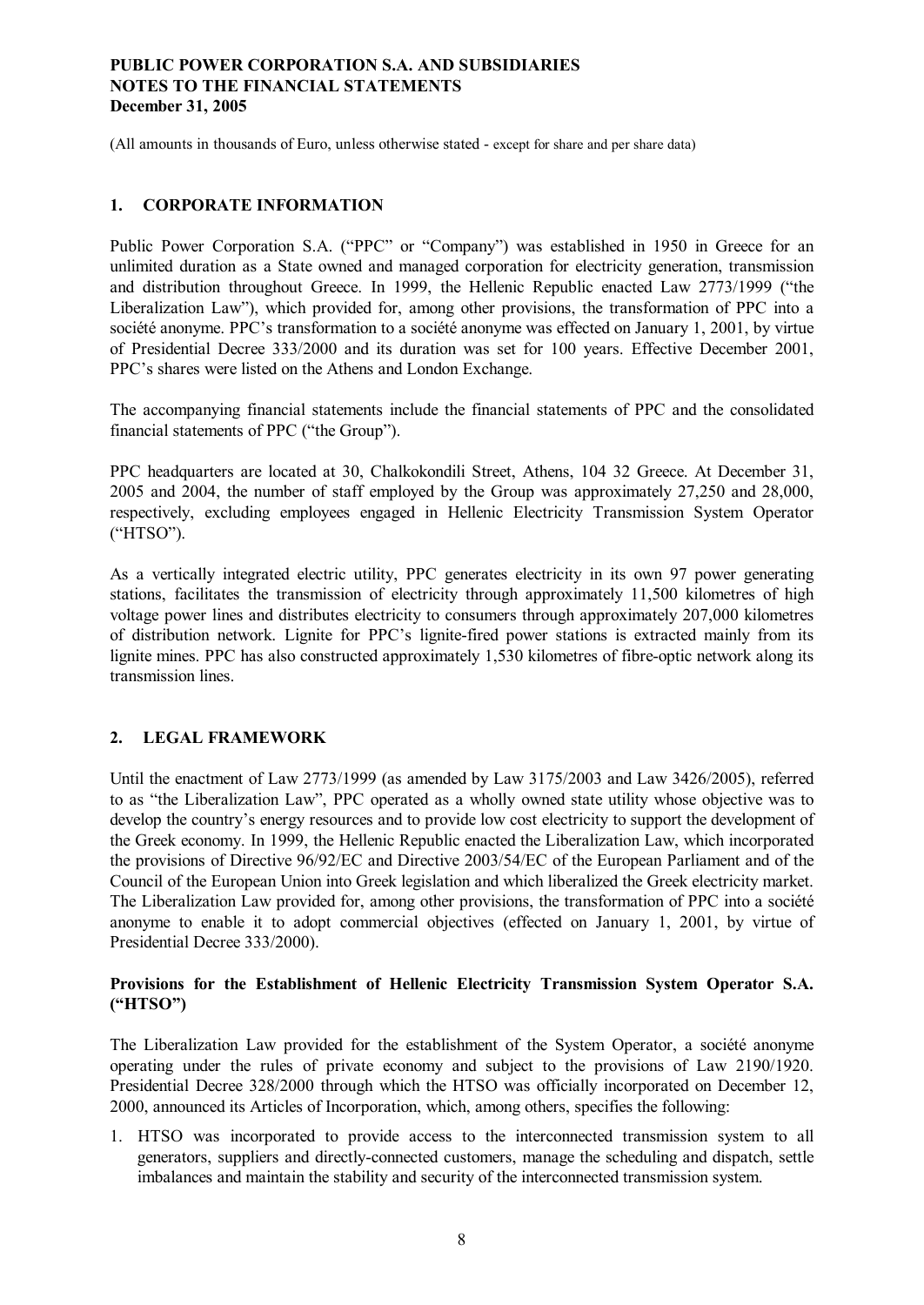(All amounts in thousands of Euro, unless otherwise stated - except for share and per share data)

### **2. LEGAL FRAMEWORK (continued)**

- 2. The share capital of the HTSO is set at GRD 100 million (Euro 293). The Greek State must always own at least 51% of HTSO's share capital.
- 3. Matters corresponding to terms and conditions of the employment of PPC personnel by the HTSO by way of seconded staff are regulated by a contract between PPC and the HTSO. The HTSO compensates PPC for the respective costs.
- 4. PPC has the exclusive ownership rights of the transmission system and will be compensated by HTSO.

In February 2001, PPC and HTSO entered into an agreement as described under item (3) above. At December 31, 2005 and 2004, 149 and 155 PPC employees had been transferred to the HTSO, respectively (these employees remain on PPC's payroll). Under the terms of such agreement, PPC is reimbursed for all payroll and other benefits as well as employer's contributions, plus a percentage (currently 6%) reflecting any other type of indirect cost relating to the administrative support services of such employees.

In May 2001, PPC and HTSO entered into another agreement as described under item (4) above, which was approved by the Regulatory Authority of Energy ("RAE") and the Ministry of Development.

As specified in the agreement, in the Liberalisation Law and in the Grid Code, the calculation of the compensation fee incorporates PPC's budgeted, direct and indirect transmission costs, depreciation of assets, and a return on PPC's invested capital in the transmission system.

During the second half of 2002, the above agreements came into full effect and as a result, with respect to the above agreements, in 2005:

- · PPC invoiced HTSO Euro 266,698 (Euro 253,658 in 2004), included in revenues in the accompanying statements of income, of which Euro 230,393 (Euro 220,095 in 2004) relates to the compensation fee for the use of the transmission system and Euro 11,357 (Euro 10,745 in 2004) reflected the fee under item (3) above (notes 6 and 17). The remaining relates to other services (ancillary services, reserve capacity etc.).
- · HTSO invoiced PPC Euro 398,395 (Euro 332,526 in 2004), of which Euro 269,279 (Euro 258,023 in 2004), are included in fees for the usage of the transmission system in the accompanying statements of income, reflect services related to the access to and the operation of the transmission system, and, Euro 129,116 (Euro 74,503 in 2004), included in energy purchases in the accompanying statements of income, relates to other services rendered to PPC by HTSO (note 17).

At December 31, 2005 and 2004, the Group had an outstanding net payable to HTSO, from all the above transactions of Euro 20,189 and Euro 9,328, respectively (notes 17 and 33).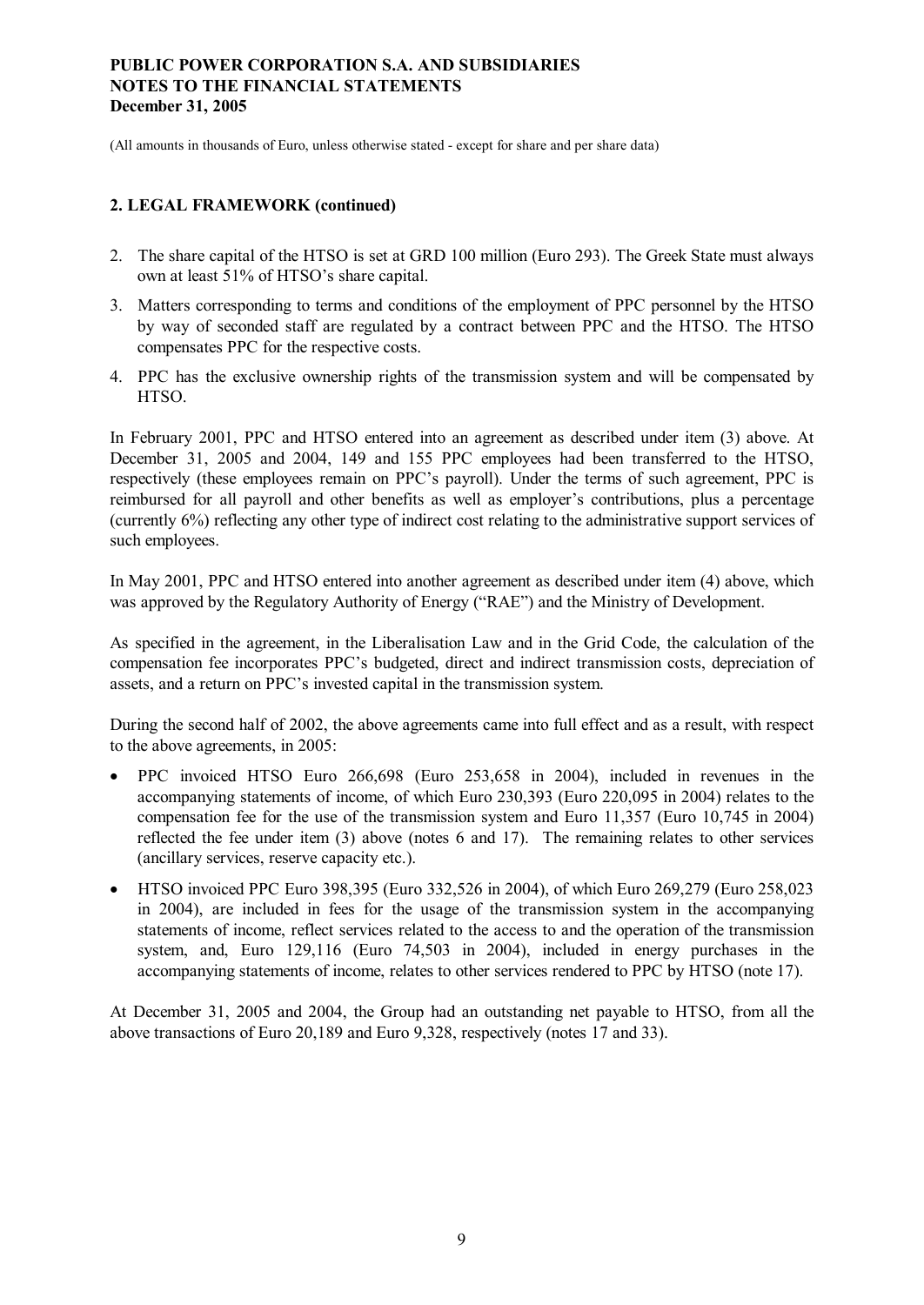(All amounts in thousands of Euro, unless otherwise stated - except for share and per share data)

#### **2. LEGAL FRAMEWORK (continued)**

#### **Provisions of Law 3426/2005 (latest amendment of the Liberalization Law)**

- *(a) Main provisions of Law 3426/2005:* The main provisions of Law 3426/2005 (latest amendment of the Liberalization Law) are the following:
	- · Competition in power generation and supply will be introduced through the granting of generating and supply licenses to interested entities, with the exception of micro-isolated noninterconnected islands, as defined in Directive 54/03 EC (where generation and supply licenses are granted exclusively to PPC) with the exception of generation from renewable energy sources, hybrid plants and auto producers.
	- There will be a tender process by the HTSO for generation capacity contracts in order to secure the availability of sufficient capacity and adequate reserve margins on a long–term basis. Initially the maximum volume of generation capacity contracts is designated for up to a total of 900 MW and relates to capacity commissioned up to December 31, 2010. PPC may participate for up to 50% of additional tenders, for additional capacity of up to 400 MW, which may be made during that time period. PPC may participate on equal terms in tenders for capacity above 1,300 MW (future tenders) and for units commissioned after December 31, 2010.
	- · A generation authorization of a total capacity of 1,600 MW is granted to PPC for the renewal and replacement of older units' capacity. After their replacement, these units remain in "cold reserve", their management is conducted in compliance with the Grid Code and is undertaken by the HTSO on the basis of contracts concluded between HTSO and PPC, exclusively for the provision by HTSO of ancillary services and reserve power.
	- · Ownership of the national grid ("transmission system" and "distribution network") remains and will continue to remain exclusively with PPC. PPC is entitled to use the system, for other, nonelectricity related purposes (such as telecommunications) and subject to obtaining any necessary licenses. For fibre optics no such approvals are required.
	- · The operational unbundling of PPC's activities in Transmission, Distribution, Supply to eligible, Supply to non-eligible and Operation for the non-interconnected islands.
	- · PPC, as owner of the distribution network, accepts the applications for connecting to the network, operates, develops and maintains the network according to its planning and the directions of the Distribution System Operator and the Operator of the non-interconnected islands.
	- · All non-household consumers are considered eligible customers and are allowed to conclude supply contracts with energy suppliers on the basis of private agreements, with the exception of the non-interconnected micro isolated islands' consumers.
	- As of July 1, 2007, all consumers will be considered eligible customers. PPC will be supplying the non-interconnected micro isolated islands' consumers who are considered non-eligible customers.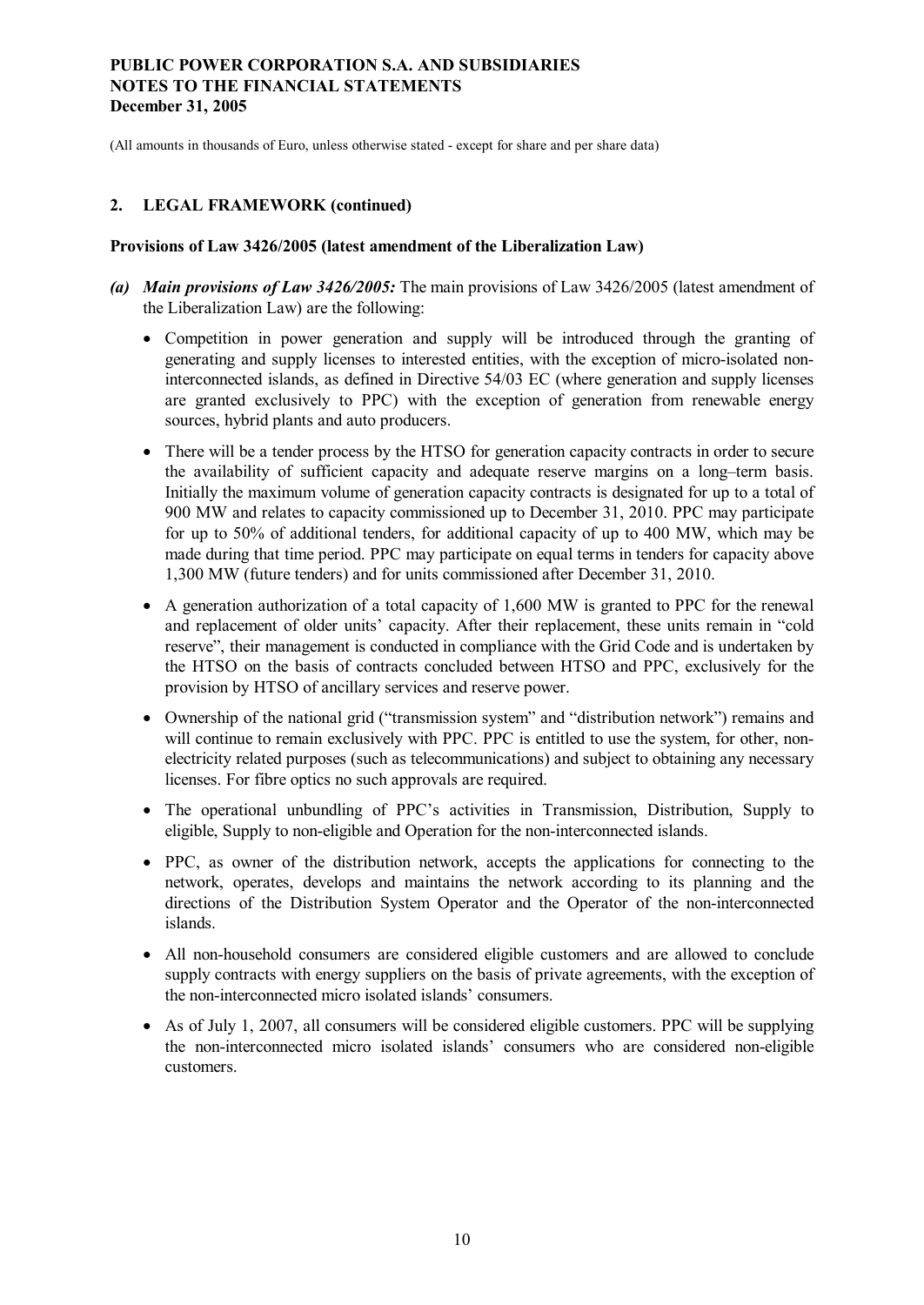(All amounts in thousands of Euro, unless otherwise stated - except for share and per share data)

#### **2. LEGAL FRAMEWORK (continued)**

- *(b) Provisions for the Distribution System Operator (DSO):* According to Law 3426/2005 (latest amendment of the Liberalization Law), a combined Transmission and Distribution System Operator will be established until July 1, 2007. Until then, the requirement for the functional unbundling of the Distribution System Operator should be fulfilled through the establishment of appropriate structures within PPC. This new independent entity will be formed through the expansion of the existing Transmission System Operator (HTSO), which will be renamed into Hellenic Transmission and Distribution Systems Operator (HTDSO). HTDSO will inherit all HTSO's responsibilities and will undertake the responsibilities of the DSO that are provided by the law such as:
	- Ensuring the operation, development and maintenance of a technically robust and economically efficient Network.
	- Ensuring the reliability, efficiency and security of the Network.
	- · Ensuring access to the Network of the generation and supply authorization holders as well as of the Eligible customers, in accordance with the terms and conditions stipulated in the Distribution Code.
	- Ensuring the supply, installation, maintenance, good performance and replacement of metering equipment.
- *(c) Provisions for the Non-interconnected Islands Operator:* According to Law 3426/2005 (latest amendment of the Liberalization Law), PPC is appointed as the Operator for the noninterconnected islands. The activities of PPC as an operator will be functionally unbundled from the rest of its activities. The Operator will have, among others, the responsibilities for the distribution system operation as well as the ones for scheduling and dispatching of the generation units, according to the provisions of the Code for the Operation of the non-interconnected islands. PPC should keep separate accounts for the activities of generation, distribution and supply for those islands.
- *(d) Public Service Obligations:* The Minister of Development, by a Decision to be issued within six months from the publication of Law 3426/05 (December 22, 2005), shall define Public Service Obligations, as well as the holders of licenses granted under the provisions of the Liberalization Law, who shall be liable to provide such public service obligations.

The Minister of Development, by a Decision to be issued following a relevant opinion by RAE, within 3 months from the issuance of the Decision mentioned in the previous paragraph, shall define the methodology for the calculation of the compensation due for the provision of public service obligations to the license holders that provide them. The amount of the above mentioned compensation for providing public service obligations will be approved each year, by a Decision of the Minister of Development, after a relevant opinion by RAE and will be paid under the condition that, electricity companies will keep separate accounts depicting at least the compensation granted to them for providing public service obligations, as well as charges they impose to their customers relating to such services.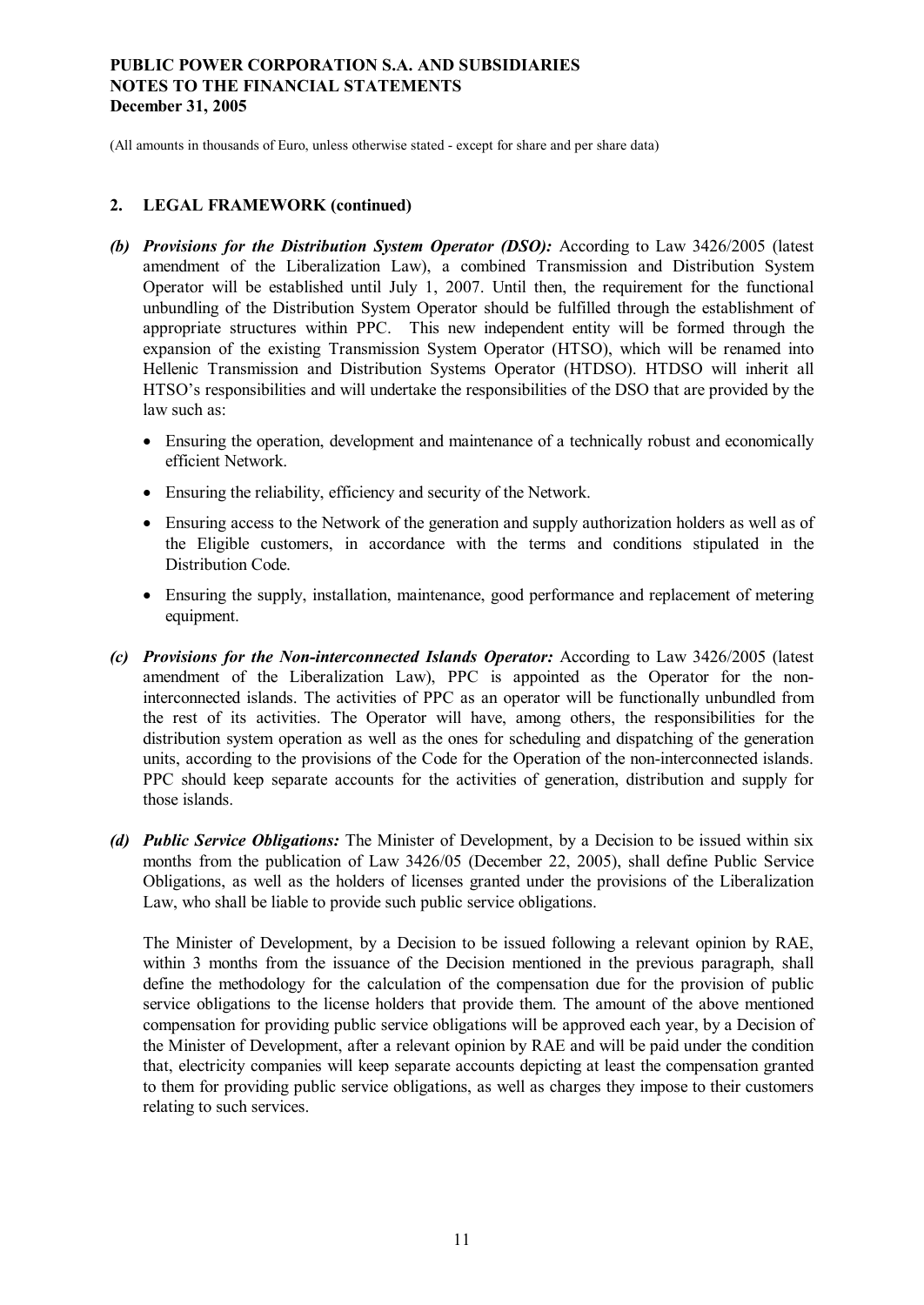(All amounts in thousands of Euro, unless otherwise stated - except for share and per share data)

#### **3. BASIS OF PRESENTATION**

*(a) Basis of preparation of financial statements:* The accompanying financial statements have been prepared under the historical cost convention except for certain assets and liabilities that have been measured at fair value, assuming that PPC and its subsidiaries will continue as a going concern. The accompanying financial statements have been prepared in accordance with International Financial Reporting Standards (IFRSs) adopted by the European Union.

Until December 31, 2004, PPC prepared and published consolidated financial statements in accordance with the International Financial Reporting Standards. Effective January 1, 2005, PPC is required by law to prepare both separate and consolidated financial statements. As a result, separate financial statements for the year ended December 31, 2004 are prepared for comparative purposes only, and they have not been audited in the past.

*(b) Changes in estimates:* Effective January 1, 2005, PPC redefined the useful lives of its fixed assets as follows:

|                                             | USUUL LIIU |             |  |
|---------------------------------------------|------------|-------------|--|
|                                             | (in years) |             |  |
|                                             | 2005       | 2004        |  |
| <b>Buildings and Civil Works</b>            |            |             |  |
| Hydro power plants                          | $35 - 50$  | 50          |  |
| Buildings of general use                    | 50         | 20          |  |
| Industrial buildings                        | 35         | 12.5        |  |
| <b>Machinery and Equipment</b>              |            |             |  |
| Thermal power plants                        | 40         | 25          |  |
| Mines                                       | 20-40      | 20          |  |
| Hydro power plants                          | 40         | 50          |  |
| Autonomous diesel power plants              | 25         | 12.5        |  |
| <b>Transmission</b>                         |            |             |  |
| Lines                                       | 35         | 33.3        |  |
| <b>Substations</b>                          | 35         | 25          |  |
| <b>Distribution</b>                         |            |             |  |
| Substations                                 | 35         | 16.7        |  |
| Low and medium voltage distribution network | 35         | $16.7 - 20$ |  |
| <b>Transportation assets</b>                | 15         | $5 - 6.6$   |  |
| <b>Furniture, fixtures and equipment</b>    | 5-12       | $3.3 - 5$   |  |

**Useful Life** 

Due to the fact that PPC redefined the remaining useful lives of its fixed assets simultaneously to their revaluation, the effect from the change in the above estimate in the current and future periods was not calculated.

- *(c) Changes in accounting policies:* The accounting policies adopted are consistent with those of the previous financial year, except that PPC has adopted the following revised standards for financial years beginning on or after January 1, 2005. The changes in accounting policies result from adoption of the following revised standards:
	- IAS 1 "Presentation of Financial Statements"
	- IAS 2 "Inventories"
	- IAS 8 "Accounting Policies, Changes in Accounting Estimates and Errors"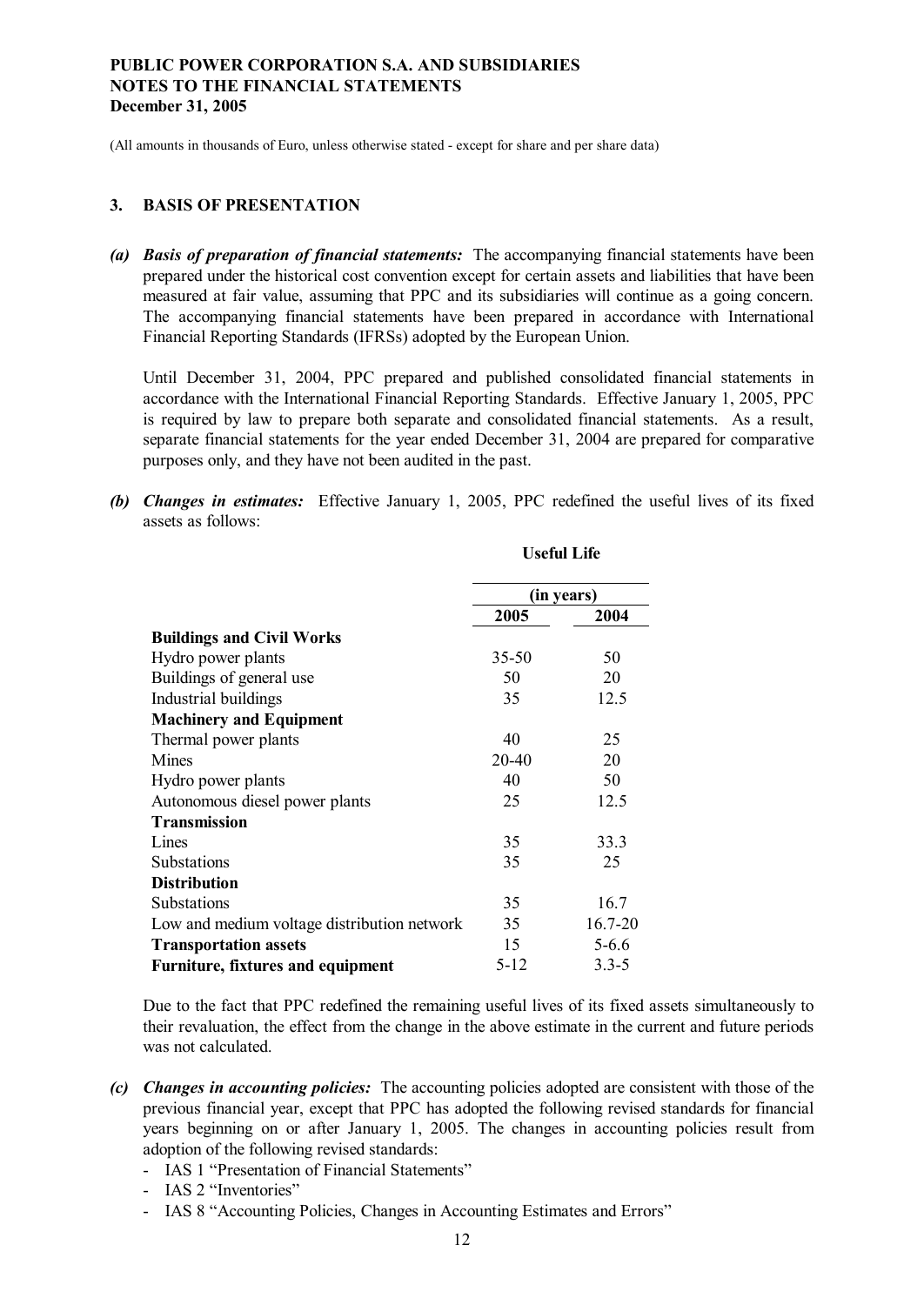(All amounts in thousands of Euro, unless otherwise stated - except for share and per share data)

#### **3. BASIS OF PRESENTATION (continued)**

- IAS 10 "Events after the Balance Sheet Date"
- IAS 16 "Property, Plant and Equipment"
- IAS 17 "Leases"
- IAS 21 "The Effects of Changes in Foreign Exchange Rates"
- IAS 24 "Related Party Disclosures"
- IAS 27 "Consolidated and Separate Financial Statements"
- IAS 28 "Investments in Associates"
- IAS 32 "Financial Instruments: Disclosure and Presentation"
- IAS 33 "Earnings per Share"
- IAS 39 "Financial Instruments: Recognition and Measurement"

Furthermore, effective January 1, 2005, PPC adopted IFRIC 1 "Changes in Existing Decommissioning, Restoration and Similar Liabilities" as it was impracticable to be adopted earlier. The effect from the adoption of their interpretation is shown separately in shareholder's equity.

- *(d) Approval of Financial Statements:* The Board of Directors approved the accompanying financial statements for the year ended December 31, 2005 on March 28, 2006. These financial statements are subject to approval by PPC's General Assembly of shareholders.
- *(e) Use of Estimates:* The preparation of financial statements in conformity with IFRS requires management to make estimates and assumptions that affect the reported amounts of assets and liabilities and disclosure of contingent assets and liabilities at the date of the financial statements and the reported amounts of revenues and expenses during the reporting period. Actual results may ultimately differ from those estimates. With respect to significant estimates and judgments made by management in the preparation of the accompanying financial statements please refer to note 5.
- *(f) Reclassifications:* Certain reclassifications have been made to prior year balances to conform with current year classifications.
- *(g) Adjustments of Previously Reported Items:* PPC decided to proceed with the adjustments of certain line items which relate to periods prior to 2003. The cumulative effect of these adjustments are recorded against the beginning balance of equity of the earliest period presented. Such adjustments relate to fixed assets and suppliers balances and they are presented net of the related deferred tax.

#### **4. PRINCIPAL ACCOUNTING POLICIES**

The principal accounting policies adopted in the preparation of the accompanying consolidated financial statements, which are consistently applied by the Group, are as follows:

*(a) Basis of Consolidation:* The accompanying consolidated financial statements comprise the financial statements of PPC and its subsidiaries, drawn up to December 31 each year. Subsidiaries (companies in which the Group directly or indirectly has an interest of more than one half of the voting rights or otherwise has power to exercise control over their operations) have been consolidated. Subsidiaries are consolidated from the date on which effective control is transferred to the Group and cease to be consolidated from the date on which control is transferred out of the Group.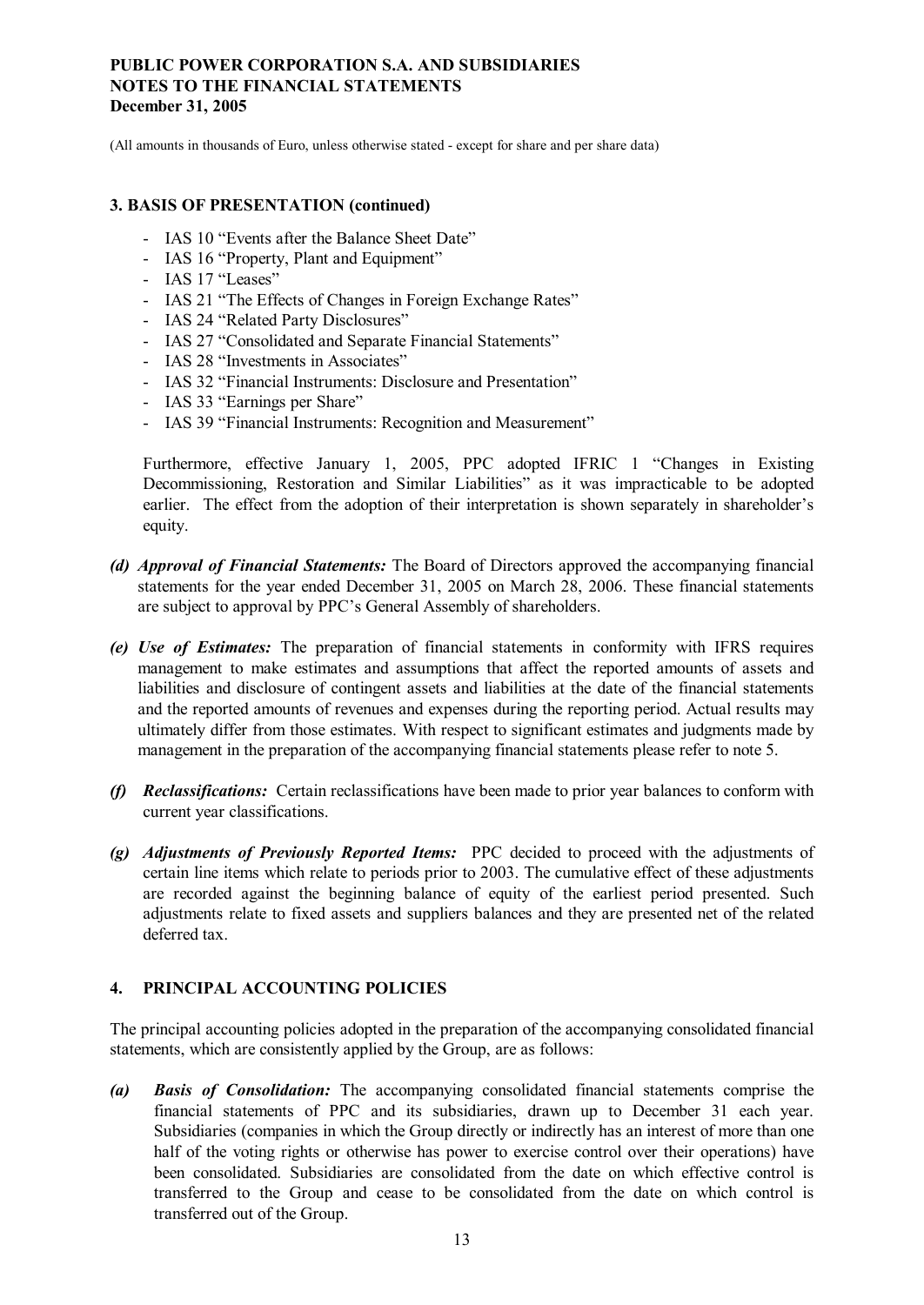(All amounts in thousands of Euro, unless otherwise stated - except for share and per share data)

#### **4. PRINCIPAL ACCOUNTING POLICIES (continued)**

All significant inter-company balances and transactions have been eliminated. Where necessary, the accounting policies of subsidiaries have been revised to ensure consistency with the policies adopted by the Group.

- *(b) Investments in Subsidiaries:* In the separate financial statements, investments in subsidiaries are accounted for at cost less any impairment losses.
- *(c) Investments in Associates:* The Group's Investments in associates in the consolidated financial statements are accounted for under the equity method of accounting. These are entities in which the Group has significant influence and which are neither a subsidiary nor a joint venture of the Group. The investments in associates are carried on the balance sheet at cost plus postacquisition changes in the Group's share of net assets of the associate, less any impairment value. The consolidated statement of income reflects the Group's share of the results of its associates. In the separate financial statements such investments are accounted for at cost less any impairment losses.
- *(d) Foreign Currency Translation:* The functional and reporting currency of all the Group entities is the Euro. Transactions involving other currencies are converted into Euro using the exchange rates, which were in effect at the time of the transactions. At the balance sheet dates, monetary assets and liabilities that are denominated in other currencies are adjusted to reflect the current exchange rates. Gains or losses resulting from foreign currency adjustments are reflected in foreign currency gains (losses), net, in the accompanying statements of income.
- *(e) Investments and Other (Primary) Financial Assets:* Financial assets (primary) in the scope of IAS 39 are classified based on their nature and their characteristics at the following four categories:
	- · financial assets at fair value through profit and loss,
	- loans and receivables,
	- held-to-maturity investments, and
	- · available-for-sale financial assets.

All regular way purchases and sales of financial assets are recognized on the trade date, i.e. the date that the Group commits to purchase the asset. Regular way purchases or sales are purchases or sales of financial assets that require delivery of assets within the period generally established by regulation or convention in the market place.

When financial assets are recognized initially, they are measured at fair value, plus, in the case of investments not at fair value through profit and loss, directly attributable transaction costs. PPC determines the classification of its financial assets after initial recognition and, where allowed and appropriate, re-evaluates this designation at each financial year-end.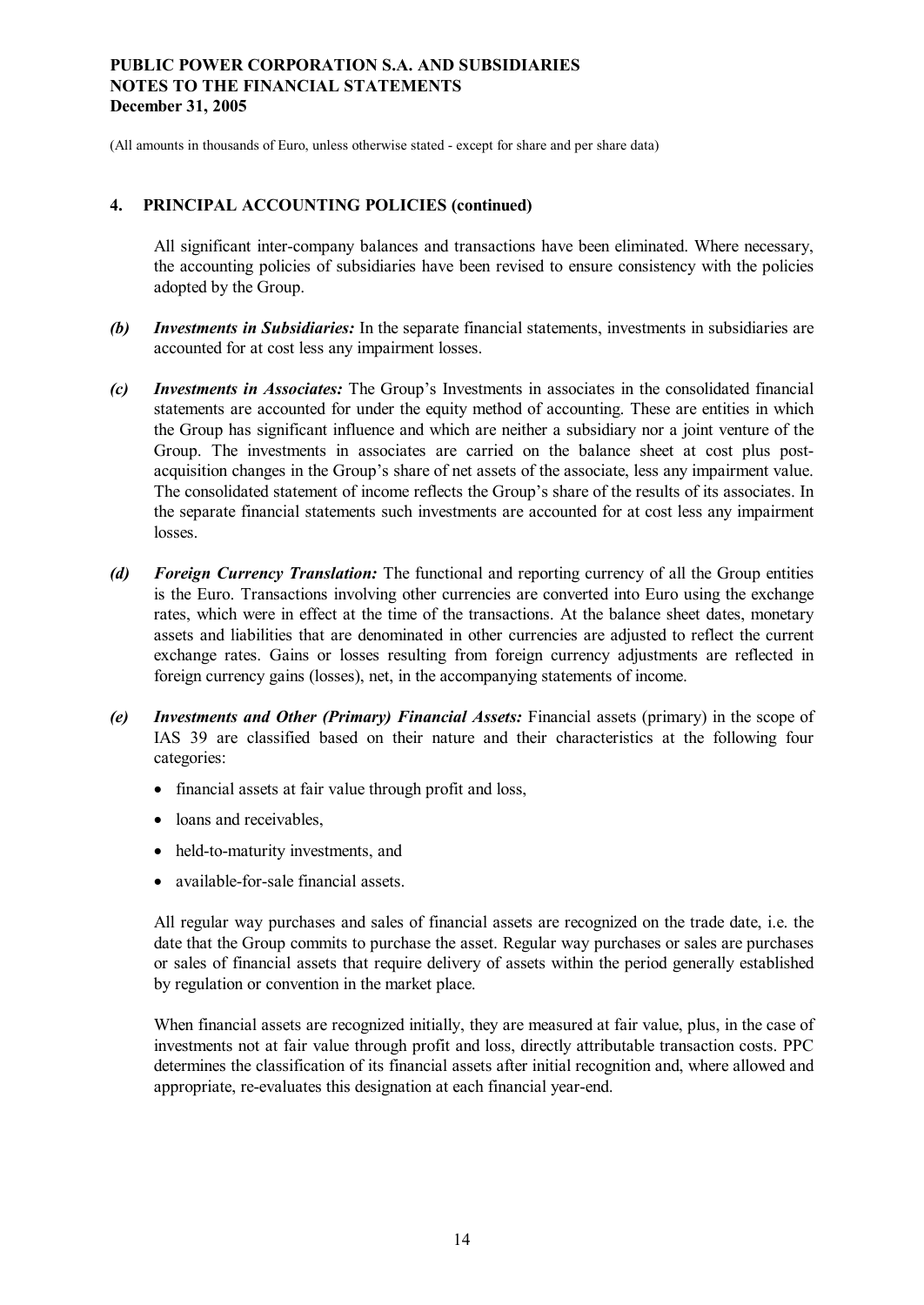(All amounts in thousands of Euro, unless otherwise stated - except for share and per share data)

### **4. PRINCIPAL ACCOUNTING POLICIES (continued)**

(i) Financial assets at fair value through profit and loss:

Financial assets classified as held for trading are included in the category "Financial assets at fair value through profit or loss". Financial assets are classified as held for trading if they are acquired for the purpose of selling in the near term. Derivatives are also classified as held for trading unless they are designated as effective hedging instruments. Gains or losses on investments held for trading are recognized in income.

(ii) Loans and receivables:

Loans and receivables are non-derivative financial assets with fixed or determinable payments that are not quoted in an active market. Such assets are carried at amortized cost using the effective interest method. Gains and losses are recognized in income when the loans and receivables are derecognized or impaired, as well as through the amortization process.

(iii)Held-to-maturity investments:

Primary financial assets with fixed or determinable payments and fixed maturity are classified as held-to-maturity when PPC has the positive intention and ability to hold to maturity. Investments intended to be held for an undefined period are not included in this classification. Held-to-maturity investments are carried at amortized cost using the effective interest method. For investments carried at amortized cost, gains and losses are recognized in income when the investments are derecognized or impaired, as well as through the amortization process

(iv) Available-for-sale financial assets:

Available-for-sale financial assets (primary) are those non-derivative financial assets that are designated as available-for-sale or are not classified in any of the three preceding categories. After initial recognition available-for sale financial assets are measured at fair value with gains or losses being recognized as a separate component of equity. On disposal, impairment or derecognition of the investment, the cumulative gain or loss is transferred to the income statement.

The fair value of investments that are actively traded in organized financial markets is determined by reference to quoted market bid prices at the close of business on the balance sheet date. For investments where there is no active market, fair value is determined using valuation techniques. Such techniques include using recent arm's length market transactions; reference to the current market value of another instrument, which is substantially the same; discounted cash flow analysis and option pricing models.

*(f) Derivative Financial Instruments and Hedging:* PPC uses derivative financial instruments to hedge its risks associated with interest rate and foreign currency fluctuations. Such derivative financial instruments are measured at fair value at the balance sheet date. The fair value of such derivatives is determined by reference to market values for similar instruments and it is confirmed with the respective financial institutions.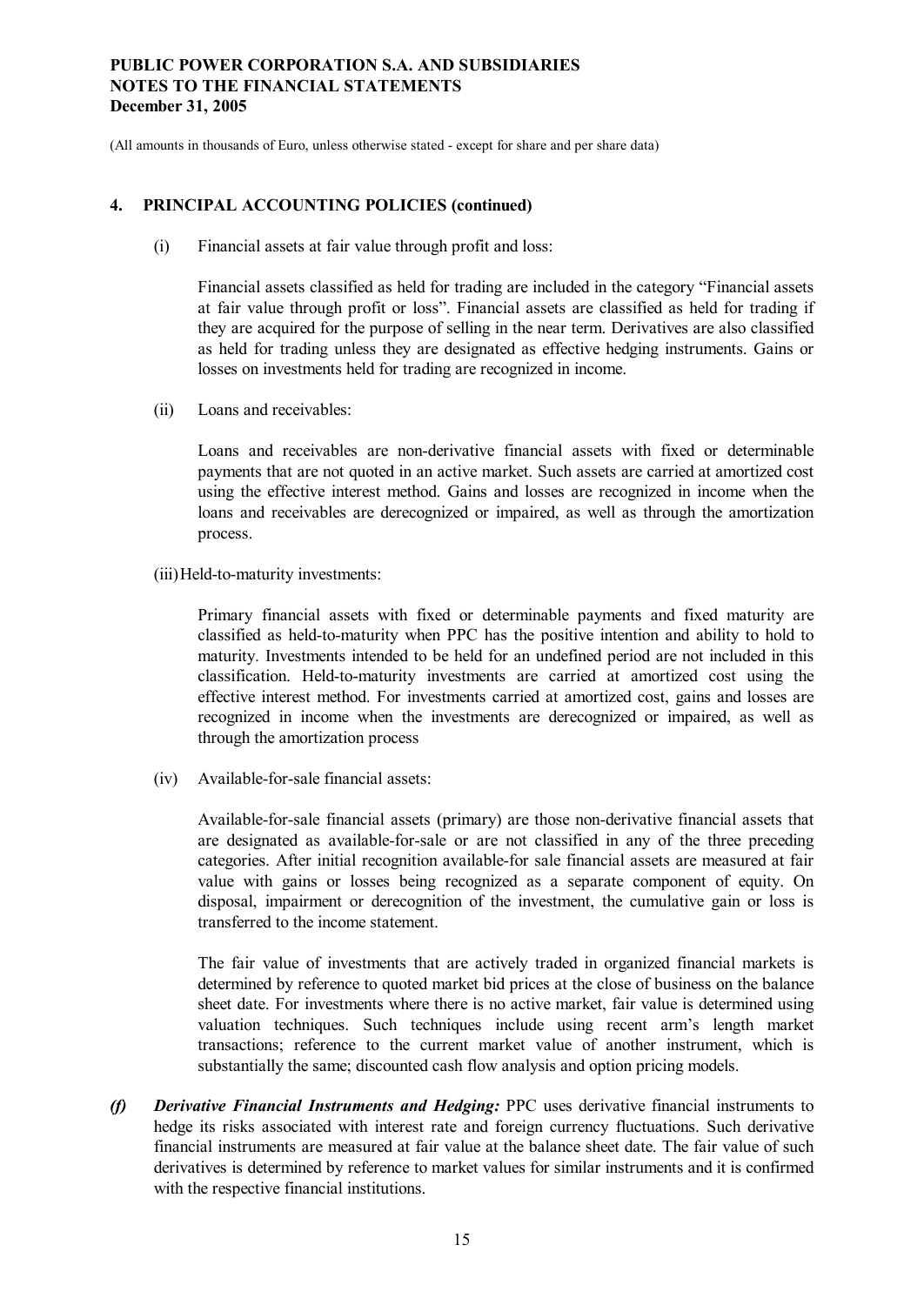(All amounts in thousands of Euro, unless otherwise stated - except for share and per share data)

#### **4. PRINCIPAL ACCOUNTING POLICIES (continued)**

The effective part of hedges that qualify for hedge accounting is recognized directly to equity if it is related to cash flow hedges while the non effective part is charged to the consolidated income statement. If the hedge is related to effective fair value hedges the related gains or losses are recognized to the consolidated income statement.

When the hedged firm commitment results in the recognition of an asset or a liability, then, at the time the asset or liability is recognized the associated gains or losses that had previously been recognized in equity are included in the initial measurement of the acquisition cost or other carrying amount of the asset or liability. For all other cash flow hedges, the gains or losses that are recognized in equity are transferred to the income statement in the same year in which the hedged firm commitment affects the net profit and loss. For derivatives that do not qualify for hedge accounting, any gains or losses arising from changes in fair value are taken directly to net profit or loss for the year.

Certain derivatives, although characterized as effective hedges based on Group policies, do not meet the criteria for hedge accounting in accordance with the provisions of IAS 39 and, therefore, gains or losses are recognized in the statements of income.

*(g) Offsetting of Financial Assets and Liabilities:* Financial assets and liabilities are offset and the net amount is presented in the balance sheet only when PPC has a legally enforceable right to set off the recognized amounts and intends to either to settle such asset and liability on a net basis or to realize the asset and settle the liability simultaneously.

#### *(h) Derecognition of Financial Assets and Liabilities*

(i) Financial assets

A financial asset (or, where applicable a part of a financial asset or part of a group of similar financial assets) is derecognized where:

- the rights to receive cash flows from the asset have expired;
- · PPC retains the right to receive cash flows from the asset, but has assumed an obligation to pay them in full without material delay to a third party under a "passthrough" arrangement; or
- PPC has transferred its rights to receive cash flows from the asset and either (a) has transferred substantially all the risks and rewards of the assets, or (b) has neither transferred nor retained substantially all the risks and rewards of the asset, but has transferred control of the asset.

Where PPC has transferred its rights to receive cash flows from an asset and has neither transferred nor retained substantially all the risks and rewards of the asset nor transferred control of the asset, the asset is recognized to the extent of PPC's continuing involvement in the asset. Continuing involvement that takes the form of a guarantee over the transferred asset is measured at the lower of the original carrying amount of the asset and the maximum amount of consideration that PPC could be required to repay.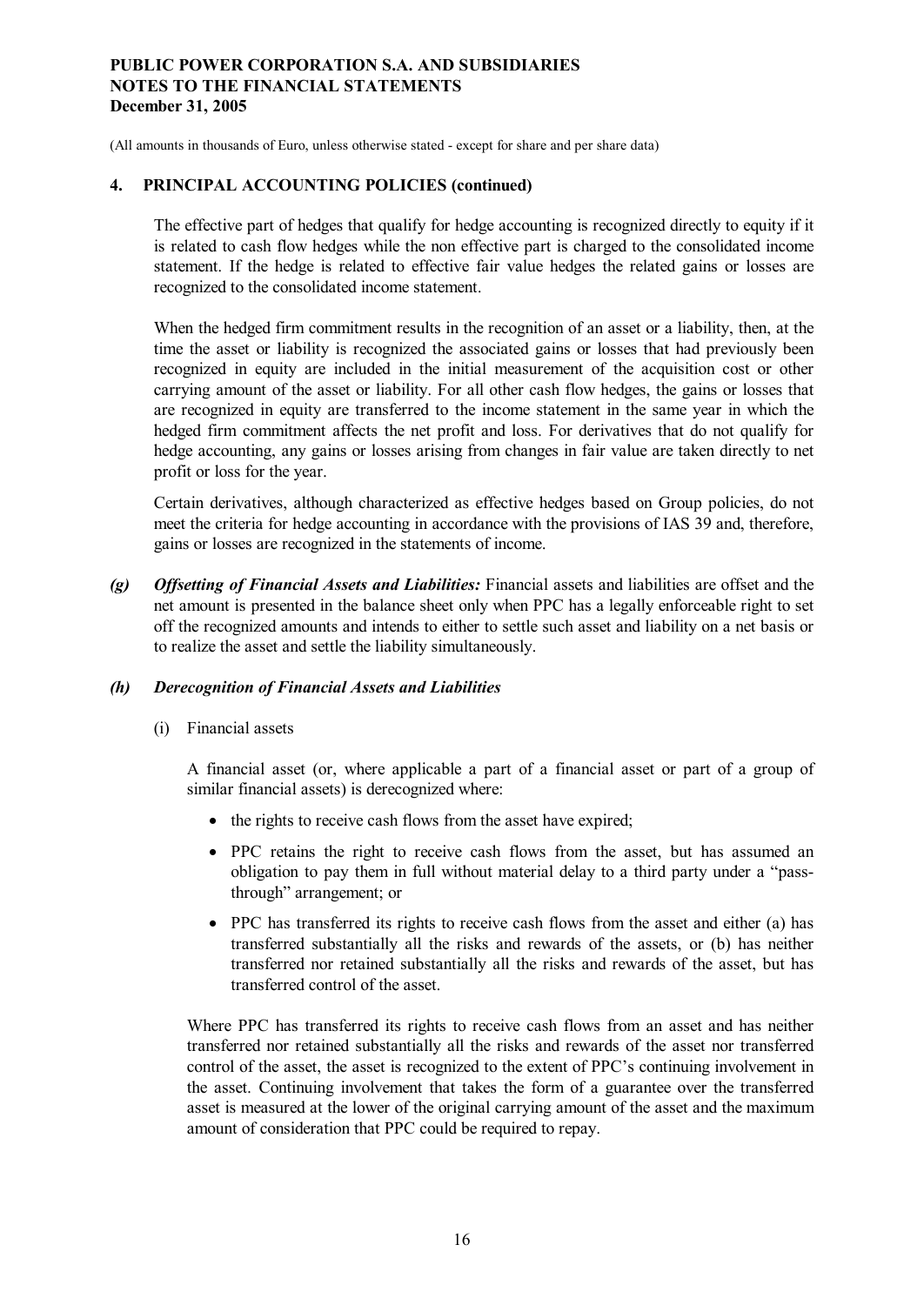(All amounts in thousands of Euro, unless otherwise stated - except for share and per share data)

#### **4. PRINCIPAL ACCOUNTING POLICIES (continued)**

Where continuing involvement takes the form of a written and/or purchase option (including a cash-settled option or similar provision) on the transferred asset, the extent of PPC's continuing involvement is the amount of the transferred asset that PPC may repurchase, except that in the case of a written put option (including a cash-settled option or similar provision) on an asset measured at fair value, the extent of PPC's continuing involvement is limited to the lower of the fair value of the transferred asset and the option exercise price.

(ii) Financial liabilities

A financial liability is derecognized when the obligation under the liability is discharged or cancelled or expires.

Where an existing financial liability is replaced by another from the same lender on substantially different terms, or the terms of an existing liability are substantially modified, such an exchange or modification is treated as a derecognition of the original liability and the recognition of a new liability, and the difference in the respective carrying amounts is recognized in profit or loss.

*(i) Property, Plant and Equipment:* Effective December 31, 2004, land and buildings (with the exception of mines and lakes) were revalued to their estimated fair values at that date as determined by independent appraisers. All other fixed assets, were revalued in 2005. The prior revaluation was effective December 31, 2002. At that time property, plant and equipment (with the exception of mines and lakes) were stated at revalued amounts at their estimated fair values at December 31, 2000 as determined by independent appraisers, less accumulated depreciation. Independent valuations are to be performed once every three to five years. Any valuation increase is credited to the revaluation surplus; any decrease is first offset against an earlier valuation increase in respect of the same fixed asset and thereafter charged to the income statement.

Upon disposal of revalued property, plant and equipment, the relevant portion of the revaluation surplus realised in respect of previous valuation is released from the revaluation surplus directly to retained earnings. Subsequent expenditures are capitalized when they appreciably extend the life, increase the earning capacity or improve the efficiency of property, plant and equipment.

Repairs and maintenance are charged to expenses as incurred. Additions to property, plant and equipment subsequent to revaluation are stated at acquisition cost less accumulated depreciation. Assets constructed are added to property, plant and equipment at cost, which includes direct technical payroll costs related to construction (inclusive of related employer contributions) and applicable general overhead costs.

For all assets retired or sold, their acquisition cost and related depreciation are removed from the accounts at the time of sale or retirement, and any gain or loss is included in the statement of income.

*(j) Depreciation:* Depreciation is calculated on a straight-line basis over the average estimated remaining useful economic life of the assets (note 3b).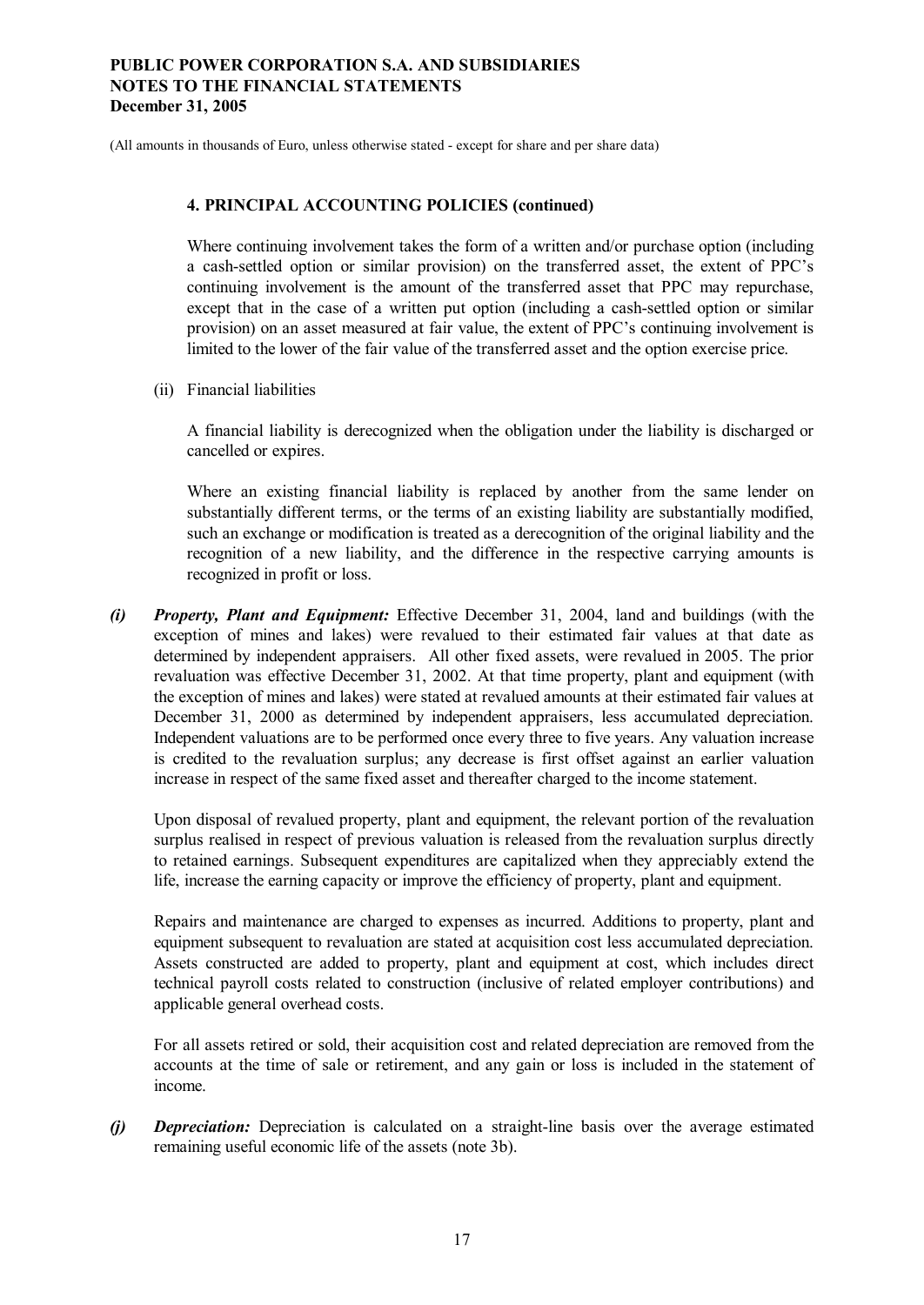(All amounts in thousands of Euro, unless otherwise stated - except for share and per share data)

#### **4. PRINCIPAL ACCOUNTING POLICIES (continued)**

- *(k) Lignite Mining Activities:* PPC owns and operates open-pit lignite mines. Land acquisition (mainly through expropriation) and initial (pre-production) development costs relating to mines are capitalized and amortized (upon commencement of the mines' commercial operation) over the shorter of the life of the mine and 20 years to their residual value. Exploration and ongoing development costs are charged to the cost of lignite production as incurred. A provision for land restoration is established for the Group's estimated present obligation for restoration and is calculated based on the surface disturbed to date and the average cost of restoration per metric unit. It is accounted for on an accrual basis and is included in provisions.
- *(l)*  $CO<sub>2</sub>$  *Emission Rights: PPC* acquires  $CO<sub>2</sub>$  emission rights in order to meet its obligation resulting from the shortage of allocated emission allowances as compared to actual emissions made. Emission rights are accounted under the net liability method, based on which, PPC recognizes a liability for emissions when the emissions are made and are in excess of the allowances allocated. Emission rights acquired in excess of those required to cover its shortages are recognized as an asset, at cost.
- *(m) Borrowing Costs:* The Group follows the benchmark treatment provided in IAS 23 under which borrowing costs are recognized as an expense in the period in which they are incurred.
- *(n) Interest Bearing Loans and Borrowings:* All loans and borrowings are initially recognized at cost, being the fair value of the consideration received net of issue costs associated with the borrowing. After initial recognition, they are subsequently measured at amortized cost using the effective interest rate method. Amortized cost is calculated by taking into account any issue costs.
- *(o) Impairment of Assets:* The Group assesses at each reporting date whether there is an indication that an asset may be impaired. If any such indication exists, or when annual impairment testing for an asset is required, the Group makes an estimate of the asset's recoverable amount. An asset's recoverable amount is the higher of an asset's or cash generating unit's fair value less cost to sell and its value in use and is determined for an individual asset unless the asset does not generate cash inflows that are largely independent of those from other assets or groups of assets. Where the carrying amount of an asset exceeds its recoverable amount, the asset is considered impaired and is written down to its recoverable amount. In assessing value in use, the estimated future cash flows are discounted to their present value using a pre-tax discount rate that reflects current market assessment of the time value of money and the risks specific to the asset. Impairment losses of continuing operations are recognized to the income statement in those expense categories consistent with the function of the impaired asset.

An assessment is made at each reporting date as to whether there is any indication that previously recognized impairment losses may no longer exist or may have decreased. If such indication exists the recoverable amount is estimated. A previously recognized impairment loss is reversed only if there has been a change in the estimates used to determine the assets' recoverable amount since the last impairment loss was recognized. If that is the case, the carrying amount of the asset is increased to its recoverable amount. That increased amount cannot exceed the carrying amount that would have been determined, net of depreciation, had no impairment loss been recognized for the asset in prior years. Such reversal is recognized in profit and loss unless the asset is carried at revalued amounts in which case the reversal is treated as a revaluation increase. After such a reversal the depreciation charge is adjusted in future periods to allocate the asset's revised carrying amount, less any residual value, on a systematic basis over its remaining useful life.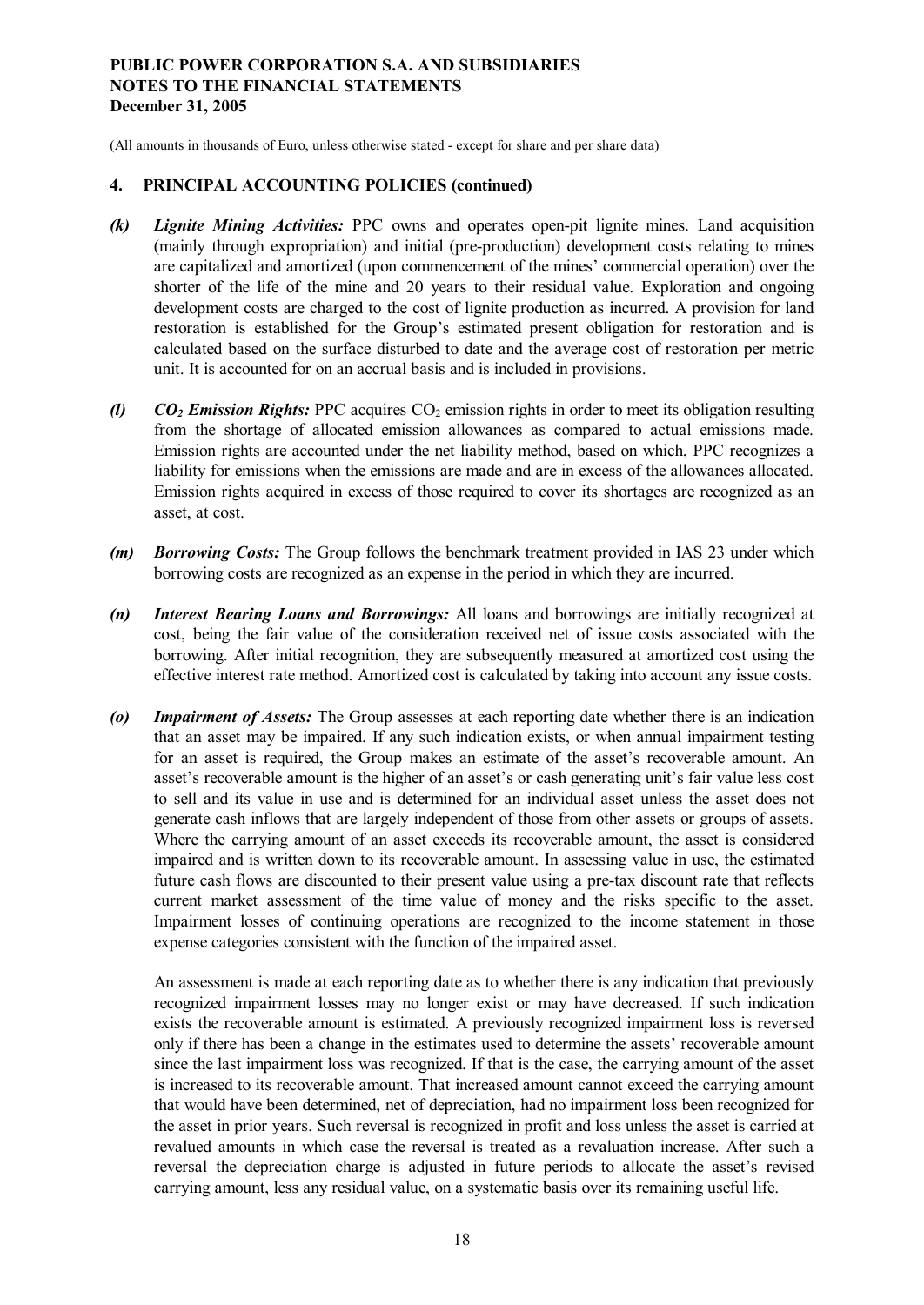(All amounts in thousands of Euro, unless otherwise stated - except for share and per share data)

#### **4. PRINCIPAL ACCOUNTING POLICIES (continued)**

- *(p) Impairment of Financial Assets:* The Group assesses at each balance sheet date whether a financial asset or group of financial assets is impaired.
	- (i) Assets carried at amortized cost:

If there is objective evidence that an impairment loss on loans and receivables carried at amortized cost has been incurred, the amount of the loss is measured as the difference between the asset's carrying amount and the present value of estimated future cash flows (excluding future credit losses that have not been incurred) discounted at the financial asset's original effective interest rate (i.e. the effective interest rate computed at initial recognition). The carrying amount of the asset shall be reduced either directly or through use of an allowance account. The amount of the loss shall be recognized in profit or loss.

The Group first assesses whether objective evidence of impairment exists individually for financial assets that are individually significant, and individually or collectively for financial assets that are not individually significant. If it is determined that no objective evidence of impairment exists for an individually assessed financial asset, whether significant or not, the asset is included in a group of financial assets with similar credit risk characteristics and that group of financial assets is collectively assessed for impairment.

Assets that are individually assessed for impairment and for which an impairment loss is or continues to be recognized are not included in a collective assessment of impairment. If, in a subsequent period, the amount of the impairment loss decreases and the decrease can be related objectively to an event occurring after the impairment was recognized, the previously recognized impairment loss is reversed. Any subsequent reversal of an impairment loss is recognized in the income statement, to the extent that the carrying value of the asset does not exceed its amortized cost at the reversal date.

(ii) Assets carried at cost:

If there is objective evidence that an impairment loss on an unquoted equity instrument that is not carried at fair value because its fair value cannot be reliably measured, or on a derivative asset that is linked to and must be settled by delivery of such an unquoted equity instrument has been incurred, the amount of the loss is measured as the difference between the asset's carrying amount and the present value of estimated future cash flows discounted at the current market rate of return for a similar financial asset.

(iii) Available-for-sale financial assets:

If an available-for-sale asset is impaired, an amount comprising the difference between its cost (net of any principal payment and amortization) and its current fair value, less any impairment loss previously recognized in profit or loss, is transferred from equity to the income statement. Reversals in respect of equity instruments classified as available-for-sale are not recognized in profit. Reversals of impairment losses on debt instruments are reversed through profit or loss if the increase in fair value of the instrument can be objectively related to an event occurring after the impairment loss was recognized in profit or loss.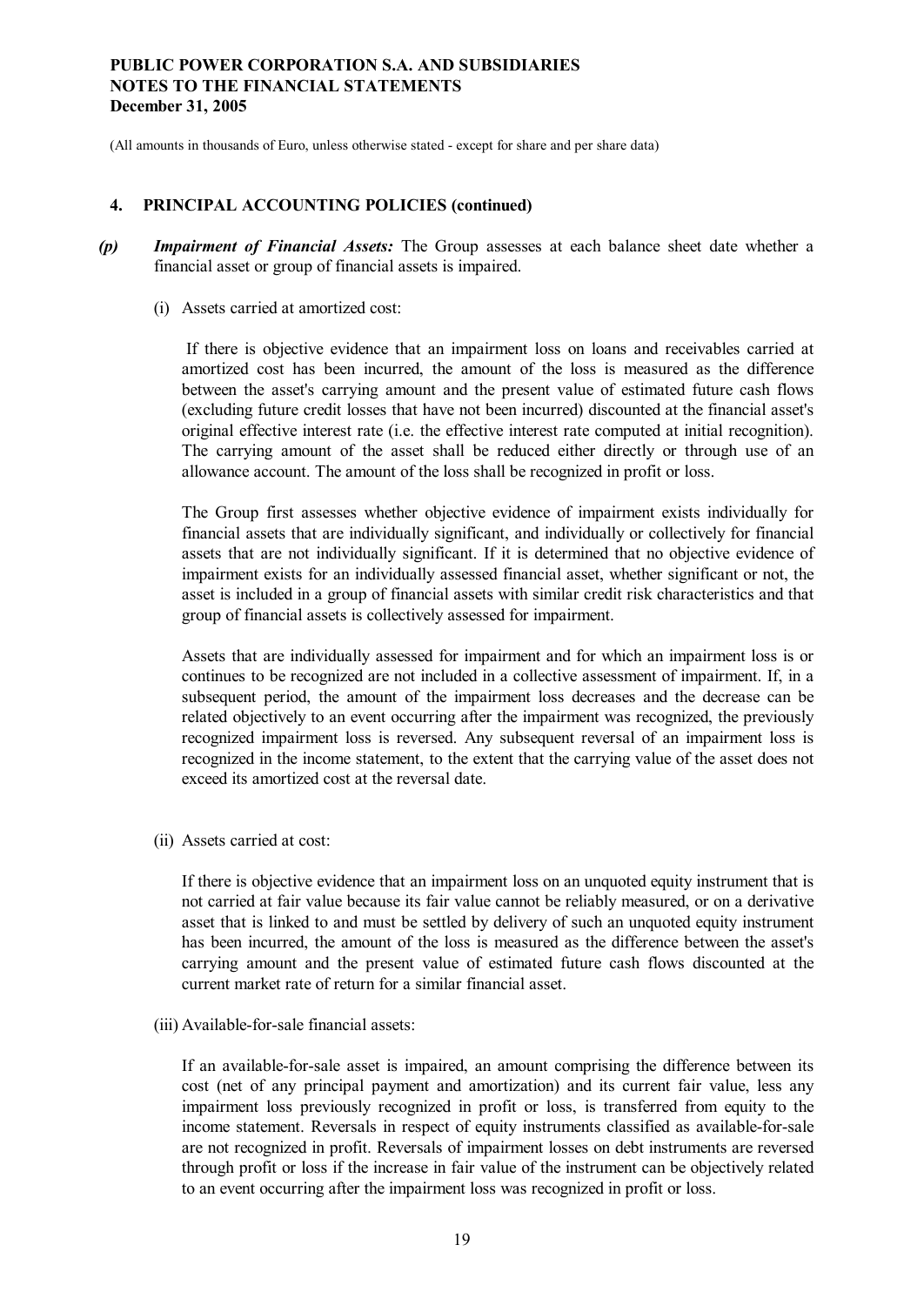(All amounts in thousands of Euro, unless otherwise stated - except for share and per share data)

- *(q) Customers' Contributions and Subsidies for Fixed Assets:* PPC's customers are required to participate in the initial network connection cost (metering devices, substations, network connections etc.) or other type of infrastructure. In addition, PPC obtains subsidies from the Hellenic Republic and from the European Union (through the investment budget of the Hellenic Republic) in order to fund specific projects executed through a specific time period. Customers' contributions and subsidies are recorded upon collection and are reflected as deferred income (customers' contributions and subsidies) in the accompanying balance sheets. Amortization is accounted for in accordance with the remaining useful life of the related assets, and is included in depreciation and amortization in the accompanying statements of income.
- *(r) Software:* Costs of purchased or self-generated software such as payroll, materials and services used and any other expenditure incurred in developing computer software and bringing the software into its intended use. Software costs are amortized on a straight-line basis over a period of five years as determined by independent appraisers, beginning from January 1, 2005. Amortization is included in depreciation and amortization in the accompanying statements of income.
- *(s) Cash and Cash Equivalents:* The Group considers time deposits and other highly liquid investments with original maturity of three months or less, to be cash equivalents.
- *(t) Marketable Securities:* The Group has investments in equity securities that are traded on the Athens Stock Exchange. These investments are classified as available-for-sale and carried in the balance sheet at fair value. For investments that are actively traded in organized financial markets, fair value is determined by reference to Stock Exchange quoted bid prices at the close of business on the balance sheet date. Any unrealized gains or losses are recognized directly in equity. When the investment is sold, collected or otherwise disposed of, or when the carrying amount of the investment is impaired, the cumulative gain or loss, as the case may be, previously recognized in equity is transferred to the income statement.
- *(u) Accounts Receivable:* Accounts receivable, are stated at their face value, net of any provisions for impaired balances.
- *(v) Provisions and Contingencies:* Provisions are recognised when the Group has a present legal or constructive obligation as a result of past events and it is probable that an outflow of resources embodying economic benefits will be required to settle this obligation, and a reliable estimate of the amount of the obligation can be made. Provisions are reviewed at each balance sheet date and adjusted to reflect the present value of the expenditure expected to be required to settle the obligation. Contingent liabilities are not recognised in the financial statements but are disclosed unless the possibility of an outflow of resources embodying economic benefits is remote. Contingent assets are not recognised in the financial statements but are disclosed when an inflow of economic benefits is probable.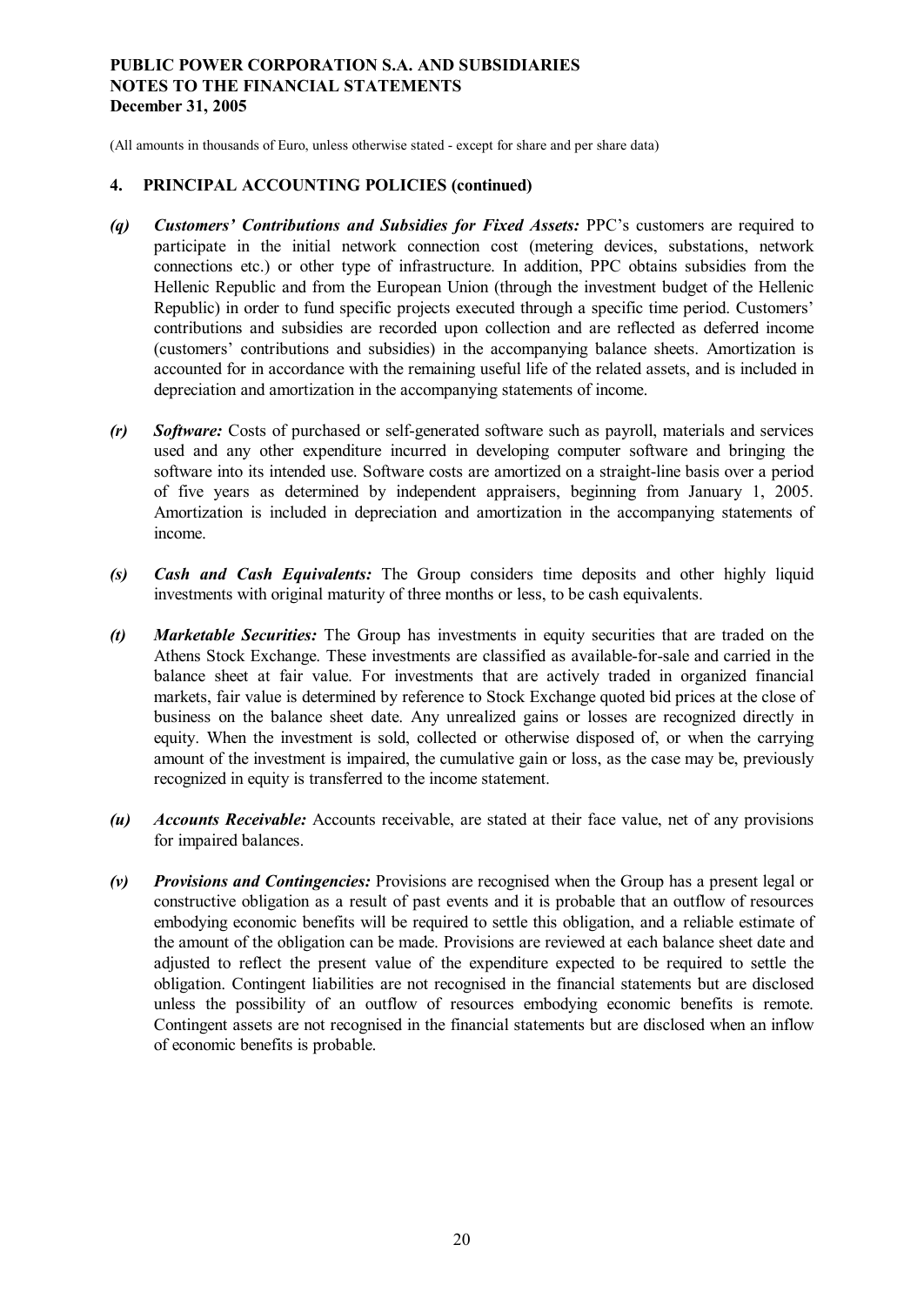(All amounts in thousands of Euro, unless otherwise stated - except for share and per share data)

### **4. PRINCIPAL ACCOUNTING POLICIES (continued)**

- *(w) Income Taxes (Current and Deferred):* Current and deferred income taxes are computed based on the separate financial statements of each of the entities included in the consolidated financial statements, in accordance with the tax rules in force in Greece. Income tax expense consists of income taxes for the current year based on each entity's profits as adjusted in its tax returns, using current tax rates. Deferred income taxes are provided using the balance sheet liability method for all temporary differences arising between the tax base of assets and liabilities and their carrying values for financial reporting purposes. No deferred tax asset is recorded if it is not probable that the related tax benefit will be realised. For transactions recognized directly in equity, any related tax effects are also recognized directly in equity. Deferred tax is calculated at the tax rates that are expected to apply in the period when the liability is settled or the asset is realized, using enacted or substantively enacted tax rates at the balance sheet date.
- *(x) Revenue Recognition:* Revenue is recognized to the extent that it is probable that the economic benefits will flow to the Group and the revenue can be reliably measured. Revenue from all types of electricity sales is accounted for on an accrual basis. At each balance sheet date, unbilled revenue is recorded to account for electricity delivered and consumed by customers but not yet billed. Revenue from rendering of services is recognized based on the stage of completion of the service rendered and to the extent that the related receivable will be collected. Revenue from interest is recognized within the period incurred and revenue from dividends is recognized when the Group's right on such dividends is approved by the respective bodies of the companies' that declare them.
- *(y) Inventories - Materials and Consumables:* Materials and consumables principally relate to power plant, transmission and distribution network maintenance and are stated at the lower of cost or net realizable value, the cost being determined using the weighted average method. These materials are recorded in inventory when purchased and then are expensed or capitalized to plant, as appropriate, when installed. A provision for slow moving materials is accounted for in the accompanying financial statements.
- *(z) Inventories - Lignite:* Lignite mainly consists of the production cost of lignite, extracted from PPC's own mines. All costs incurred for the extraction of lignite are treated as production costs. Lignite inventories are stated at the lower of production cost and net realizable value, the cost being determined using the weighted average production cost method. Consumption of lignite is separately reflected in operating expenses in the accompanying statements of income.

Management believes that lignite reserves are adequate to cover the current and anticipated levels of supply for energy generation by lignite-fired thermal power stations for many years.

*(aa) Inventories - Liquid Fuel:* Liquid fuel is generally purchased from, a State controlled oil company, Hellenic Petroleum S.A., under a contract, which expires in December 2006. Payments are made in U.S. Dollars. The contract is not accounted for as a derivative as it is a normal purchase contract intended to be settled by the Group by taking delivery in the normal course of business, and for which the Group does not intend to settle net. The Group has the right to purchase from other suppliers as well. Liquid fuel is stated at the lower of cost and net realisable value. The cost of liquid fuel reflects purchase price plus any taxes (other than VAT), levies and other costs necessary to bring it to its present location and condition and is determined using the weighted average method for the period. Liquid fuel costs are expensed as consumed and are separately reflected in the accompanying statements of income.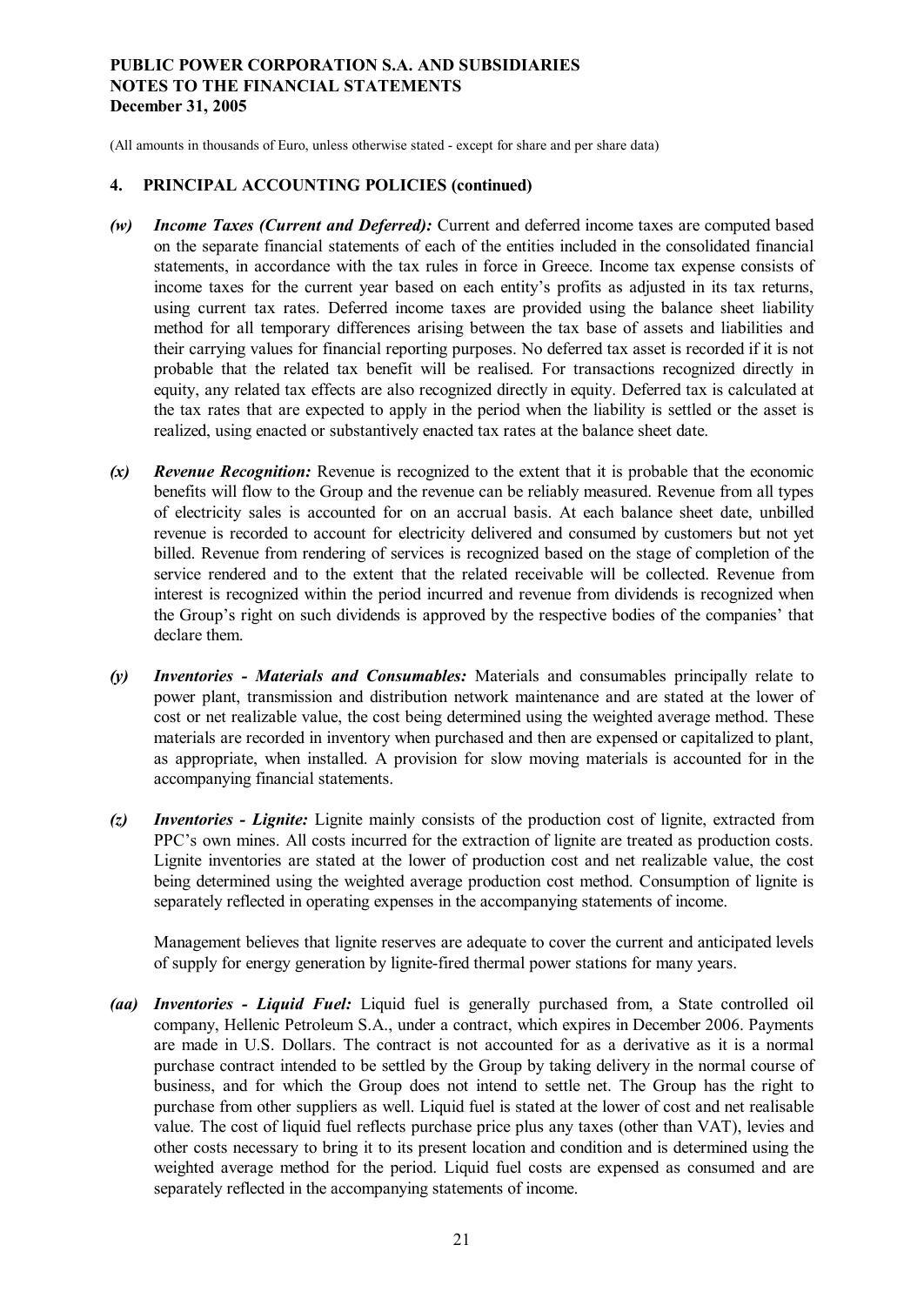(All amounts in thousands of Euro, unless otherwise stated - except for share and per share data)

- *(ab) Natural Gas:* Natural gas is purchased from a State owned company, Public Natural Gas Supply S.A. ("DEPA") under a contract expiring in 2016. Prices are mainly dependent on the current market prices of heavy oil, gas oil and certain types of crude oil. To a lesser extent they depend on national and international financial indices. Payments are made in local currency. The above contract is not accounted for as a derivative as it is a normal executory contract intended to be settled by the Group by taking delivery in the normal course of business, and for which the Group does not intend to settle net. Natural gas fuel is expensed as purchased and consumed, as the Group does not own any storage facilities. Consumption of natural gas is separately reflected in the accompanying statements of income. Taking into account the new legal framework for the liberalization of the natural gas market in Greece, the Group will examine the possibility to renegotiate the existing contract with DEPA, as well as other opportunities for natural gas sourcing.
- *(ac) Electricity:* Electricity is periodically purchased under short-term contracts. Electricity costs are expensed as purchased and separately reflected in the accompanying statements of income. Such contracts are not accounted for as derivatives as they are normal executory contracts intended to be settled by the Group by taking delivery in the normal course of business, and for which the Group does not intend to settle net.
- *(ad) Earnings per Share:* Basic earnings per share are computed by dividing net income by the weighted average number of shares outstanding during the relevant period. There were no dilutive securities outstanding during the periods presented.
- *(ae) Defined Contribution Plans:* Effective January 1, 2000, the PPC Personnel Insurance Organization undertook all insurance obligations towards PPC's employees and pensioners. As a result, PPC recognizes as an expense the contribution payable to this defined contribution plan, in exchange for the service that the employees have rendered to PPC during a year and as a liability to the extent that this has not been paid during the year.
- *(af) Post Retirement Benefits***:** PPC's employees and pensioners are entitled to supply of energy at reduced tariffs. Such reduced tariffs to pensioners are considered to be retirement obligations and are calculated at the discounted value of the future retirement benefits deemed to have accrued at year-end based on the employees earning retirement benefit rights steadily throughout the working period. Retirement obligations are calculated on the basis of financial and actuarial assumptions. Net costs for the period are included in the provisions for risks in the accompanying statements of income and consist of the present value of the benefits earned in the year, interest cost on the benefit obligation, prior service cost, and actuarial gains or losses. The retirement benefit obligations are not funded. Unrecognized actuarial gains or losses that exceed 10% of the projected benefit obligation at the beginning of each period are recognized over the average remaining service period of active employees and included as a component of net pension cost for a year if, as of the beginning of the year.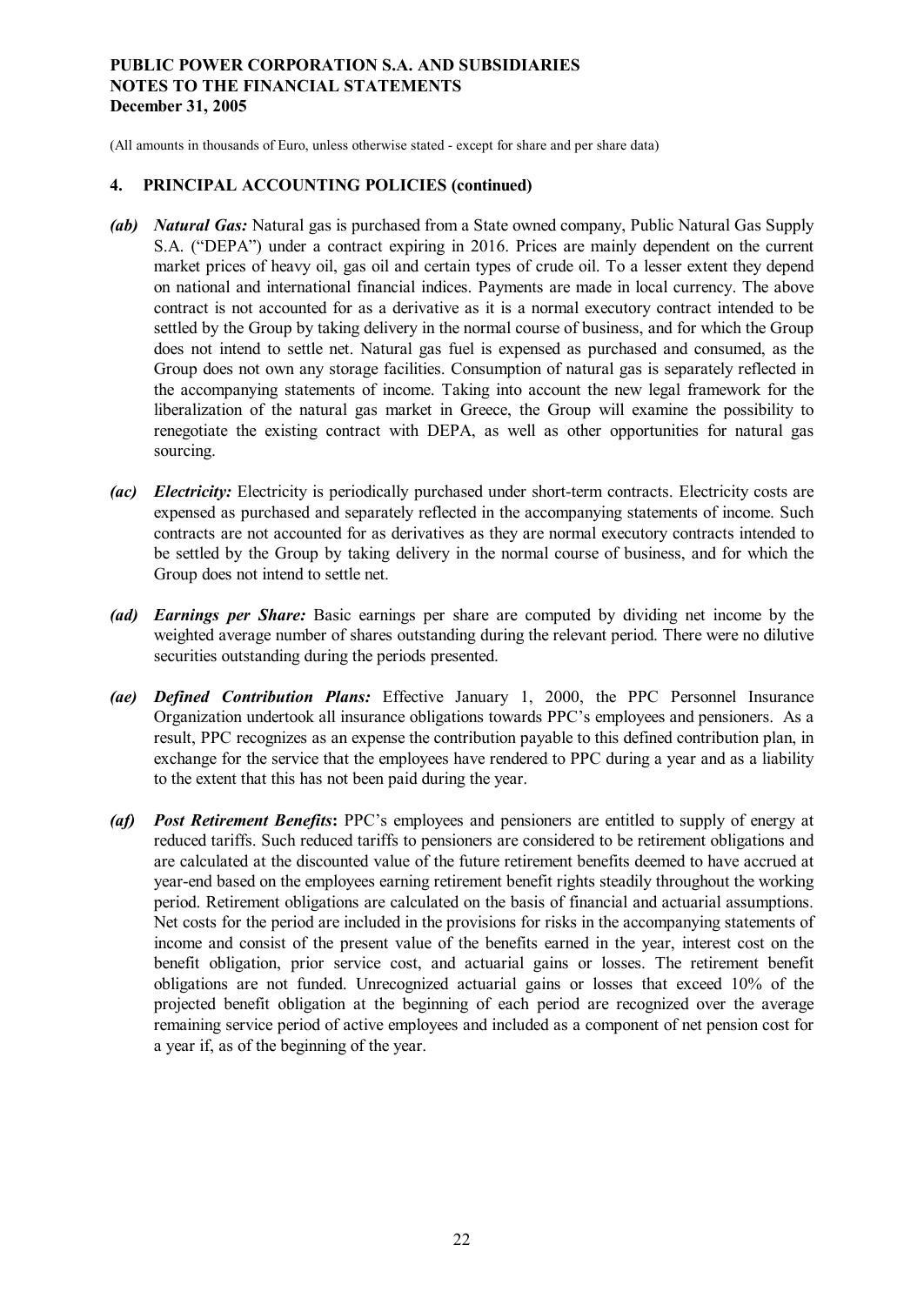(All amounts in thousands of Euro, unless otherwise stated - except for share and per share data)

- *(ag) Segment Information:* The Company presents segment information for its generation, mining transmission and distribution activities (core businesses). The basic principle underlying the presentation of assets, liabilities, expenses and revenues that are not directly assigned to a specific segment is to allocate them based on certain allocation criteria that are consistently applied. Segments apply the same accounting policies as the Group. Inter-segment revenues are calculated based on each segment's actual and allocated costs plus a margin, based on each segment's capital employed. Mining inter-segment revenues reflect lignite supplied to the Generation segment. Generation inter-segment revenues reflect energy supplied to the Distribution segment. Distribution inter-segment revenues reflect energy supplied to the Generation and Transmission segments.
- *(ah) Operating Leases:* Leases where the lessor retains substantially all the risks and benefits of ownership of the asset are classified as operating leases. Operating lease payments are recognized as an expense in the statement of income on a straight line basis over the lease term.
- *(ai) Subsequent Events:* Post period-end events that provide additional information about the Group's or the Company's position at the balance sheet date (adjusting events), are reflected in the financial statements. Post-period-end events that are not adjusting events are disclosed in the notes when material.
- *(aj) Share Capital:* Share capital represents the par value of shares fully issued and outstanding. Any proceeds in excess of par value are recorded in share premium.
- *(ak) New Standards and Interpretations:* The International Accounting Standards Board, as well as the IFRIC, have already issued a number of new accounting standards, amendments of accounting standards and interpretations whose application is mandatory for accounting periods beginning January 1, 2006 onwards (except if otherwise stated below). The Parent Company and the Group's assessment regarding the effect of these new standards and interpretations are as follows:
	- · *IAS 19 (Amendment), Employee Benefits:* This amendment introduces the option of an alternative recognition approach for actuarial gains and losses. It may impose additional recognition requirements for multi-employer plans where insufficient information is available to apply defined benefit accounting. It also adds new disclosure requirements. As the Parent Company and the Group do not intend to change the accounting policy adopted for recognition of actuarial gains and losses and do not participate in any multi-employer plans, adoption of this amendment will only impact the format and extent of disclosures presented in the accounts. PPC will apply this amendment for annual periods beginning 1 January 2006.
	- · *IAS 39 (Amendment), Cash Flow Hedge Accounting of Forecast Intra-group Transactions:* The amendment allows the foreign currency risk of a highly probable forecast intra-group transaction to qualify as a hedged item in the consolidated financial statements, provided that: (a) the transaction is denominated in a currency other than the functional currency of the entity entering into that transaction; and (b) the foreign currency risk will affect consolidated profit or loss. This amendment is not relevant to PPC's operations, as PPC does not have any intra-group transactions that would qualify as a hedged item in the consolidated financial statements.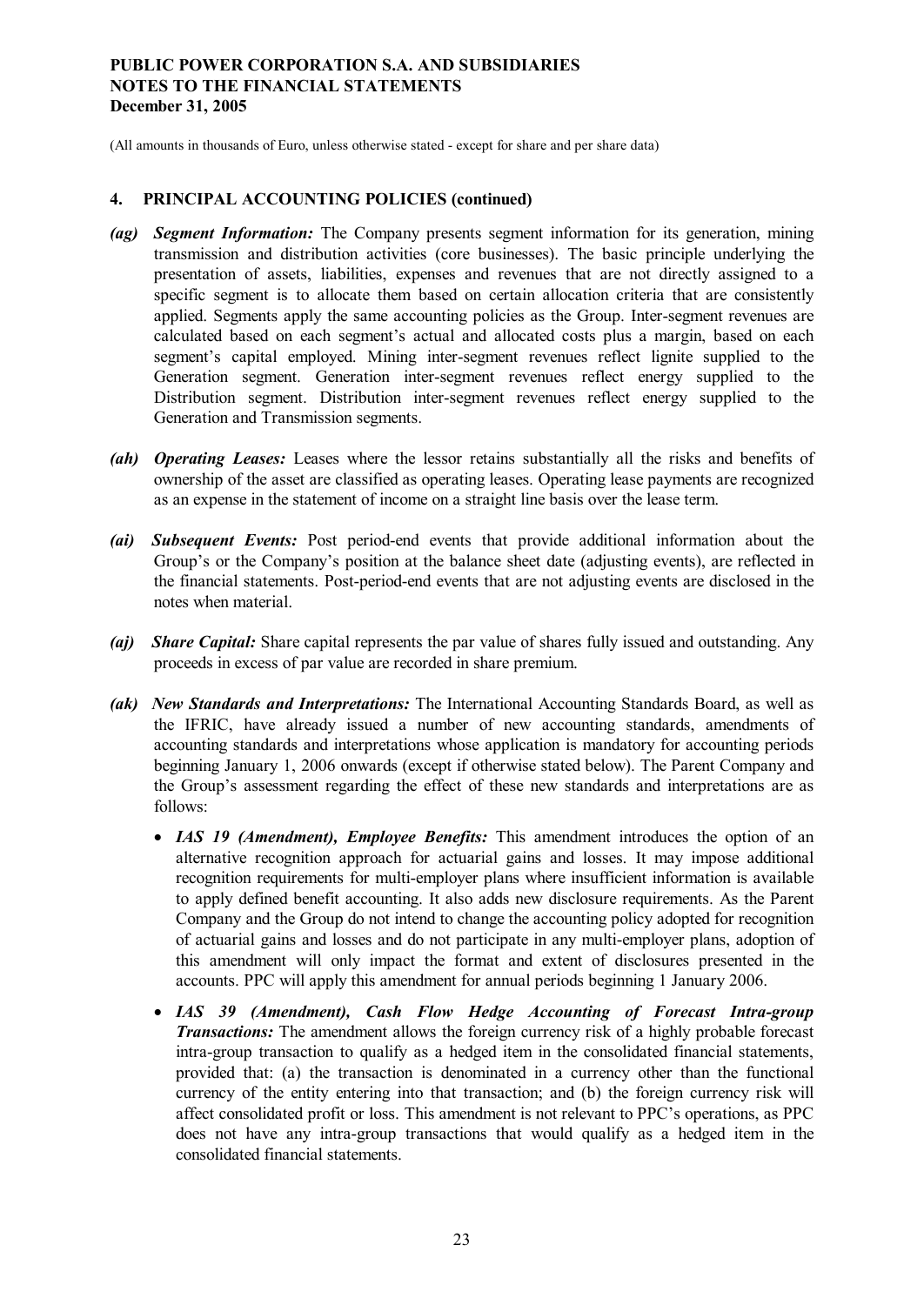(All amounts in thousands of Euro, unless otherwise stated - except for share and per share data)

- · *IAS 39 (Amendment), The Fair Value Option:* This amendment changes the definition of financial instruments classified at fair value through profit or loss and restricts the ability to designate financial instruments as part of this category. PPC believes that this amendment should not have a significant impact on the classification of financial instruments.
- · *IAS 39 and IFRS 4 (Amendment), Financial Guarantee Contracts:* This amendment requires issued financial guarantees, other than those previously asserted by the entity to be insurance contracts, to be initially recognized at their fair value and subsequently measured at the higher of: (a) the unamortized balance of the related fees received and deferred, and (b) the expenditure required to settle the commitment at the balance sheet date. Management considered this amendment to IAS 39 and concluded that it is not relevant to PPC.
- · *IFRS 1 (Amendment), First-time Adoption of International Financial Reporting Standards and IFRS 6 (Amendment), Exploration for and Evaluation of Mineral Resources:* These amendments are not expected to have a material effect on PPC's operation as the accounting policy followed is in line with the provisions of this standard.
- · *IFRS 6, Exploration for and Evaluation of mineral resources:* This standard is not expected to have a material effect on PPC's operation as the accounting policy followed is in line with the provisions of this standard. This standard is applicable for annual periods beginning on or after 1 January 2006.
- · *IFRS 7, Financial Instruments: Disclosures:* This standard is mandatory for accounting periods beginning January 1, 2007 onwards. It is not expected to affect significantly PPC's financial statements. The standard requires mainly additional disclosures regarding financial instruments.
- · *IFRIC 4, Determining whether an arrangement contains a lease:* The application of Interpretation 4 is not expected to alter the accounting treatment of any of PPC's contracts in force. The Interpretation is applicable for annual periods beginning on or after 1 January 2006.
- · *IFRIC 5, Right to Interest arising from Decommissioning, Restoration and Environmental Rehabilitation Funds:* The adoption of this interpretation is not considered to have a material effect on PPC's financial statements. The Interpretation is applicable for annual periods beginning on or after 1 January 2006.
- · *IFRIC 6, Liabilities arising from participating in a specific market – waste electrical and electronic equipment:* This interpretation will not have an effect on PPC's financial statements. The Interpretation is applicable for annual periods beginning on or after 1 December 2005.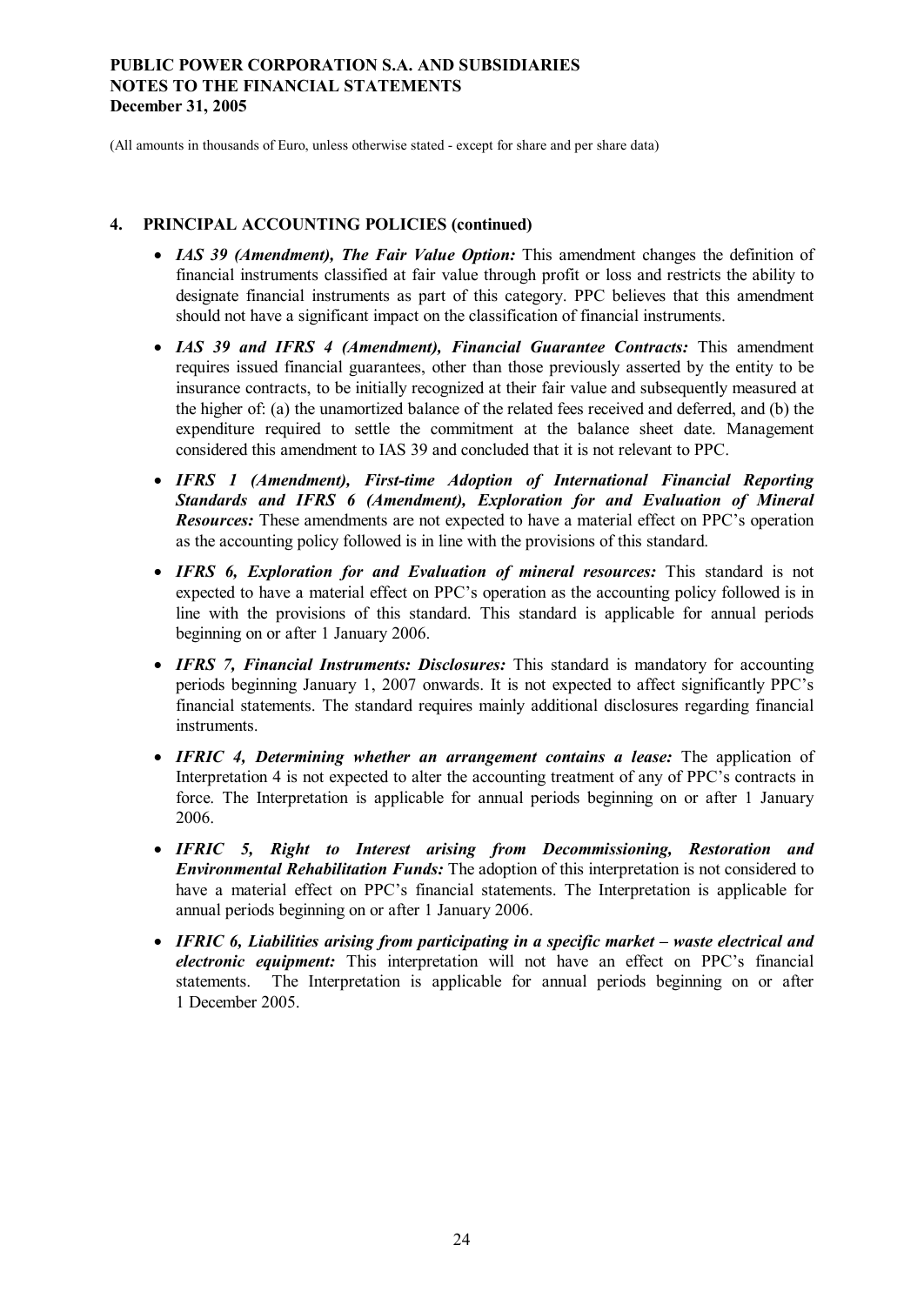(All amounts in thousands of Euro, unless otherwise stated - except for share and per share data)

#### **4. PRINCIPAL ACCOUNTING POLICIES (continued)**

- · *IFRIC 7, Applying the restatement approach under IAS 29 financial reporting hyperinflationary economies:* Not applicable for PPC and will not affect the financial statements. The Interpretation is applicable for annual periods beginning on or after 1 March 2006.
- · *IFRIC 8, Scope of IFRS 2:* Not applicable for PPC and will not affect the financial statements. The Interpretation is applicable for annual periods beginning on or after 1 May 2006.
- · *IFRIC 9, Reassessment of Embedded Derivatives:* Not applicable for PPC and will not affect the financial statements. The Interpretation is applicable for annual periods beginning on or after 1 June 2006.

### **5. SIGNIFICANT ACCOUNTING JUDGMENTS AND ESTIMATES**

In the process of applying the Group accounting policies, PPC management makes judgments and estimates that may have a significant effect on the amounts recognized in the financial statements. Such judgments and estimates are periodically reviewed by management in order to reflect current condition and correspond to anticipation of current risks and are based on prior experience in conjunction to the volume / level of such transactions and events.

The principle judgments and estimates referring to events the development of which could significantly affect the items of the financial statements during the forthcoming twelve months period are as follows:

#### *Significant accounting judgments*

#### **(i) Fair value and useful lives of property, plant and equipment**

PPC carries its property, plant and equipment at revalued amounts (estimated fair values) as determined by an independent firm of appraisers. Revaluations are performed periodically (every three to five years). The determination of the fair values of property, plant and equipment requires from management to make assumptions, estimates and judgements with respect to the ownership, the value in use and the existence of any economic, functional and physical obsolescence of property, plant and equipment. Furthermore, the management has to make certain estimates with respect to the useful lives of depreciable assets. Further details are provided in notes 3(b) and 13.

#### **(ii) Provisions for income taxes**

Current income tax liabilities for the current and prior periods are measured at the amounts expected to be paid to the taxation authorities, using the tax rates that have been enacted by the balance sheet date. Provision for income taxes includes taxes reported in the respective income tax returns and potential additional tax assessments that may be imposed by the tax authorities upon settlement of the open tax years. Accordingly, the final settlement of the income taxes might differ from the income taxes that have been accounted for in the financial statements. Further details are provided in note 12.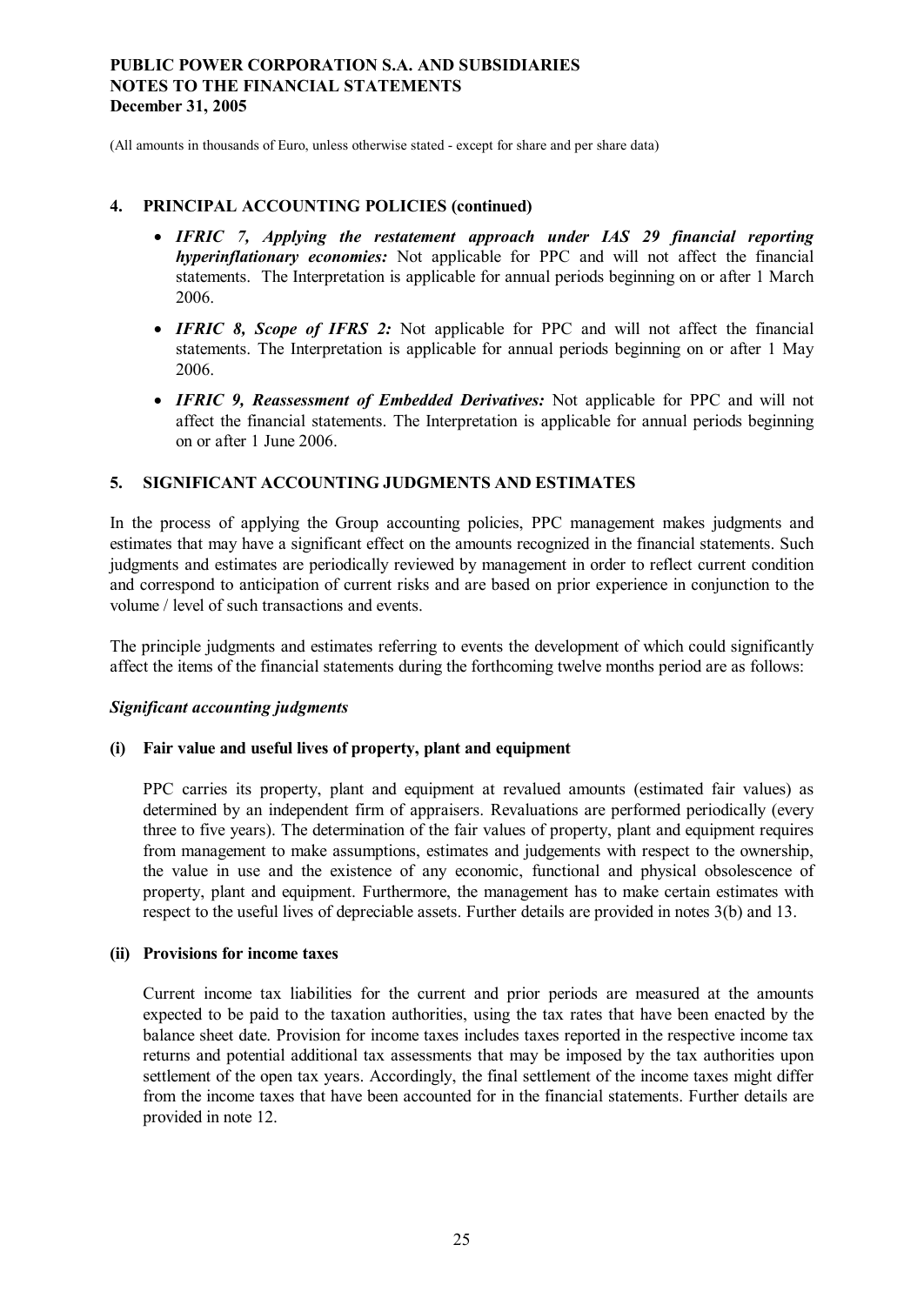(All amounts in thousands of Euro, unless otherwise stated - except for share and per share data)

### **6. REVENUES**

|                                |           | Group     | Company   |           |  |
|--------------------------------|-----------|-----------|-----------|-----------|--|
|                                | 2005      | 2004      | 2005      | 2004      |  |
| <b>Energy sales:</b>           |           |           |           |           |  |
| - High voltage                 | 278,643   | 291,516   | 278,643   | 291,516   |  |
| - Medium voltage               | 737,880   | 700,531   | 737,880   | 700,531   |  |
| - Low voltage                  | 2,948,765 | 2,799,449 | 2,948,765 | 2,799,449 |  |
|                                | 3,965,288 | 3,791,496 | 3,965,288 | 3,791,496 |  |
| Fees charged to HTSO (note 2): |           |           |           |           |  |
| - Transmission system fees     | 230,393   | 220,095   | 230,393   | 220,095   |  |
| - Administrative fees          | 11,357    | 10,745    | 11,357    | 10,745    |  |
|                                | 241,750   | 230,840   | 241,750   | 230,840   |  |
| Other                          | 83,822    | 72,677    | 83,822    | 72,677    |  |
|                                | 325,572   | 303,517   | 325,572   | 303,517   |  |
| <b>Total</b>                   | 4,290,860 | 4,095,013 | 4,290,860 | 4,095,013 |  |

### **7. PAYROLL COST**

|                                                                                          |            | Group      | Company    |            |  |
|------------------------------------------------------------------------------------------|------------|------------|------------|------------|--|
|                                                                                          | 2005       | 2004       | 2005       | 2004       |  |
| Payroll cost                                                                             | 1,055,905  | 986,552    | 1,055,905  | 986,552    |  |
| Employer's social contributions                                                          | 323,638    | 304,159    | 323,638    | 304,159    |  |
| Capitalisation of payroll in fixed assets<br>Payroll cost included in lignite production | (132, 956) | (137, 737) | (132,956)  | (137, 737) |  |
|                                                                                          | (294, 464) | (267, 459) | (294, 464) | (267, 459) |  |
| <b>Total</b>                                                                             | 952,123    | 885,515    | 952,123    | 885,515    |  |

### **8. DEPRECIATION AND AMORTIZATION**

|                                        |           | Group      | Company   |            |  |
|----------------------------------------|-----------|------------|-----------|------------|--|
|                                        | 2005      | 2004       | 2005      | 2004       |  |
| Depreciation of fixed assets (note 13) | 607,528   | 663,776    | 607,528   | 663,776    |  |
| Amortization of software (note 14)     | 6,624     | 5,057      | 6,624     | 5,057      |  |
| Amortization of deferred               |           |            |           |            |  |
| subsidy income (note 31)               | (50, 688) | (113, 503) | (50, 688) | (113, 503) |  |
| Depreciation included in lignite       |           |            |           |            |  |
| production                             | (78, 850) | (93, 533)  | (78, 850) | (93, 533)  |  |
| <b>Total</b>                           | 484,614   | 461,797    | 484,614   | 461,797    |  |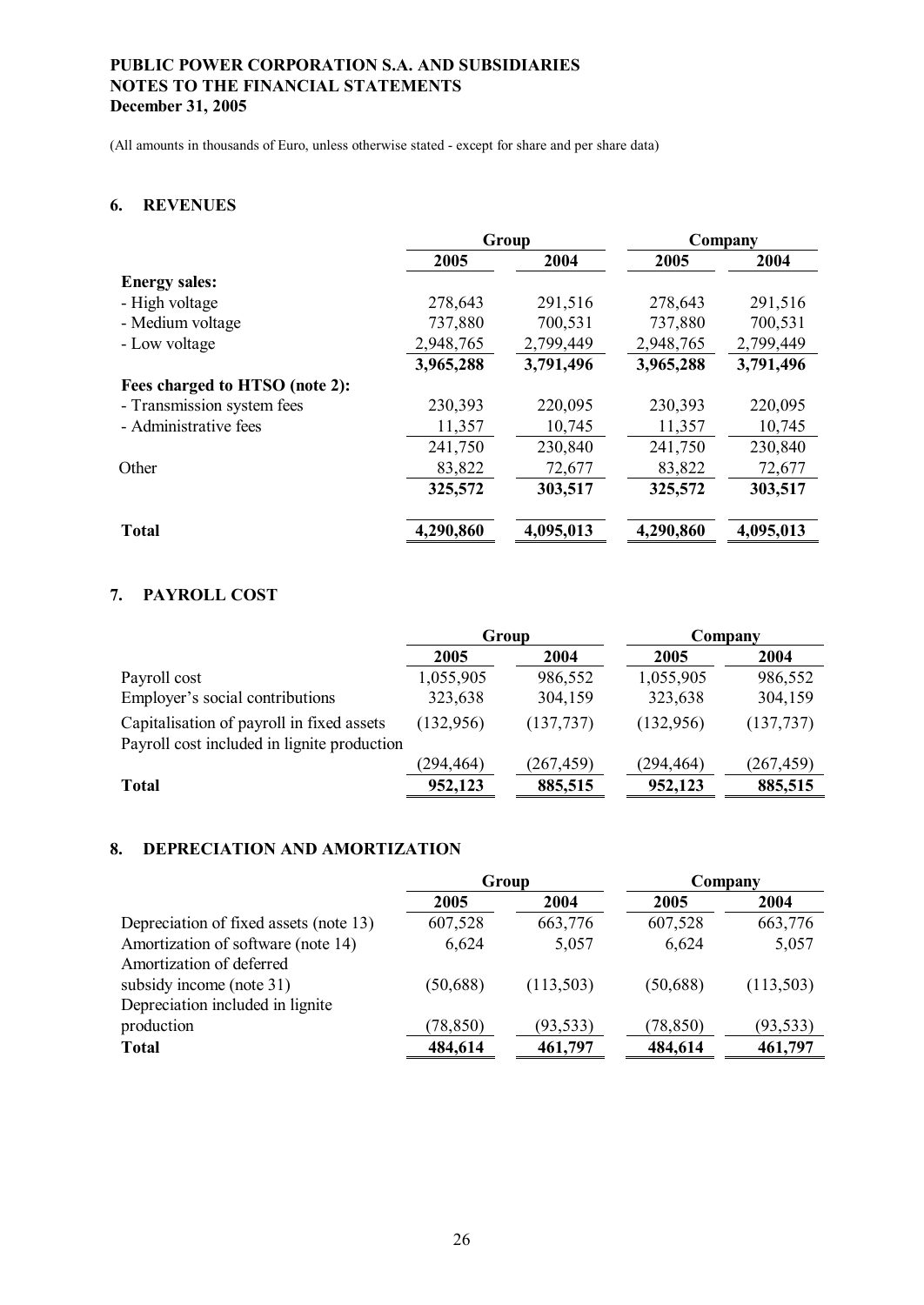(All amounts in thousands of Euro, unless otherwise stated - except for share and per share data)

### **9. FINANCIAL EXPENSES**

|                                       | Group   |         | Company |         |  |
|---------------------------------------|---------|---------|---------|---------|--|
|                                       | 2005    | 2004    | 2005    | 2004    |  |
| Interest expense                      | 139,912 | 149,732 | 139,912 | 149,732 |  |
| Valuation of forwards                 | 4,307   | 3,487   | 4,307   | 3,487   |  |
| Bank charges                          | 2,591   | 4,121   | 2,591   | 4,121   |  |
| Amortization of loans' issuance costs | 2,157   | 2,381   | 2,157   | 2,381   |  |
| Commissions on letters of guarantee   | 5,374   | 5,854   | 5,374   | 5,854   |  |
| Other                                 | 406     | 242     | 404     | 236     |  |
| <b>Total</b>                          | 154,747 | 165,817 | 154,745 | 165,811 |  |

### **10. FINANCIAL INCOME**

|                                        | Group  |        | Company |        |  |
|----------------------------------------|--------|--------|---------|--------|--|
|                                        | 2005   | 2004   | 2005    | 2004   |  |
| Unrealized gain on interest rate swaps | 14,648 | 19,346 | 14,648  | 19,346 |  |
| (note 28)                              |        |        |         |        |  |
| Interest on outstanding                |        |        |         |        |  |
| energy receivables                     | 12,970 | 7,970  | 12,970  | 7,970  |  |
| Interest on bank and time deposits     | 431    | 609    | 221     | 539    |  |
| Discount on payment of income tax      | 2,439  | 4,860  | 2,439   | 4,860  |  |
| Other                                  | 2,431  | 2,427  | 2,431   | 2,427  |  |
| <b>Total</b>                           | 32,919 | 35,212 | 32,709  | 35,142 |  |

### **11. OTHER (INCOME) EXPENSE, NET**

|                                    | Group   |         | Company |          |
|------------------------------------|---------|---------|---------|----------|
|                                    | 2005    | 2004    | 2005    | 2004     |
| Transportation and travel expenses | 48,455  | 45,922  | 48,455  | 45,922   |
| Athens Olympic Games sponsorship   |         | 29,938  |         | 29,938   |
| Taxes and duties                   | 12,027  | 9,281   | 12,027  | 9,281    |
| Devaluation of fixed assets        | 12,767  | 17,065  | 12,767  | 17,065   |
| (Gain)/Loss on sale of materials   |         |         |         |          |
| and retirements of fixed assets    | 13,324  | (4,531) | 13,324  | (4, 531) |
| Penalties to suppliers/contractors | (8,709) | (5,651) | (8,709) | (5,651)  |
| Subsidies on expenses              | (550)   | (1,940) | (550)   | (1,940)  |
| Other                              | 3,992   | 1,740   | 3,512   | 1,133    |
| <b>Total</b>                       | 81,306  | 91,824  | 80,826  | 91,217   |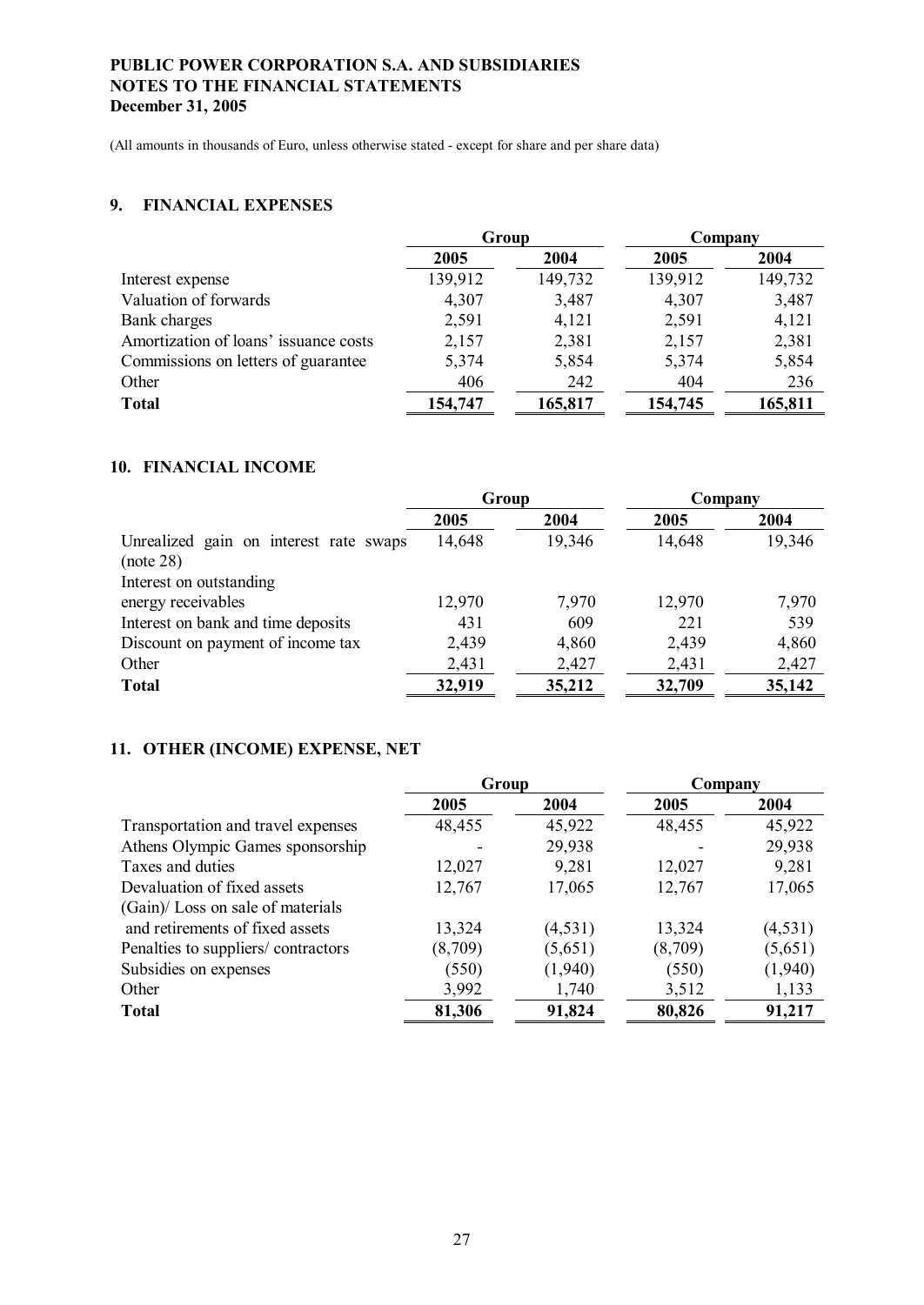(All amounts in thousands of Euro, unless otherwise stated - except for share and per share data)

### **12. INCOME TAXES**

|                          | Group  |         | Company |         |  |
|--------------------------|--------|---------|---------|---------|--|
|                          | 2005   | 2004    | 2005    | 2004    |  |
| Current income taxes     | 39,651 | 174.319 | 39,574  | 174,319 |  |
| Deferred income taxes    | 26,197 | 34,826  | 23,550  | 37,473  |  |
| Total income tax expense | 65,848 | 209,145 | 63,124  | 211,792 |  |

The Group companies are all tax resident in Greece and are subject to income taxes at 32% (35% for 2004).

Tax returns are filed annually but the profits or losses declared for tax purposes remain provisional until such time, as the tax authorities examine the returns and the records of the taxpayer and a final assessment is issued. Tax losses, to the extent accepted by the tax authorities, can be used to offset profits of the five fiscal years following the fiscal year to which they relate.

PPC has been audited by the tax authorities up to December 31, 2003, while its subsidiaries have not been audited by the tax authorities since their inception (with the exception of PPC Telecommunications S.A. which has been audited up to December 31, 2002). For the unaudited tax periods it is not possible to determine the extent of any additional income taxes and penalties that might be assessed, as these will depend on the findings of the tax authorities. An analysis and numerical reconciliation between tax expense and the product of accounting profit multiplied by the nominal applicable tax rate is set out below:

|                                           | Group   |         |         | Company |
|-------------------------------------------|---------|---------|---------|---------|
|                                           | 2005    | 2004    | 2005    | 2004    |
| Profit before tax                         | 201,564 | 502,271 | 215,050 | 511,056 |
| Income tax calculated at nominal tax rate | 64,500  | 175,795 | 68,816  | 178,870 |
| Non-deductible expenses                   |         |         |         |         |
| - Non income tax assessments and          |         |         |         |         |
| penalties                                 | 2,337   | 2,732   | 2,337   | 2,732   |
| - Car expenses                            | 692     | 593     | 692     | 593     |
| - Other                                   | 738     | 14,076  | 661     | 13,648  |
| Non taxable income                        |         |         |         |         |
| - Interest/ other income from deposits,   |         |         |         |         |
| securities and discounts                  | (271)   | (257)   | (271)   | (257)   |
| - Reversal of provisions                  | (8,331) | (2,738) | (8,331) | (2,738) |
| - Subsidiary losses on which no           |         |         |         |         |
| deferred tax was accounted for            | 4,316   |         |         |         |
| - Deferred tax write off                  |         |         |         |         |
| on associates' losses                     | 2,647   |         |         |         |
| - Discount on tax payment                 | (780)   | (1,702) | (780)   | (1,702) |
| - Effect from change in nominal tax rate  |         | 20,646  |         | 20,646  |
| Income tax expense                        | 65,848  | 209,145 | 63,124  | 211,792 |
|                                           | 32.7%   | 41.6%   | 29.4%   | 41.4%   |

The nominal income tax rate will be further reduced to 29% for 2006 and 25% for 2007 onwards. Deferred taxes are calculated based on the above rates for all temporary tax differences. Also, deferred income tax assets are recognized for tax loss carry forwards only to the extent that realization of the related tax benefit is probable.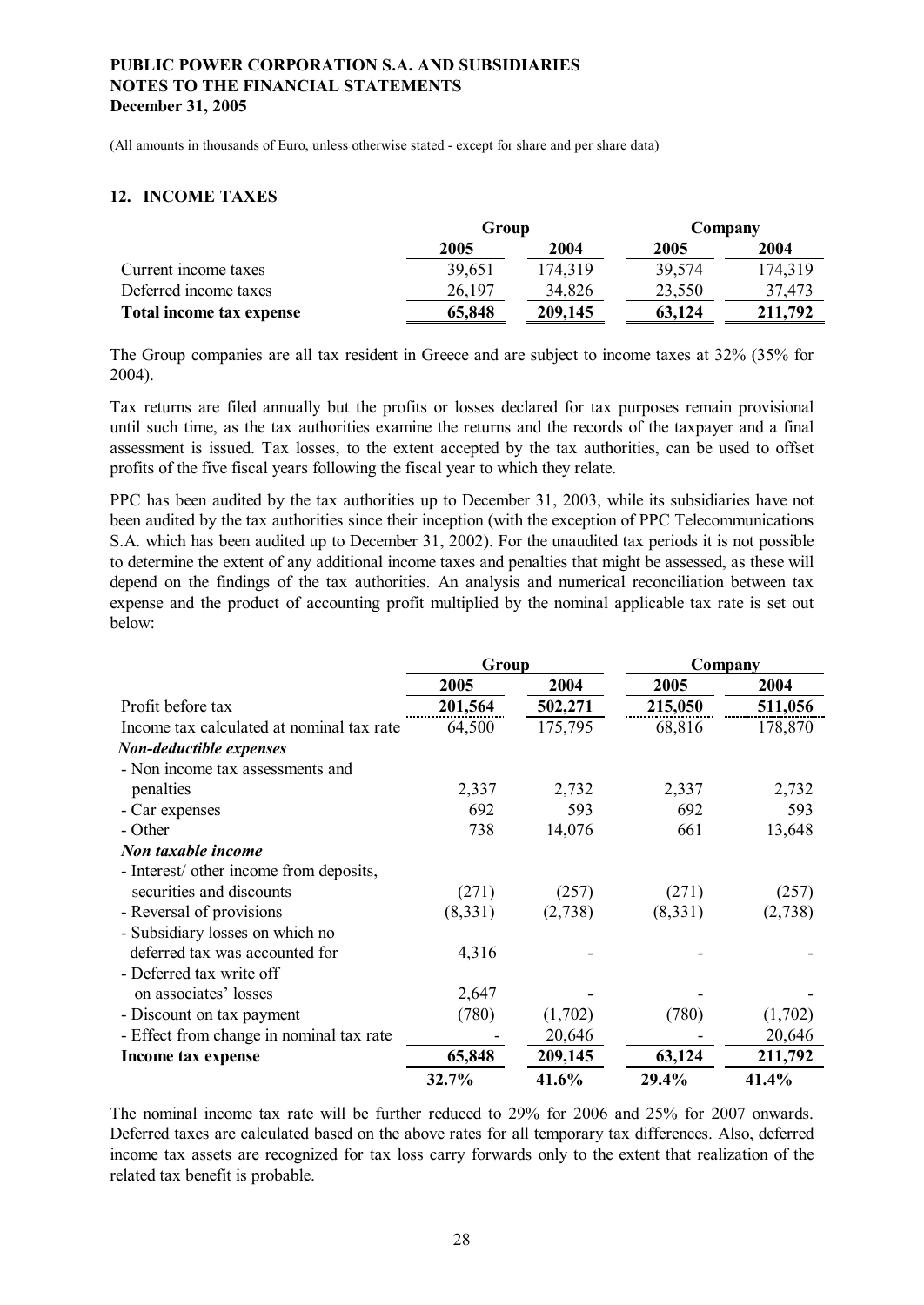(All amounts in thousands of Euro, unless otherwise stated - except for share and per share data)

### **12. INCOME TAXES (continued)**

The movement of the deferred income tax account is as follows:

|                                           | Group      |           | Company    |           |  |
|-------------------------------------------|------------|-----------|------------|-----------|--|
|                                           | 2005       | 2004      | 2005       | 2004      |  |
| At January 1                              | 90,290     | 104,422   | 87,643     | 104,422   |  |
| Profit and loss account (charge)          | (26, 197)  | (34, 826) | (23, 550)  | (37, 473) |  |
| Charge to revaluation reserve             | (349, 208) | 17,891    | (349, 208) | 17,891    |  |
| Deferred tax charged to retained earnings |            | 2,803     |            | 2,803     |  |
| At December 31                            | (285, 115) | 90,290    | (285, 115) | 87,643    |  |

Deferred income tax assets and liabilities are disclosed in the accompanying balance sheets as follows:

|                               | Group      |           | Company    |          |  |
|-------------------------------|------------|-----------|------------|----------|--|
|                               | 2005       | 2004      | 2005       | 2004     |  |
| Deferred income tax asset     | 154,699    | 132,015   | 154,699    | 129,368  |  |
| Deferred income tax liability | (439, 814) | (41, 725) | (439, 814) | (41.725) |  |
| Total                         | (285, 115) | 90,290    | (285, 115) | 87,643   |  |

Deferred income tax assets and liabilities are attributable to the following items:

|                                                      | Group      |           | Company    |           |
|------------------------------------------------------|------------|-----------|------------|-----------|
|                                                      | 2005       | 2004      | 2005       | 2004      |
| <b>Deferred tax assets</b>                           |            |           |            |           |
| - Materials and spare parts                          | 9,747      | 8,115     | 9,747      | 8,115     |
| - Accounts receivable                                | 11,369     | 11,369    | 11,369     | 11,369    |
| - Risks and accruals                                 | 15,900     | 17,218    | 15,900     | 17,218    |
| - Post retirement benefits                           | 57,675     | 56,660    | 57,675     | 56,660    |
| - Losses of associates carried forward               | 15,414     | 15,414    |            |           |
| - Write off of deferred tax<br>on associates' losses | (15, 414)  | (12,767)  |            |           |
| - Subsidies and customers' contributions             | 21,569     | 2,542     | 21,569     | 2,542     |
| - Fixed assets                                       | 34,982     | 26,836    | 34,982     | 26,836    |
| - Derivatives                                        | 3,457      | 6,628     | 3,457      | 6,628     |
| Gross deferred tax asset                             | 154,699    | 132,015   | 154,699    | 129,368   |
| <b>Deferred tax liabilities</b>                      |            |           |            |           |
| - Long-term debt fees and expenses                   | (1,874)    | (2, 413)  | (1,874)    | (2, 413)  |
| - Depreciation and revaluation of assets             | (435, 227) | (35,052)  | (435, 227) | (35, 052) |
| - Foreign exchange gains                             | (2,713)    | (4,260)   | (2,713)    | (4,260)   |
| - Gross deferred tax liability                       | (439, 814) | (41, 725) | (439, 814) | (41, 725) |
| Deferred tax asset / (liability), net                | (285, 115) | 90,290    | (285, 115) | 87,643    |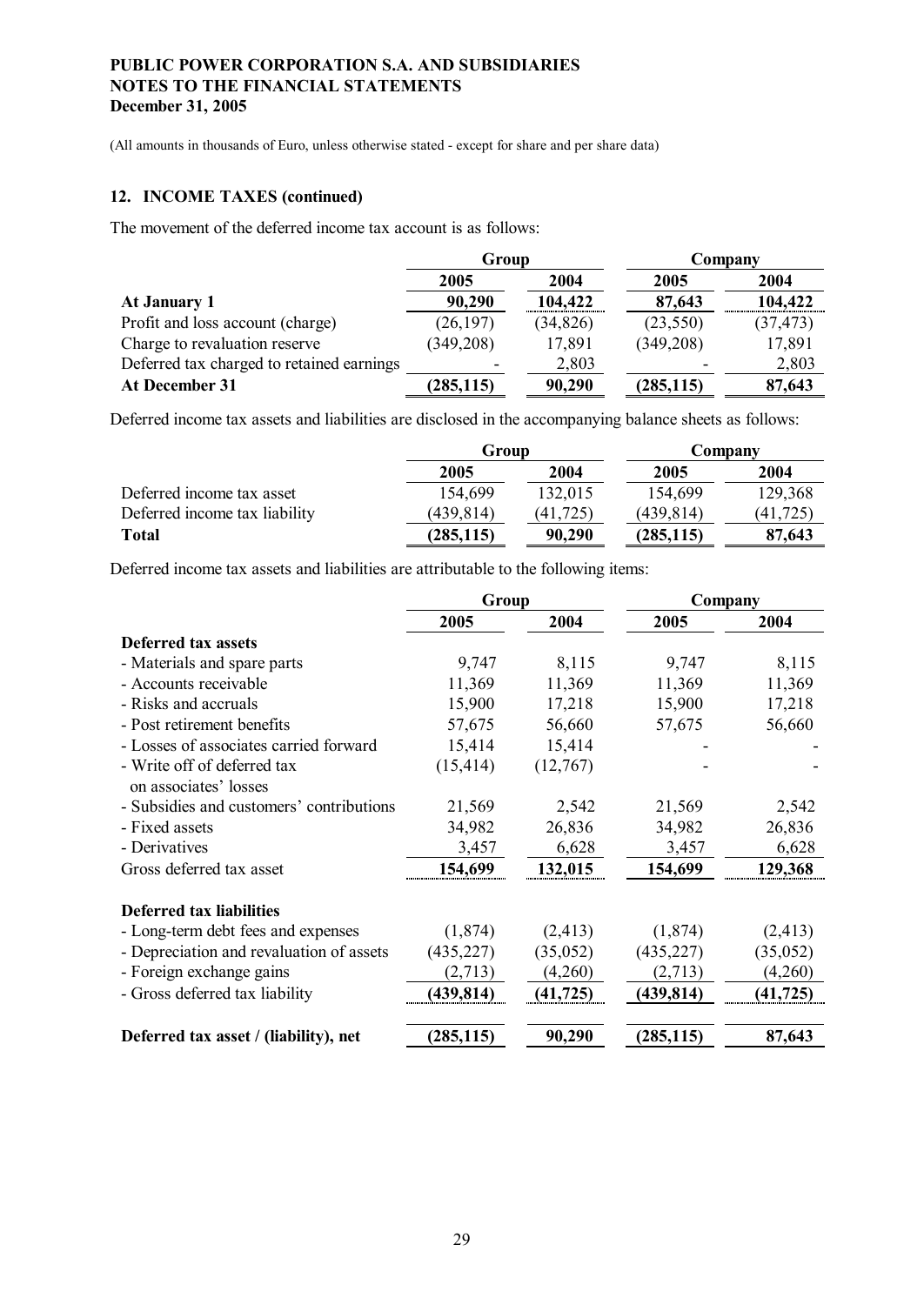(All amounts in thousands of Euro, unless otherwise stated - except for share and per share data)

#### **12. INCOME TAXES (continued)**

Deferred income tax charge to the statement of income is attributable to the following items:

|                                          | Group     |           | Company   |           |
|------------------------------------------|-----------|-----------|-----------|-----------|
|                                          | 2005      | 2004      | 2005      | 2004      |
|                                          |           |           |           |           |
| - Materials and spare parts              | 1,632     | (3,049)   | 1,632     | (3,049)   |
| - Accounts receivable                    |           | (4,358)   |           | (4,358)   |
| - Risks and accruals                     | (1,318)   | (9,320)   | (1,318)   | (9,320)   |
| - Post retirement benefits               | 1,015     | (20, 746) | 1,015     | (20, 746) |
| - Deferred tax on associates' losses and |           |           |           |           |
| write off of deferred tax on associates' | (2,647)   | 2,647     |           |           |
| losses                                   |           |           |           |           |
| - Subsidies                              | 19,027    | 667       | 19,027    | 667       |
| - Fixed assets                           | 602       | (738)     | 602       | (738)     |
| - Derivatives                            | (3,171)   | (5,504)   | (3,171)   | (5,504)   |
| - Long-term debt fees and expenses       | 539       | 1,799     | 539       | 1,799     |
| - Depreciation                           | (43, 423) | (2,017)   | (43, 423) | (2,017)   |
| - Foreign exchange gains                 | 1,547     | 5,793     | 1,547     | 5,793     |
| Deferred tax charge                      | (26, 197) | (34, 826) | (23, 550) | (37, 473) |

Management assessed its deferred tax position as at December 31, 2005, and due to uncertainties involved in the realization of the deferred tax assets relating to losses arising in its associates (available for offset against future taxable profits in the next five years) wrote off an amount of deferred tax asset of Euro 2,647.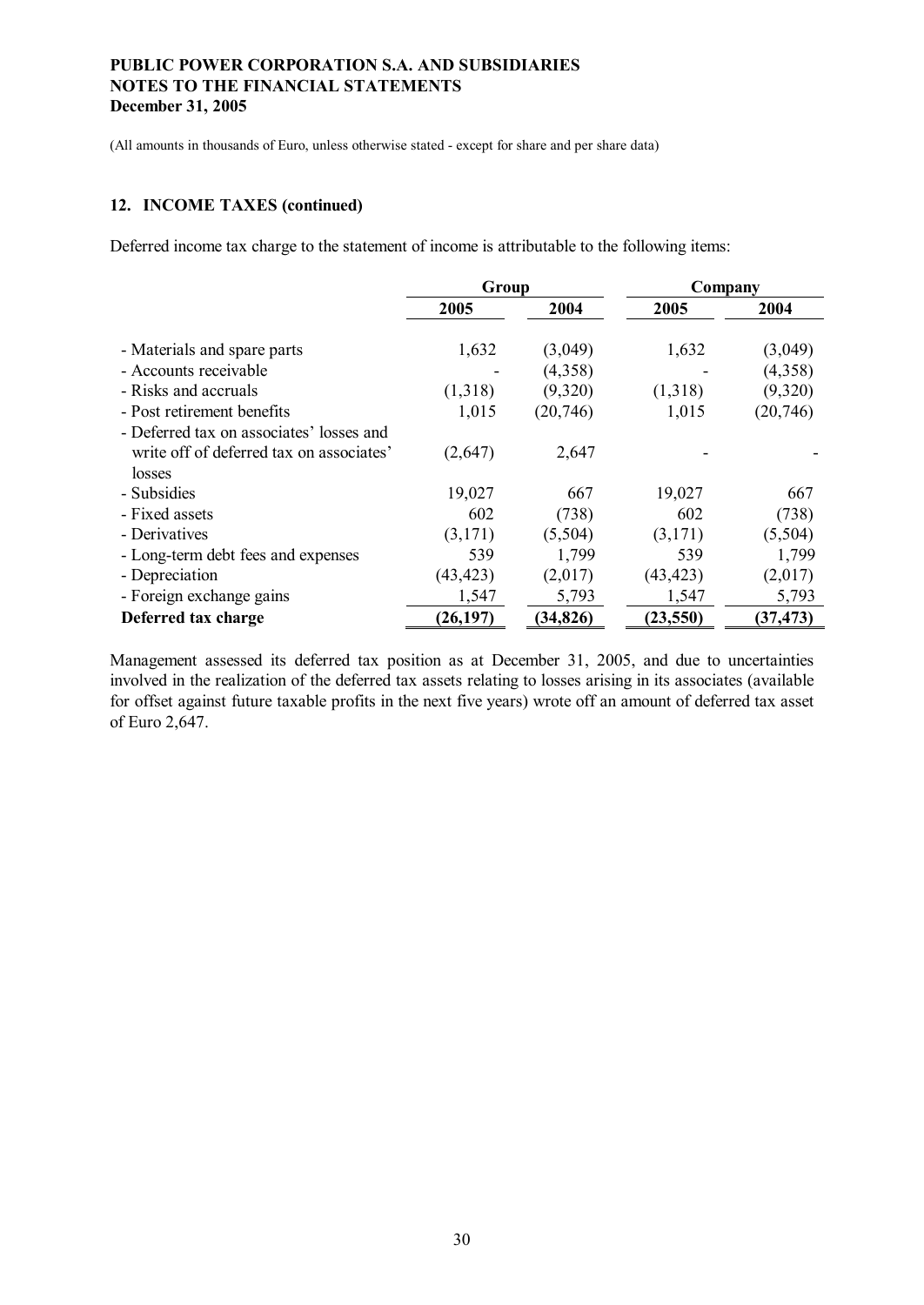(All amounts in thousands of Euro, unless otherwise stated - except for share and per share data)

### **13. PROPERTY, PLANT AND EQUIPMENT, NET**

| Group                                     | Land      | <b>Mines</b> | Lakes                    | <b>Buildings</b>         | <b>Technical</b><br>Works | Machinery                | Transport.<br><b>Assets</b> | Furniture<br>and<br>Equipment | Construction<br>in<br><b>Progress</b> | <b>Total</b>          |
|-------------------------------------------|-----------|--------------|--------------------------|--------------------------|---------------------------|--------------------------|-----------------------------|-------------------------------|---------------------------------------|-----------------------|
| Net book value, December 31, 2004         | 731,114   | 196,712      | 13,177                   | 651,519                  | 991,909                   | 6,284,285                | 18,179                      | 69,811                        | 749,228                               | 9,705,934             |
| - Amendments to 2004 revaluation surplus  | (26, 533) |              |                          | 1,933                    |                           |                          |                             |                               |                                       | (24,600)              |
| - Transfers                               | (39, 115) | 39,115       |                          | (7, 857)                 | 7,857                     |                          |                             |                               |                                       |                       |
| - Effect of application of IFRIC 1        |           | 14,530       | $\overline{\phantom{a}}$ | $\overline{\phantom{a}}$ |                           |                          | $\overline{\phantom{0}}$    |                               |                                       | 14,530                |
| Revised net book value, December 31, 2004 | 665,466   | 250,357      | 13,177                   | 645,595                  | 999,766                   | 6,284,285                | 18,179                      | 69.811                        | 749,228                               | 9,695,864             |
| - Revaluation                             |           |              |                          |                          | 119,536                   | 1,113,300                | 36,501                      | 111,875                       |                                       | 1,381,212             |
| - Additions                               |           | 20,473       |                          |                          |                           |                          |                             |                               | 719,433                               | 739,906               |
| - Depreciation expense                    |           | (14, 125)    | (452)                    | (33,308)                 | (45, 617)                 | (474, 042)               | (7, 453)                    | (32, 531)                     |                                       | (607, 528)            |
| - Disposals                               | (885)     |              |                          | (53)                     | (66)                      | (15, 836)                | (876)                       | (2, 282)                      | (3,185)                               | (23, 183)             |
| - Transfers                               | 2,510     | 16,203       |                          | 15,397                   | 18,708                    | 415,549                  | 11,238                      | 9,234                         | (493,398)                             | (4, 559)              |
| - Other movements                         | 62        |              |                          | 261                      |                           | (1, 832)                 | 8                           | 255                           | (5,030)                               | (6,273)               |
| Net book value, December 31, 2005         | 667,153   | 272,911      | 12,725                   | 627,892                  | 1,092,327                 | 7,321,424                | 57,597                      | 156,362                       | 967,048                               | 11,175,439            |
|                                           |           |              |                          |                          |                           |                          |                             |                               |                                       |                       |
|                                           |           |              |                          |                          |                           |                          |                             | Furniture                     | Construction                          |                       |
| Company                                   |           |              |                          |                          | <b>Technical</b>          |                          | Transport.                  | and                           | In                                    |                       |
|                                           | Land      | <b>Mines</b> | Lakes                    | <b>Buildings</b>         | Works                     | Machinery                | <b>Assets</b>               | Equipment                     | <b>Progress</b>                       | <b>Total</b>          |
| Net book value, December 31, 2004         | 731,114   | 196,712      | 13,177                   | 651,519                  | 991,909                   | 6,284,285                | 18,179                      | 69,804                        | 749,228                               | 9,705,927             |
| - Amendments to 2004 revaluation surplus  | (26, 533) |              |                          | 1,933                    |                           |                          |                             |                               |                                       | (24, 600)             |
| - Transfers                               | (39, 115) | 39,115       |                          | (7, 857)                 | 7,857                     |                          |                             |                               |                                       |                       |
| - Effect of application of IFRIC 1        |           | 14,530       | $\overline{\phantom{a}}$ | $\overline{\phantom{a}}$ |                           | $\overline{\phantom{a}}$ |                             |                               |                                       | 14,530                |
| Revised net book value, December 31, 2004 | 665,466   | 250,357      | 13,177                   | 645,595                  | 999,766                   | 6,284,285                | 18,179                      | 69,804                        | 749,228                               | 9,695,857             |
| - Revaluation                             |           |              |                          |                          | 119,536                   | 1,113,300                | 36,501                      | 111,875                       |                                       | 1,381,212             |
| - Additions                               |           | 20,473       |                          |                          |                           |                          | $\blacksquare$              |                               | 719,433                               | 739,906               |
| - Depreciation expense                    |           | (14, 125)    | (452)                    | (33,308)                 | (45, 617)                 | (474, 042)               | (7, 453)                    | (32, 531)                     |                                       | (607, 528)            |
| - Disposals                               | (885)     |              |                          | (53)                     | (66)                      | (15, 836)                | (876)                       | (2,280)                       | (3,185)                               | (23, 181)             |
| - Transfers                               | 2,510     | 16,203       |                          | 15,397                   | 18,708                    | 415,549                  | 11,238                      | 9,234                         | (493,398)                             | (4, 559)              |
| - Other movements                         | 62        | 272,911      |                          | 261<br>627,892           |                           | (1, 832)                 |                             | 255                           | (5,030)                               | (6,273)<br>11,175,434 |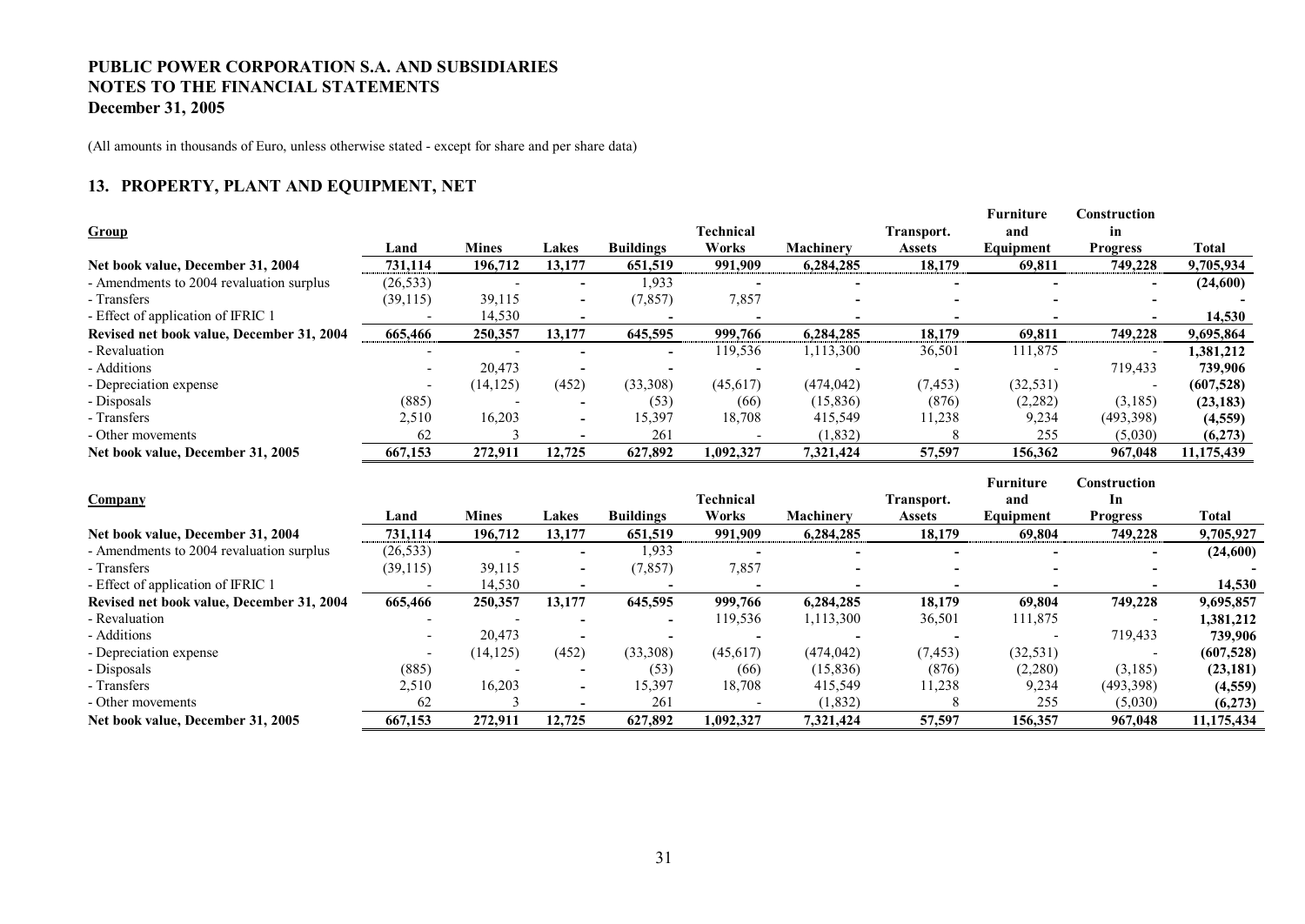(All amounts in thousands of Euro, unless otherwise stated - except for share and per share data)

### **13. PROPERTY, PLANT AND EQUIPMENT, NET (continued)**

|                                                   |         |                       |                    |                      | Technical              |                         |                             | Furniture            | Construction          |                          |
|---------------------------------------------------|---------|-----------------------|--------------------|----------------------|------------------------|-------------------------|-----------------------------|----------------------|-----------------------|--------------------------|
| Group                                             | Land    | <b>Mines</b>          | Lakes              | <b>Buildings</b>     | Works                  | <b>Machinery</b>        | Transport.<br><b>Assets</b> | and<br>Equipment     | in<br><b>Progress</b> | <b>Total</b>             |
| <b>At January 1, 2005</b>                         |         |                       |                    |                      |                        |                         |                             |                      |                       |                          |
| Gross carrying amount (revised)                   | 665,466 | 405,659               | 22,604             | 656,856              | 1,632,983              | 12,523,236              | 154,269                     | 372,169              | 749,228               | 17,182,470               |
| Accumulated depreciation (revised)                |         | (155,302)             | (9, 427)           | (11,261)             | (633, 217)             | (6,238,951)             | (136,090)                   | (302, 358)           |                       | (7,486,606)              |
| Net carrying amount (revised)                     | 665,466 | 250,357               | 13,177             | 645,595              | 999,766                | 6,284,285               | 18,179                      | 69,811               | 749,228               | 9,695,864                |
|                                                   |         |                       |                    |                      |                        |                         |                             |                      |                       |                          |
| <b>At December 31, 2005</b>                       |         |                       |                    |                      |                        |                         |                             |                      |                       |                          |
| Gross carrying amount                             | 667,153 | 442,338               | 22,604             | 672,461              | 1,137,944              | 7,795,466               | 65,050                      | 188,893              | 967,048               | 11,958,957               |
| Accumulated depreciation                          |         | (169, 427)            | (9,879)            | (44, 569)            | (45, 617)              | (474, 042)              | (7, 453)                    | (32, 531)            |                       | (783, 518)               |
| Net carrying amount, December 31, 2005            | 667,153 | 272,911               | 12,725             | 627,892              | 1,092,327              | 7,321,424               | 57,597                      | 156,362              | 967,048               | 11,175,439               |
|                                                   |         |                       |                    |                      |                        |                         |                             |                      |                       |                          |
|                                                   |         |                       |                    |                      |                        |                         |                             |                      |                       |                          |
|                                                   |         |                       |                    |                      |                        |                         |                             | <b>Furniture</b>     | Construction          |                          |
| <b>Company</b>                                    |         |                       |                    |                      | <b>Technical</b>       |                         | <b>Transport.</b>           | and                  | in                    |                          |
|                                                   | Land    | <b>Mines</b>          | Lakes              | <b>Buildings</b>     | Works                  | Machinery               | <b>Assets</b>               | Equipment            | <b>Progress</b>       | Total                    |
| <b>At January 1, 2005</b>                         |         |                       |                    |                      |                        |                         |                             |                      |                       |                          |
| Gross carrying amount (revised)                   | 665,466 | 405,659               | 22,604             | 656,856              | 1,632,983              | 12,523,236              | 154,269                     | 372,162              | 749,228               | 17,182,463               |
| Accumulated depreciation (revised)                |         | (155,302)             | (9, 427)           | (11,261)             | (633, 217)             | (6,238,951)             | (136,090)                   | (302, 358)           |                       | (7, 486, 606)            |
| Net carrying amount (revised)                     | 665,466 | 250,357               | 13,177             | 645,595              | 999,766                | 6,284,285               | 18,179                      | 69,804               | 749,228               | 9,695,857                |
|                                                   |         |                       |                    |                      |                        |                         |                             |                      |                       |                          |
| <b>At December 31, 2005</b>                       |         |                       |                    |                      |                        |                         |                             |                      |                       |                          |
| Gross carrying amount<br>Accumulated depreciation | 667,153 | 442,338<br>(169, 427) | 22,604<br>(9, 879) | 672,461<br>(44, 569) | 1,137,944<br>(45, 617) | 7,795,466<br>(474, 042) | 65,050<br>(7, 453)          | 188,888<br>(32, 531) | 967,048               | 11,958,952<br>(783, 518) |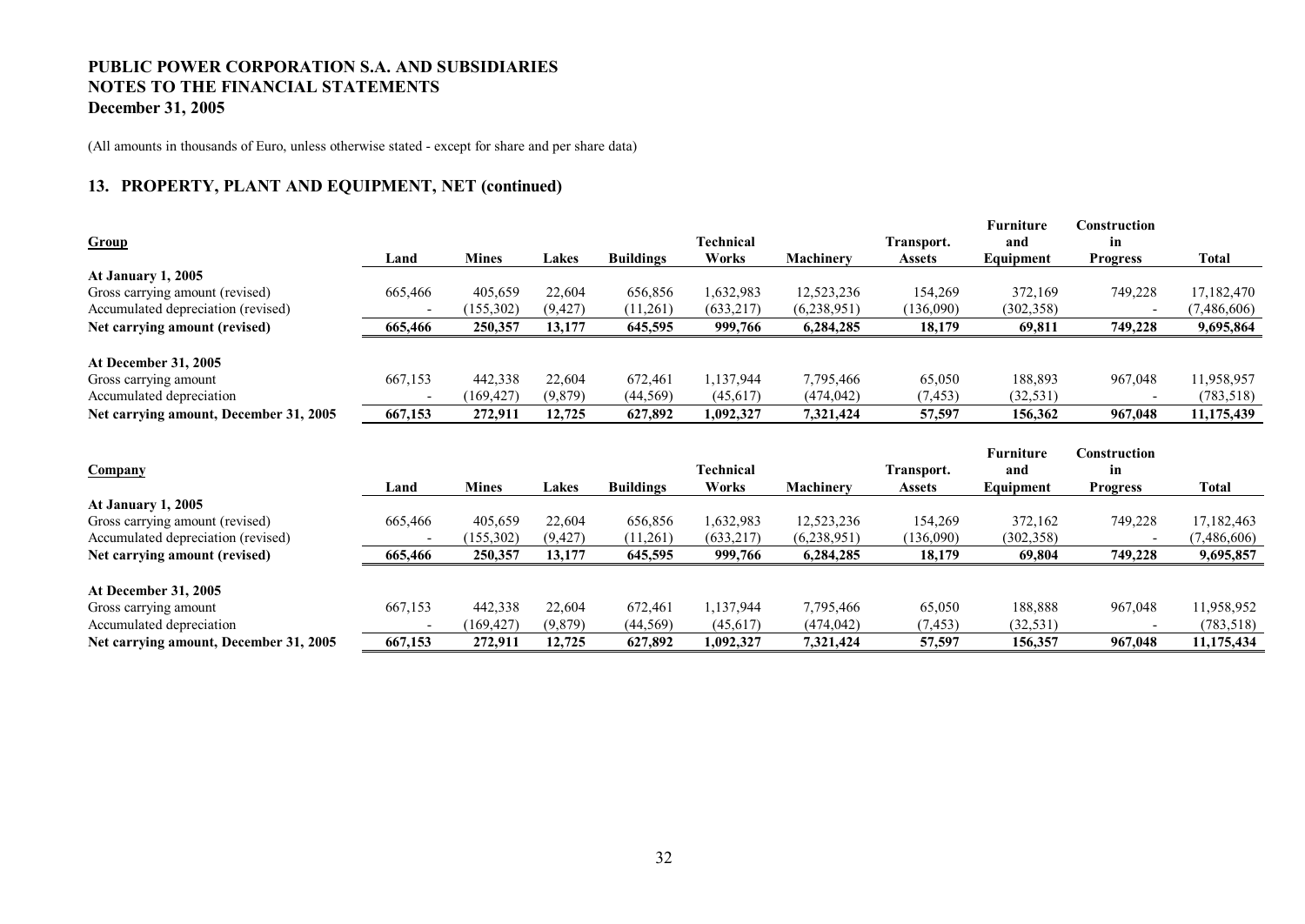(All amounts in thousands of Euro, unless otherwise stated - except for share and per share data)

#### **13. PROPERTY, PLANT AND EQUIPMENT, NET (continued)**

- *(a) Legal Status of Property:* PPC is in the process of preparing a detailed listing of its real estate property and developing a real estate assets' register in order to list all the relevant properties in its name at the relevant land registries and to obtain ownership and encumbrance certificates.
- *(b) Insurance Coverage:* The property, plant and equipment of PPC are located all over Greece and therefore the risk of a major loss is reduced. PPC does not carry any form of insurance coverage to date on its property, plant and equipment, except for its information technology equipment.
- *(c) Statutory Revaluation of Fixed Assets:* Until December 31, 2000, in accordance with Greek tax legislation, real estate assets (land and buildings) were periodically revalued (every four years). These revaluations relate to machinery (up to 1987), land, mines and buildings and are based on non-industry specific indices that were determined by the Ministry of Economy and Finance. Both cost and accumulated depreciation were increased by these indices while the net revaluation surplus is credited to reserves in equity. As such statutory revaluations do not meet the criteria required by IAS 16 "Property, plant and equipment" and they have been reversed in the accompanying financial statements. As at December 31, 2000, statutory revaluations that had been performed in the past resulted in a total revaluation surplus of Euro 947,342 an amount already used to set up part of PPC's share capital according to relevant Greek Law for revaluations.

From 2004 onwards, Greek tax legislation provides the alternative possibility for companies which prepare their financial statements in conformity with International Financial Reporting Standards, to proceed with the revaluation of their land and buildings to their estimated fair values, as determined by independent appraisers. On December 31, 2004, the Parent Company's land and buildings were revalued to their estimated fair values at that date as determined by independent appraisers (see paragraph below).

*(d) Revaluation of Fixed Assets:* Within 2004, PPC proceeded with the revaluation of its fixed assets as of December 31, 2004. The revaluation was carried out by an independent firm of appraisers. The above appraisal which excluded lakes, mines and construction in progress, was completed within 2005 in two phases:

### **Revaluation of land and buildings**

The appraisal of land and buildings of PPC with an effective date of December 31, 2004, was completed within 2005 and accounted for as of December 31, 2004. The above appraisal of land and buildings resulted initially in a net surplus of Euro 603,741, out of which the amount of Euro 620,806 was directly credited in equity as of December 31, 2004 (Euro 602,299 net of real estate tax plus deferred tax on devaluations), and the amount of Euro 17,065, which was not fully offset against the valuation surplus of previous revaluations, was charged directly to the statement of income for the year ended December 31, 2004. Upon the completion of the procedure of registering, accounting settlement and physical/accounting and reconciliation of its revalued land and buildings with the existing fixed assets register, PPC encountered negative differences related to the surplus which was recorded on December 31, 2004. Therefore, PPC proceeded in 2005 with the reversal of a portion of the above surplus amounting to Euro 24,600 (Euro 17,056 net of deferred tax) as of January 1, 2005.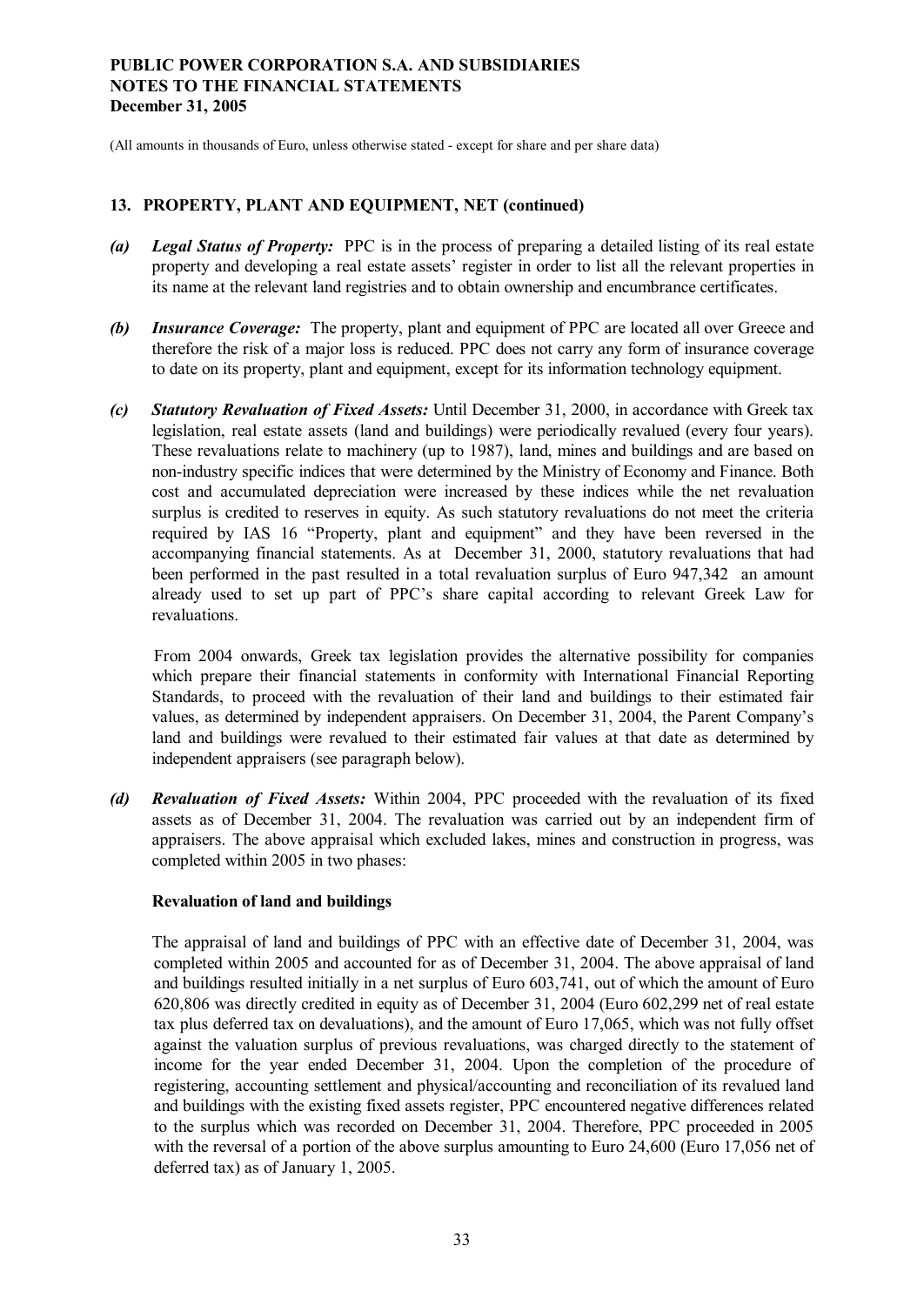(All amounts in thousands of Euro, unless otherwise stated - except for share and per share data)

#### **13. PROPERTY, PLANT AND EQUIPMENT, NET (continued)**

#### **Revaluation of remaining classes of fixed assets and software**

The appraisal of the remaining fixed assets (machinery and other equipment, technical works, transportation assets, furniture and fixtures) and software of PPC was completed during the fourth quarter of 2005. The comparison between the values as determined by the independent appraisers and the carrying value of the above classes of assets, resulted in a net surplus amounting to Euro 1,391 million, out of which Euro 1,403 million was credited directly to equity (Euro 1,047 million net of deferred tax) and an amount of Euro 12,767, which was not fully offset against the valuation surplus of previous revaluations, was charged to the statement of income for the year ended December 31, 2005 (Euro 9,669 net of deferred tax).

The method and the significant assumptions used by the independent appraiser for the valuation are as follows:

- (a) All properties appraised were considered to be at the ownership of PPC.
- (b) Properties that, during the appraiser's site inspection, were identified as having restraints were not valued.
- (c) The title deeds, building permits and other similar permits, required by the Greek law, are available by PPC.
- (d) The majority of properties appraised is held for use by the Mines, the Generation, the Transmission and the Distribution divisions of PPC, or for administrative purposes, and are expected to be used as such for their remaining useful lives.
- (e) The Fair Value of land, buildings and equipment was determined by use of the Market Approach (market-based evidence), undertaken by professionally qualified appraisers. The fair value for special purpose buildings, machinery and civil works was determined by use of the cost approach, and more particularly the depreciated replacement cost method where adjustments were made to reflect the physical, functional and economic obsolescence.
- (f) The economic obsolescence was determined by the appraiser by using the income approach, through a Discounted Cash Flow analysis. The economic obsolescence was allocated proportionally to all tangible assets, as required by the International Valuation Standards.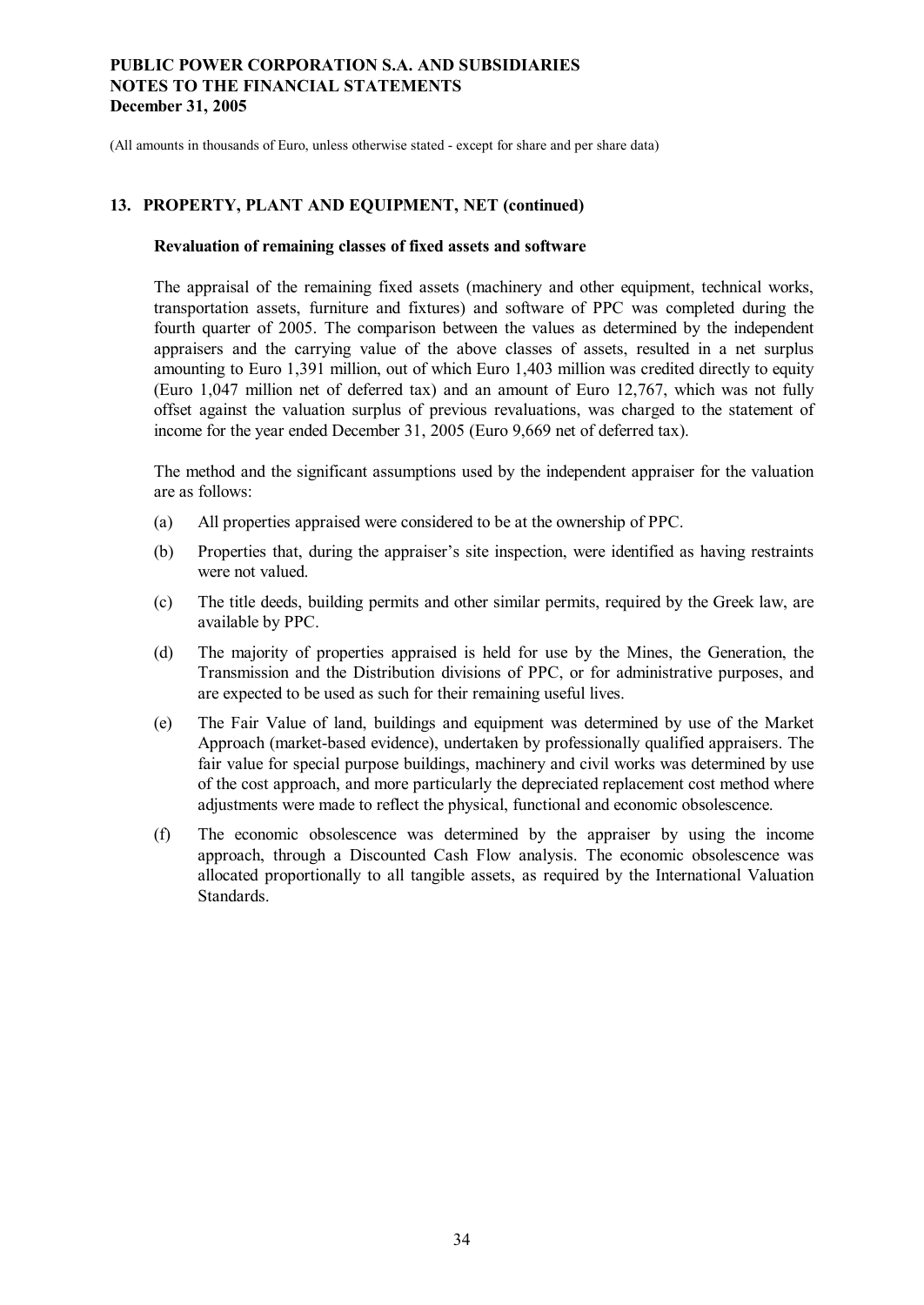(All amounts in thousands of Euro, unless otherwise stated - except for share and per share data)

### **14. SOFTWARE, NET**

|                                   | Group   | Company |
|-----------------------------------|---------|---------|
| Net book value, January 1, 2005   | 8,281   | 8,281   |
| - Additions                       | 4,559   | 4,559   |
| - Depreciation expense            | (6,624) | (6,624) |
| - Revaluation                     | 9,610   | 9,610   |
| - Disposals                       | (41)    | (41)    |
| - Other movements                 | (127    | (127)   |
| Net book value, December 31, 2005 | 15,658  | 15,658  |

|                             | Group    | Company  |
|-----------------------------|----------|----------|
| <b>At January 1, 2005</b>   |          |          |
| Gross carrying amount       | 29,187   | 29,187   |
| Accumulated amortization    | (20,906) | (20,906) |
| Net carrying amount         | 8,281    | 8,281    |
| <b>At December 31, 2005</b> |          |          |
| Gross carrying amount       | 22,282   | 22,282   |
| Accumulated amortization    | (6,624)  | (6,624)  |
| Net carrying amount         | 15,658   | 15,658   |

#### **15. INVESTMENTS IN SUBSIDIARIES**

|                               | Group |                          | Company |        |  |
|-------------------------------|-------|--------------------------|---------|--------|--|
|                               | 2005  | 2004                     | 2005    | 2004   |  |
| <b>PPC</b> Telecommunications | -     | $\overline{\phantom{a}}$ | 57,419  | 57,419 |  |
| PPC Rhodes S.A.               |       | $\overline{\phantom{a}}$ | 1,945   | 1,945  |  |
| PPC Renewables S.A.           | -     | $\overline{\phantom{0}}$ | 4,634   | 2,934  |  |
| PPC Crete S.A.                |       | $\overline{\phantom{0}}$ | 1,100   | 1,100  |  |
| <b>Total</b>                  |       | $\blacksquare$           | 65,098  | 63,398 |  |

The consolidated financial statements include the financial statements of PPC and the subsidiaries listed bellow:

| <b>NAME</b>                 | Ownership<br><b>Interest</b> | <b>Country of</b> | <b>Incorporation Principal Activities</b>                            |
|-----------------------------|------------------------------|-------------------|----------------------------------------------------------------------|
| PPC Renewables S.A.         | $100\%$                      | Greece            | Engineering, consulting, technical and<br>commercial services        |
| PPC Rhodes S.A.             | $100\%$                      | Greece            | Engineering, construction and<br>operation of a power plant          |
| PPC Telecommunications S.A. | $100\%$                      | Greece            | Telecommunication services                                           |
| PPC Crete S.A.              | 100%                         | Greece            | Engineering services, construction and<br>operation of a power plant |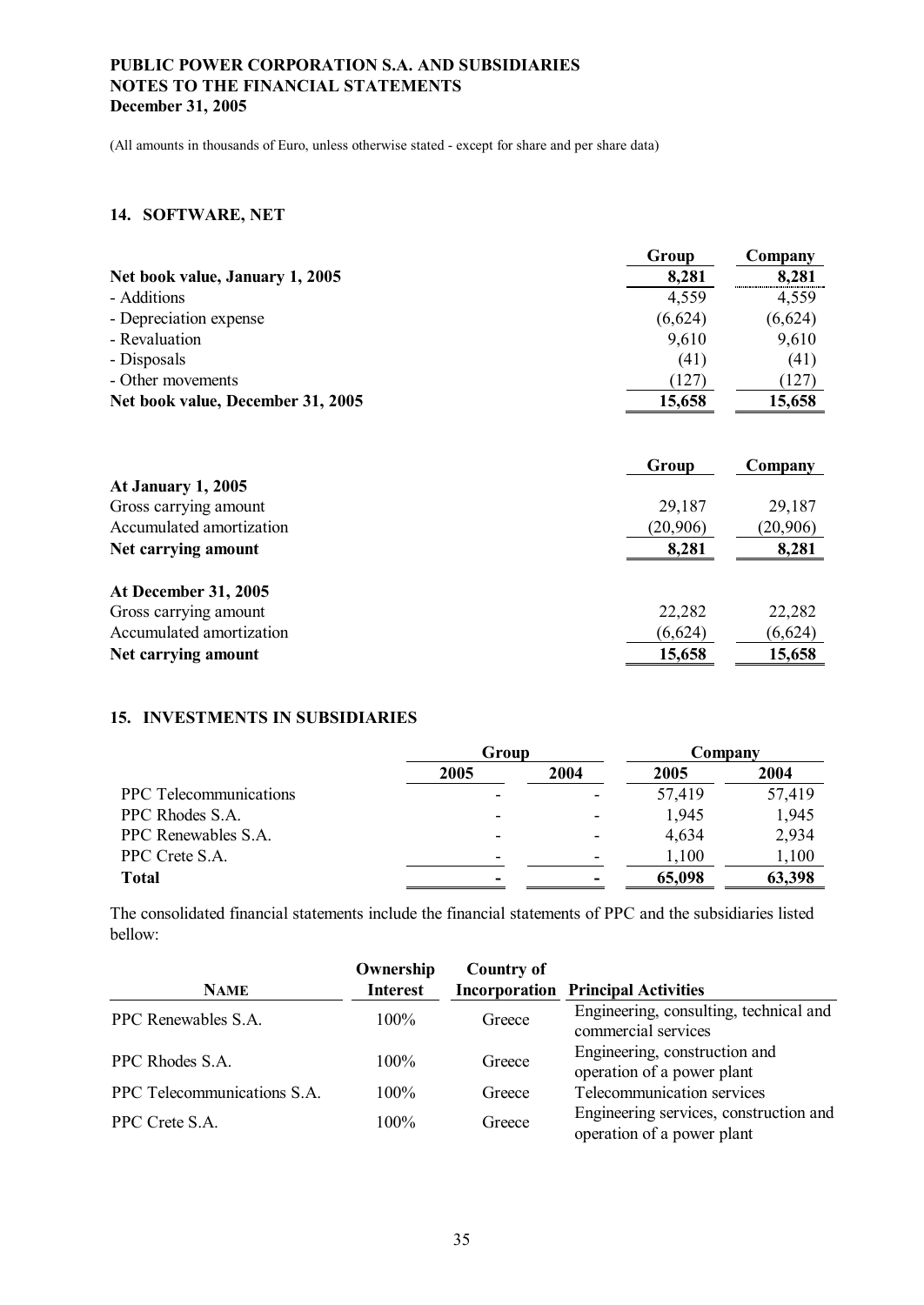(All amounts in thousands of Euro, unless otherwise stated - except for share and per share data)

#### **16. INVESTMENTS IN ASSOCIATES**

|                                    | Group |        | Company |      |
|------------------------------------|-------|--------|---------|------|
|                                    | 2005  | 2004   | 2005    | 2004 |
| <b>HTSO</b>                        | 144   | 144    | 144     | 144  |
| WIND-PPC Holding N.V.              | 2,477 | 15,691 | -       |      |
| Investments through PPC Renewables | .923  | 1,537  | -       |      |
| <b>Total</b>                       | 4,544 | 17,372 | 144     | 144  |

The Group's ownership interest in the above associates as at December 31, 2005 was as follows:

| <b>Name</b>                           | Ownership<br><b>Interest</b> | <b>Country of</b><br>Incorporation | <b>Principal Activities</b>                 |
|---------------------------------------|------------------------------|------------------------------------|---------------------------------------------|
| <b>HTSO</b>                           | 49%                          | Greece                             | Note 2                                      |
| WIND-PPC Holding N.V.                 | $50\%$ less one<br>share     | <b>Netherlands</b>                 | Telecommunication services                  |
| Investments through PPC<br>Renewables | 49%                          | Greece                             | Energy generation from<br>renewable sources |
| Larco S.A.                            | 28.56%                       | Greece                             | Metallurgical                               |

The Group's share in the results of operations of WIND-PPC Holding N.V. for the year ended 2005 and 2004 was Euro 13,214 (loss) and Euro 8,242 (loss), respectively, and is included in share of loss of associates in the accompanying 2005 and 2004 statement of income, respectively.

In addition the Group's stake in Larco S.A., an ailing company, was acquired prior to 1996 for the amount of Euro 46,788. Due to the poor financial condition of Larco, management determined that the investment has suffered a permanent impairment and, accordingly, the cost of this investment was fully provided prior to 2004.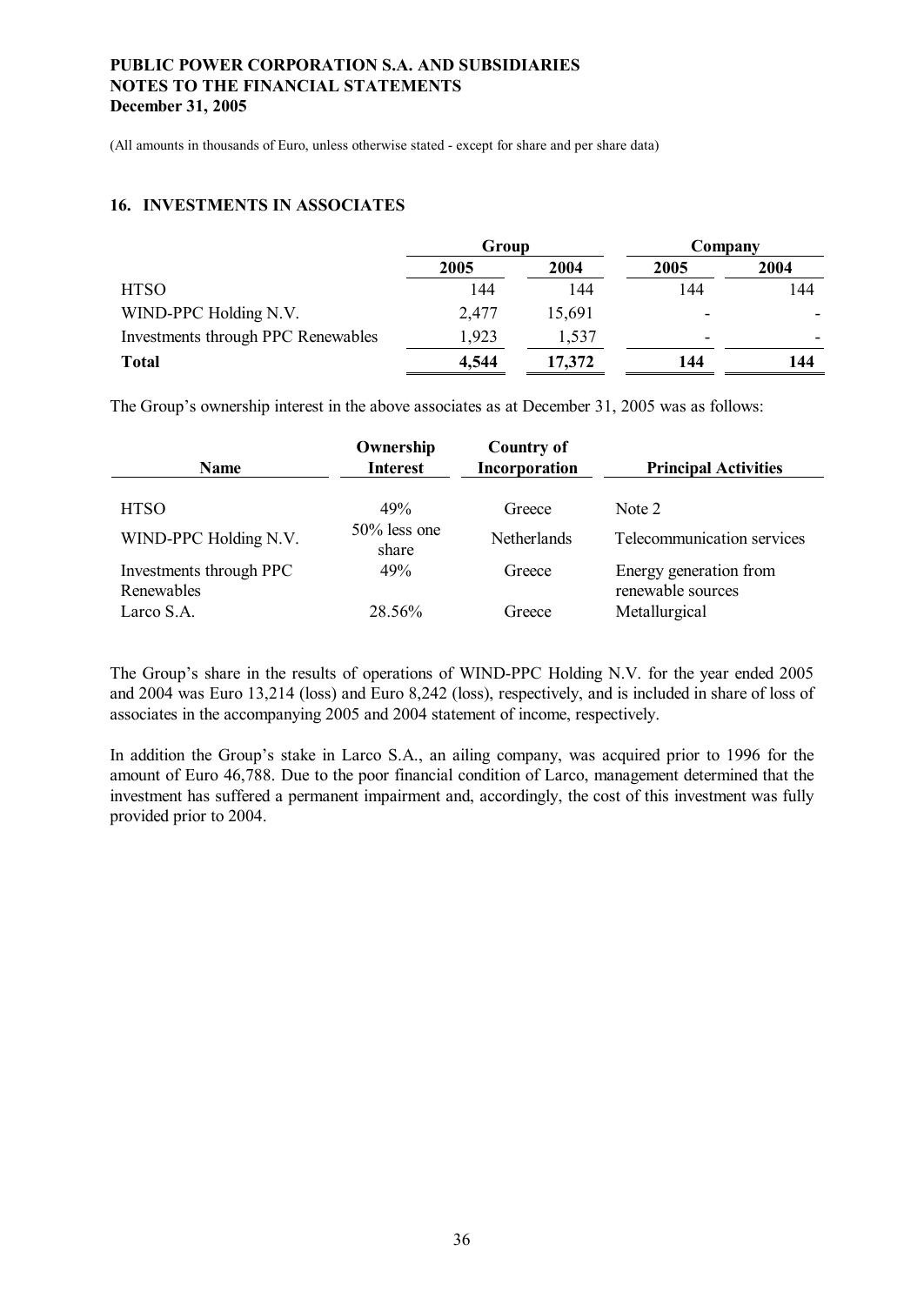(All amounts in thousands of Euro, unless otherwise stated - except for share and per share data)

#### **16. INVESTMENTS IN ASSOCIATES (continued)**

The following table presents condensed financial information of PPC's share in its associates' assets, liabilities and shareholders' equity:

|                                         | December 31, 2005 |             |        |  |
|-----------------------------------------|-------------------|-------------|--------|--|
|                                         | <b>Assets</b>     | Liabilities | Equity |  |
| WIND PPC Holdings N.V.                  | 76,820            | 74,343      | 2,477  |  |
| Investments through PPC Renewables S.A. | 9.150             | 6,800       | 2,350  |  |
|                                         | 85,970            | 81,143      | 4.827  |  |

|                                         | <b>December 31, 2004</b> |                    |        |  |
|-----------------------------------------|--------------------------|--------------------|--------|--|
|                                         | <b>Assets</b>            | <b>Liabilities</b> | Equity |  |
| WIND PPC Holdings N.V.                  | 82,064                   | 66,373             | 15,691 |  |
| Investments through PPC Renewables S.A. | 6,241                    | 4,499              | .742   |  |
|                                         | 88,305                   | 70,872             | 17.433 |  |

PPC's share of its associates' revenue and results for the year ended December 31, 2005 and 2004 has as follows:

|                        | <b>December 31, 2005</b> |               | <b>December 31, 2004</b> |               |
|------------------------|--------------------------|---------------|--------------------------|---------------|
|                        | <b>Sales</b>             | Profit/(Loss) | <b>Sales</b>             | Profit/(Loss) |
| WIND PPC Holdings N.V. | 61,883                   | (13,214)      | 55,124                   | (8,242)       |
| Investments through    |                          |               |                          |               |
| PPC Renewables S.A.    | 702                      |               | 697                      | 14            |
|                        | 62,585                   | (13, 197)     | 55,821                   | (8, 228)      |

#### **17. TRANSACTIONS WITH RELATED PARTIES**

PPC's balances with its subsidiaries and its associates as of December 31, 2005 and December 31, 2004 are as follows:

|                               | <b>December 31, 2005</b> |           | <b>December 31, 2004</b> |           |
|-------------------------------|--------------------------|-----------|--------------------------|-----------|
|                               | Receivable               | (Payable) | Receivable               | (Payable) |
| <b>Subsidiaries</b>           |                          |           |                          |           |
| - PPC Telecommunications S.A. | 255                      |           | 251                      |           |
| - PPC Renewables S.A.         | 1,159                    |           | 958                      |           |
| - PPC Rhodes S.A.             | 29                       |           | 29                       |           |
| - PPC Crete                   | 36                       |           | 18                       |           |
|                               | 1,479                    |           | 1,256                    |           |
| <b>Associates</b>             |                          |           |                          |           |
| $-HTSO$ (note 2 and 33)       | 28,606                   | (48, 795) | 26,364                   | (35,692)  |
| - Tellas (note 20)            | 10,877                   | (6,113)   | 6,549                    | (2,754)   |
| - Larco                       | 34,119                   |           | 39,315                   |           |
|                               | 73,602                   | (54,908)  | 72,228                   | (38,446)  |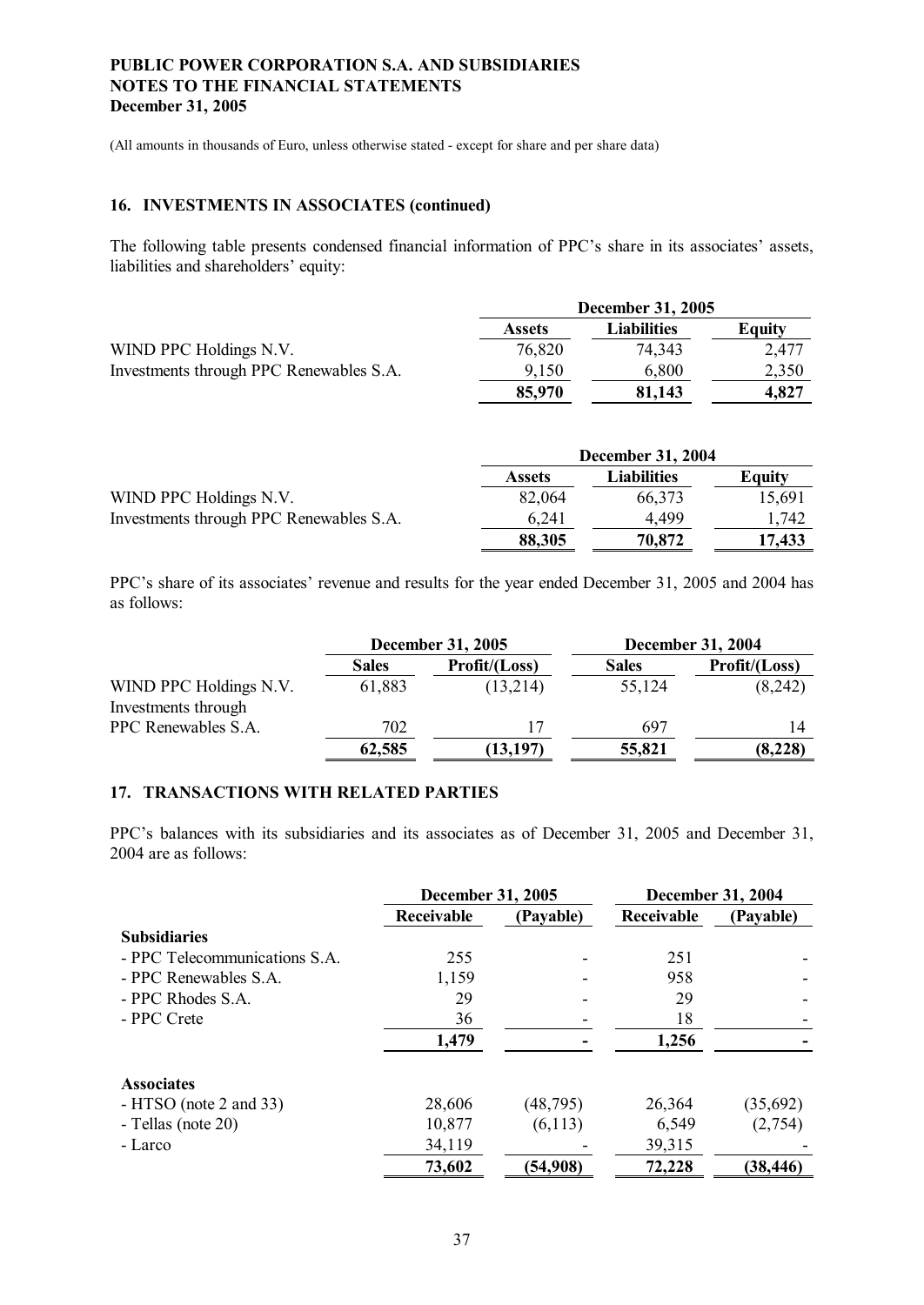(All amounts in thousands of Euro, unless otherwise stated - except for share and per share data)

#### **17. TRANSACTIONS WITH RELATED PARTIES (continued)**

PPC's transactions with its subsidiaries and its associates for the year ended December 31, 2005 are as follows:

|                               | <b>December 31, 2005</b> |             |              | <b>December 31, 2004</b> |
|-------------------------------|--------------------------|-------------|--------------|--------------------------|
|                               | <b>Sales</b>             | (Purchases) | <b>Sales</b> | (Purchases)              |
| <b>Subsidiaries</b>           |                          |             |              |                          |
| - PPC Telecommunications S.A. | 32                       |             | 33           |                          |
| - PPC Renewables S.A.         | 160                      |             | 161          |                          |
| - PPC Rhodes S.A.             | 8                        |             |              |                          |
| - PPC Crete                   | 6                        |             |              |                          |
|                               | 206                      |             | 210          |                          |
| <b>Associates</b>             |                          |             |              |                          |
| $-HTSO$ (note 2)              | 266,698                  | (398, 395)  | 253,658      | (332, 526)               |
| - Tellas                      | 3,702                    | (2,970)     | 2,633        | (2,430)                  |
| - Larco                       | 36,713                   |             | 26,934       |                          |
|                               | 307,113                  | (401, 365)  | 283,225      | (334, 956)               |

On July 5, 2005, the Company renewed the guarantees on loans of an associate company (Tellas) up to the amount of Euro 30 million. On March 7, 2006, this guarantee was extended until June 30, 2006. On March 7, 2006 the Company's Board of Directors also decided that a new guarantee will be issued in favour of Tellas, for an amount of Euro 50 million, in connection with a bond to be concluded by Tellas. The proceeds of this bond are expected to be used for the settlement of Tellas' existing debt.

#### **Management compensation**

Fees concerning management members (Board of Directors and General Managers) for the year ended December 31, 2005 and 2004 have as follows:

|                                                   | December 31, |       |
|---------------------------------------------------|--------------|-------|
|                                                   | 2005         | 2004  |
| Compensation of members of the Board of Directors |              |       |
| - Executive members of the Board of Directors     | 554          | 561   |
| - Non-executive members of the Board of Directors | 175          | 172   |
| - Contributions to defined contribution plans     | 40           | 35    |
|                                                   | 769          | 768   |
| Compensation of General Managers                  |              |       |
| - Regular compensation                            | 1,291        | 1,204 |
| - Contribution to defined contribution plans      | 126          | 131   |
|                                                   | 1,417        | 1.335 |
| <b>Total</b>                                      | 2,186        | 2,103 |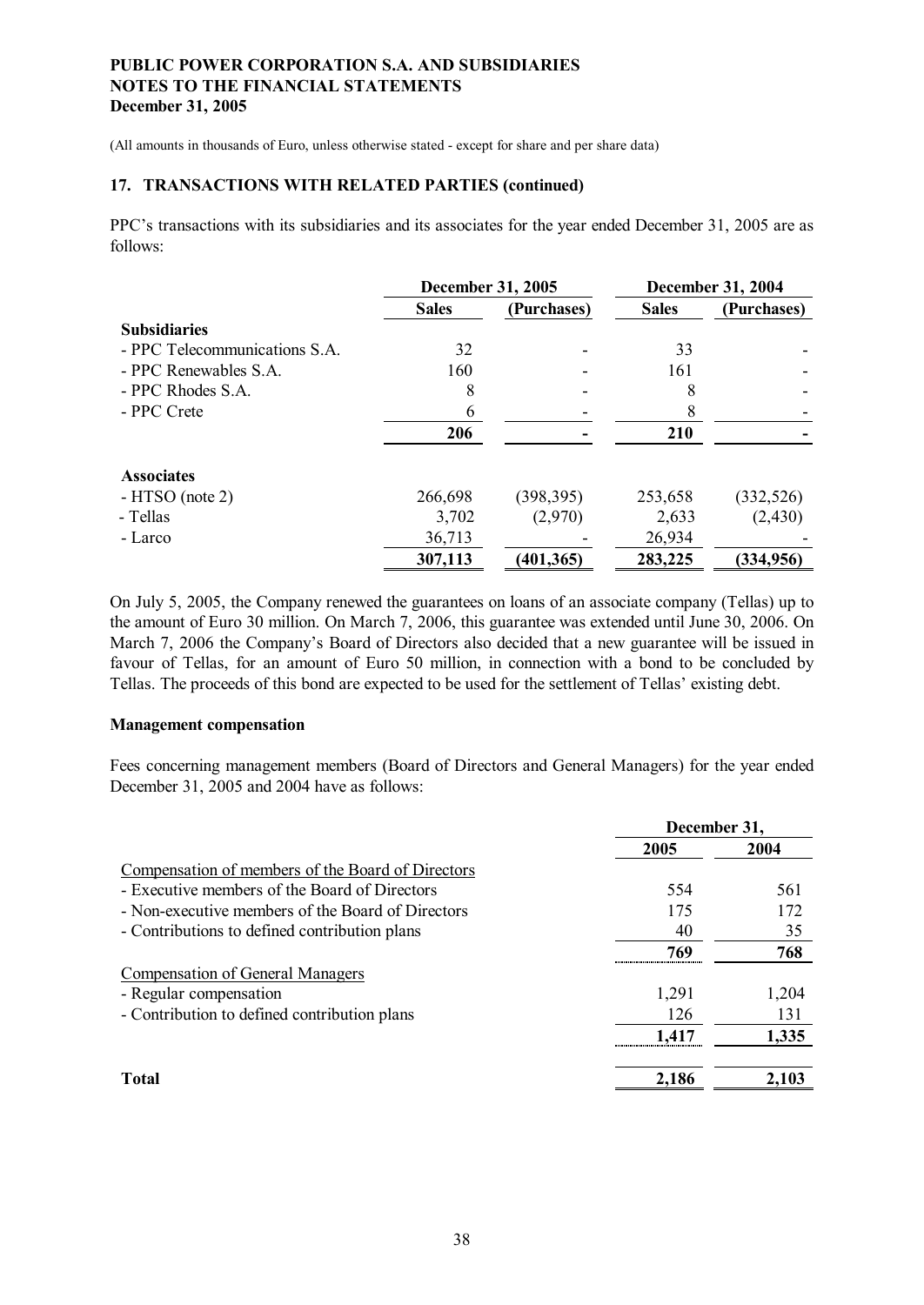(All amounts in thousands of Euro, unless otherwise stated - except for share and per share data)

#### **17. TRANSACTIONS WITH RELATED PARTIES (continued)**

### **Transactions and balances with other government owned entities**

The following table presents transactions and balances with Hellenic Petroleum ("ELPE") and National Gas Company ("DEPA") which are PPC's liquid fuel and natural gas suppliers, respectively.

|                                |                  | <b>December 31, 2005</b> |                  | <b>December 31, 2004</b> |
|--------------------------------|------------------|--------------------------|------------------|--------------------------|
|                                | <b>Purchases</b> | <b>Balance</b>           | <b>Purchases</b> | <b>Balance</b>           |
| ELPE, purchases of liquid fuel | 539,313          | 28,360                   | 328,193          | 5,270                    |
| DEPA, purchases of natural gas | 392,513          | 42,905                   | 306,665          | 36,728                   |
|                                | 931,826          | 71,265                   | 634,858          | 41,998                   |

Further to the above, PPC enters into transactions with many government owned profit oriented entities within its normal course of business (sale of electricity, services received, etc.).

### **18. MATERIALS, SPARE PARTS AND SUPPLIES, NET**

|                                     | Group      |            | Company    |            |
|-------------------------------------|------------|------------|------------|------------|
|                                     | 2005       | 2004       | 2005       | 2004       |
| Lignite                             | 46,379     | 46,476     | 46,379     | 46,476     |
| Liquid fuel                         | 90,146     | 64,671     | 90,146     | 64,671     |
| Materials and consumables           | 559,247    | 526,966    | 559,247    | 526,966    |
| Purchased materials in transit      | 8,228      | 84,193     | 8,228      | 84,193     |
|                                     | 704,000    | 722,306    | 704,000    | 722,306    |
| Provision for slow-moving materials | (146, 166) | (139, 637) | (146, 166) | (139, 637) |
| <b>Total</b>                        | 557,834    | 582,669    | 557,834    | 582,669    |

During the years ended December 31, 2005 and 2004, PPC made an additional provision for slow moving spare parts and materials of Euro 6,529 and Euro 562, respectively.

#### **19. TRADE RECEIVABLES, NET**

|                                 | Group      |           | Company    |           |
|---------------------------------|------------|-----------|------------|-----------|
|                                 | 2005       | 2004      | 2005       | 2004      |
| High voltage                    | 67,573     | 67,163    | 67,573     | 67,163    |
| Medium and low voltage          | 456,769    | 438,821   | 456,769    | 438,821   |
| Customers contributions         | 10,771     | 9,255     | 10,771     | 9,255     |
|                                 | 535,113    | 515,239   | 535,113    | 515,239   |
| Unbilled revenue                | 264,022    | 242,463   | 264,022    | 242,463   |
|                                 | 799,135    | 757,702   | 799,135    | 757,702   |
| Allowance for doubtful balances | (104, 063) | (97, 265) | (104, 063) | (97, 265) |
| <b>Total</b>                    | 695,072    | 660,437   | 695,072    | 660,437   |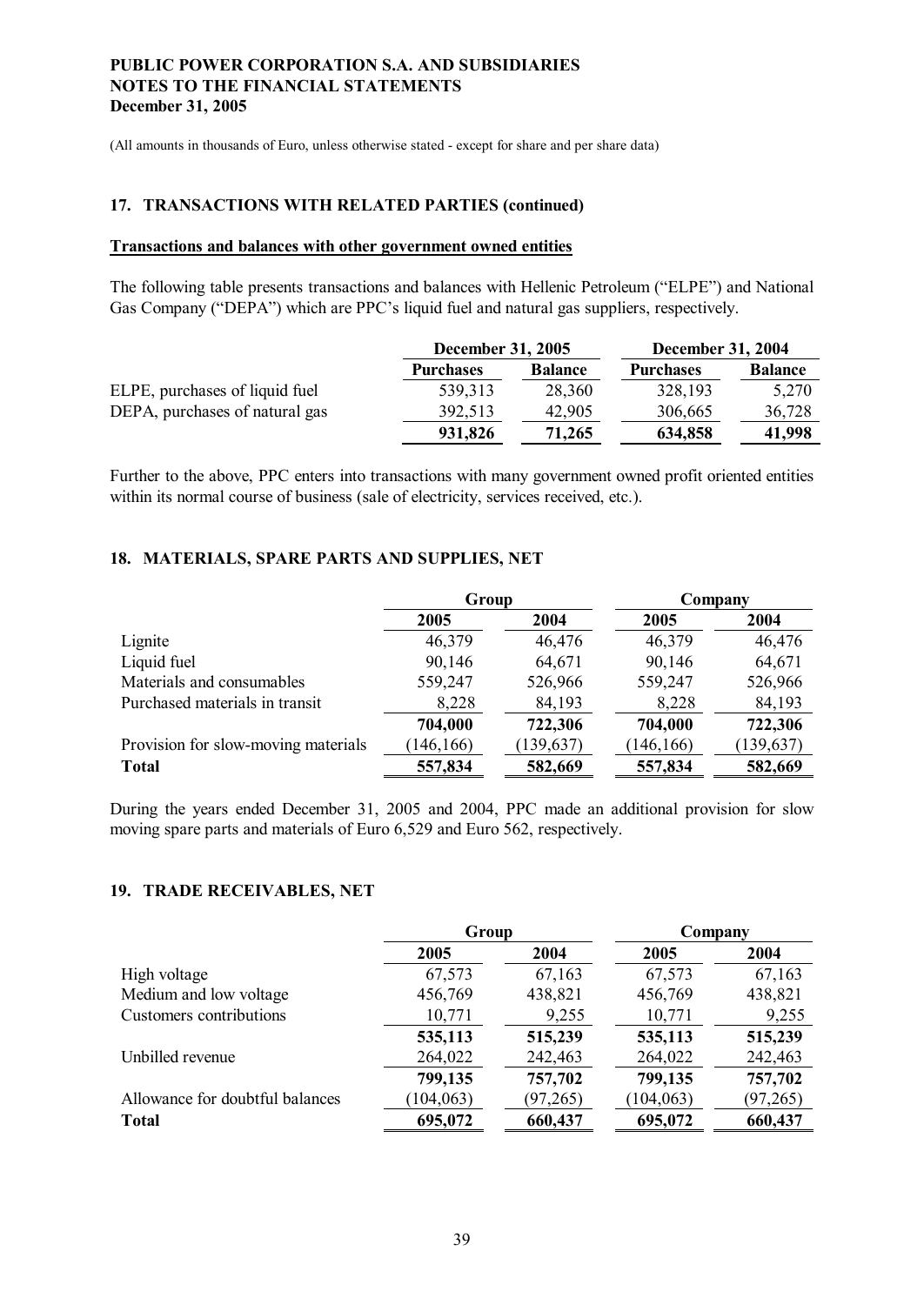(All amounts in thousands of Euro, unless otherwise stated - except for share and per share data)

#### **19. TRADE RECEIVABLES, NET (continued)**

High voltage customer balances relate to (a) receivables from sales of energy to 23 large local industrial companies, which are invoiced at the end of each calendar month, based on individual agreements and actual metering and (b) exports to foreign customers.

Medium voltage customers are mainly industrial and commercial companies. Billing is made on a monthly basis based on actual meter readings. Low voltage customers are mainly residential and small commercial customers.

The majority of low voltage customers are billed every four months based on actual meter readings, while interim bills are issued every two months based mainly on the energy consumed during the corresponding period in the prior year.

There are different types of invoices for both medium and low voltage customers with different tariff structures based on different types of energy use (commercial, residential, etc). Revenues from the supply of electricity to medium and low voltage customers provided during the period from the last meter reading or billing through each reporting date are accounted for as unbilled revenue.

Allowance for doubtful balances is made for specific balances relating to high voltage customers, while the allowance for medium and low voltage customers is based on the balances reported by the billing system as outstanding in excess of twelve months, for which provisions are made in full. The movement in the allowance for doubtful balances is as follows:

|                                | Group    |         | Company  |          |
|--------------------------------|----------|---------|----------|----------|
|                                | 2005     | 2004    | 2005     | 2004     |
| As at January 1                | 97,265   | 109,557 | 97,265   | 109,557  |
| - Provision charge             | 19,381   |         | 19,381   |          |
| - Reversal of unused provision | (12,007) |         | (12,007) |          |
| - Utilisation                  | (576)    | 12,292) | (576)    | (12,292) |
| As at December 31              | 104,063  | 97,265  | 104,063  | 97,265   |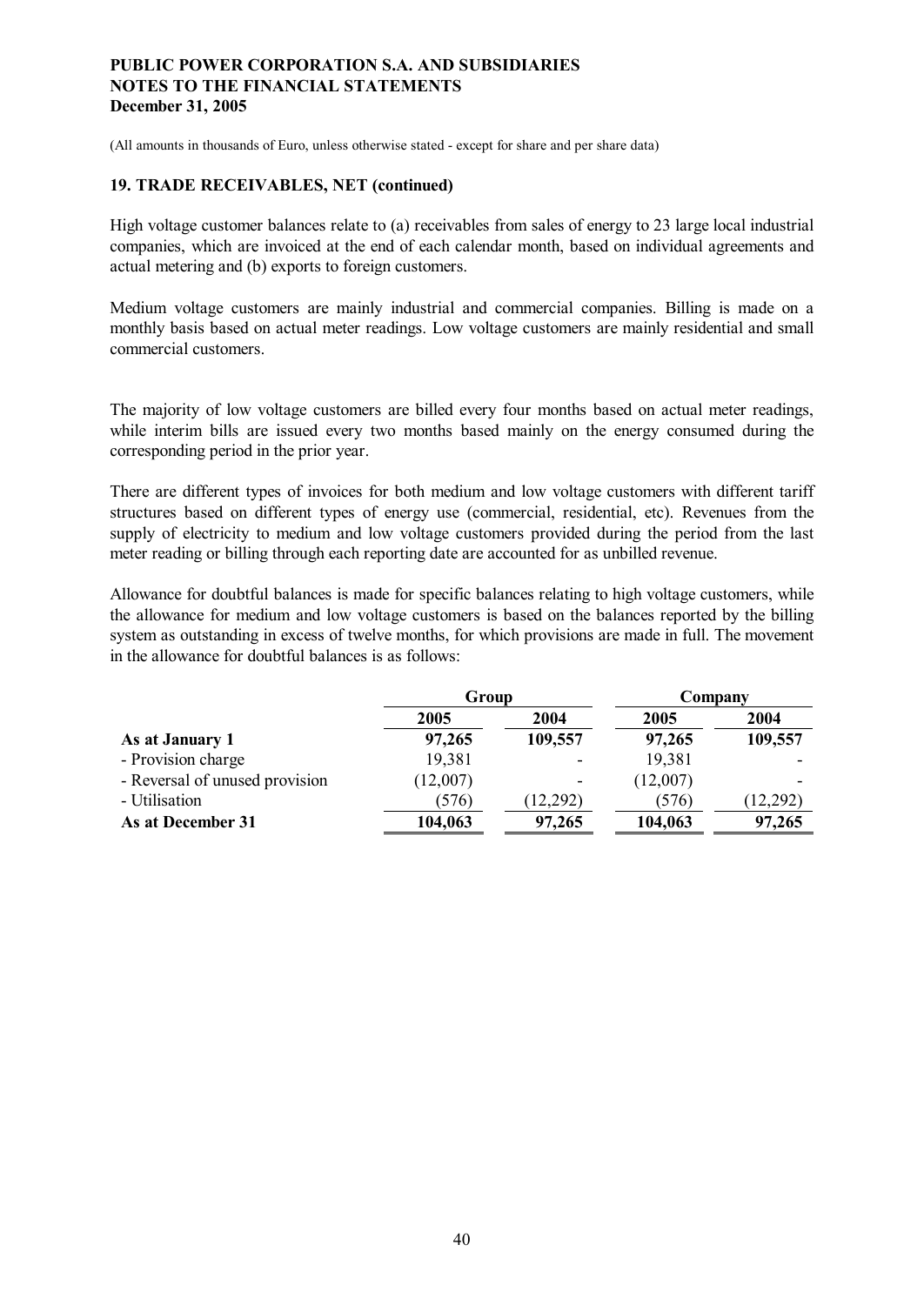(All amounts in thousands of Euro, unless otherwise stated - except for share and per share data)

#### **20. OTHER RECEIVABLES, NET**

|                                      | Group     |           | Company   |           |
|--------------------------------------|-----------|-----------|-----------|-----------|
|                                      | 2005      | 2004      | 2005      | 2004      |
| Value Added Tax                      | 13,185    | 13,048    | 13,185    | 13,048    |
| Disputes with tax                    | 32,207    | 14,043    | 32,207    | 14,043    |
| authorities                          |           |           |           |           |
| Social security funds, in dispute    | 18,059    | 18,059    | 18,059    | 18,059    |
| Social security funds, current       | 4,482     | 4,482     | 4,482     | 4,482     |
| State participation in employees'    |           |           |           |           |
| social security contributions        | 6,394     | 6,394     | 6,394     | 6,394     |
| Pensioners' advances, in dispute     | 5,262     | 5,262     | 5,262     | 5,262     |
| Loans to employees                   | 18,208    | 13,337    | 18,208    | 13,337    |
| PPC Personnel Insurance Organization | 37,510    | 37,510    | 37,510    | 37,510    |
| Allowance for doubtful               |           |           |           |           |
| Balances of PPC – PIO                | (37,510)  | (37,510)  | (37,510)  | (37,510)  |
| Employees' current accounts          | 1,369     | 1,408     | 1,369     | 1,408     |
| Receivables from contractors         | 6,515     | 6,323     | 6,515     | 6,323     |
| Tax withholdings                     | 4,242     | 3,991     | 4,242     | 3,991     |
| Receivables from Tellas (note 17)    | 10,877    | 6,549     | 10,877    | 6,549     |
| Other                                | 7,680     | 3,196     | 8,344     | 3,815     |
|                                      | 128,480   | 96,092    | 129,144   | 96,711    |
| Allowance for doubtful balances      | (41, 935) | (27, 303) | (41, 935) | (27, 303) |
| <b>Total</b>                         | 86,545    | 68,789    | 87,209    | 69,408    |

*PPC Personnel Insurance Organization (PIO):* PPC is in dispute with PIO as to the undertaking of the obligation for supplying energy at a reduced tariff to PIO pensioners. Based on opinions obtained by PPC's management from independent legal advisors, this reduced tariff represents an insurance benefit and accordingly the related obligation lies with PIO. As of December 31, 2005, PPC had a receivable from PIO of Euro 37,510, reflecting the energy supplied to PIO pensioners at a reduced tariff, for the period January 1, 2000 to December 31, 2002. PPC has recorded an equal provision against this amount.

*Disputes with Tax Authorities:* The amount represents (a) additional income taxes of Euro 30,728 assessed to the Company in 1998 following a preliminary income tax audit for the years 1995, 1996 and 1997 (Euro 18,173 paid in 2005 and Euro 12,555 paid in periods prior to December 31, 2004). The case is currently pending before the Administrative Court of Second Instance. The amount of Euro 30,728 was fully charged to the income statement in prior years through a provision for an equal amount (note 30) and (b) the balance (Euro 1,479) of the amounts paid in prior years in relation with supplementary taxes and penalties assessed to the Company in 1995 following a preliminary withholding tax audit for the years 1983 until 1995. As at December 31, 2004 the cases for the years 1983 to 1994 had been settled.

For the year 1995, the Company, during 2005, paid Euro 5,530 in full and final settlement of cases involving the amount of Euro 9,563 in the aggregate, for which an equal provision was established in prior years. Furthermore, in 2005 the Company fully provided for an amount of Euro 2,965 assessed to the Company in prior years. As a result, at December 31, 2005, cases involving the amount of Euro 9,224 in the aggregate are still pending before the Administrative Courts. For these amounts the Company, in prior year, paid the amount of Euro 1,479, while the amount of Euro 9,224 was fully charged to the income statements (Euro 6,259 in prior years and Euro 2,965 in 2005, through a provision for an equal amount (note 30).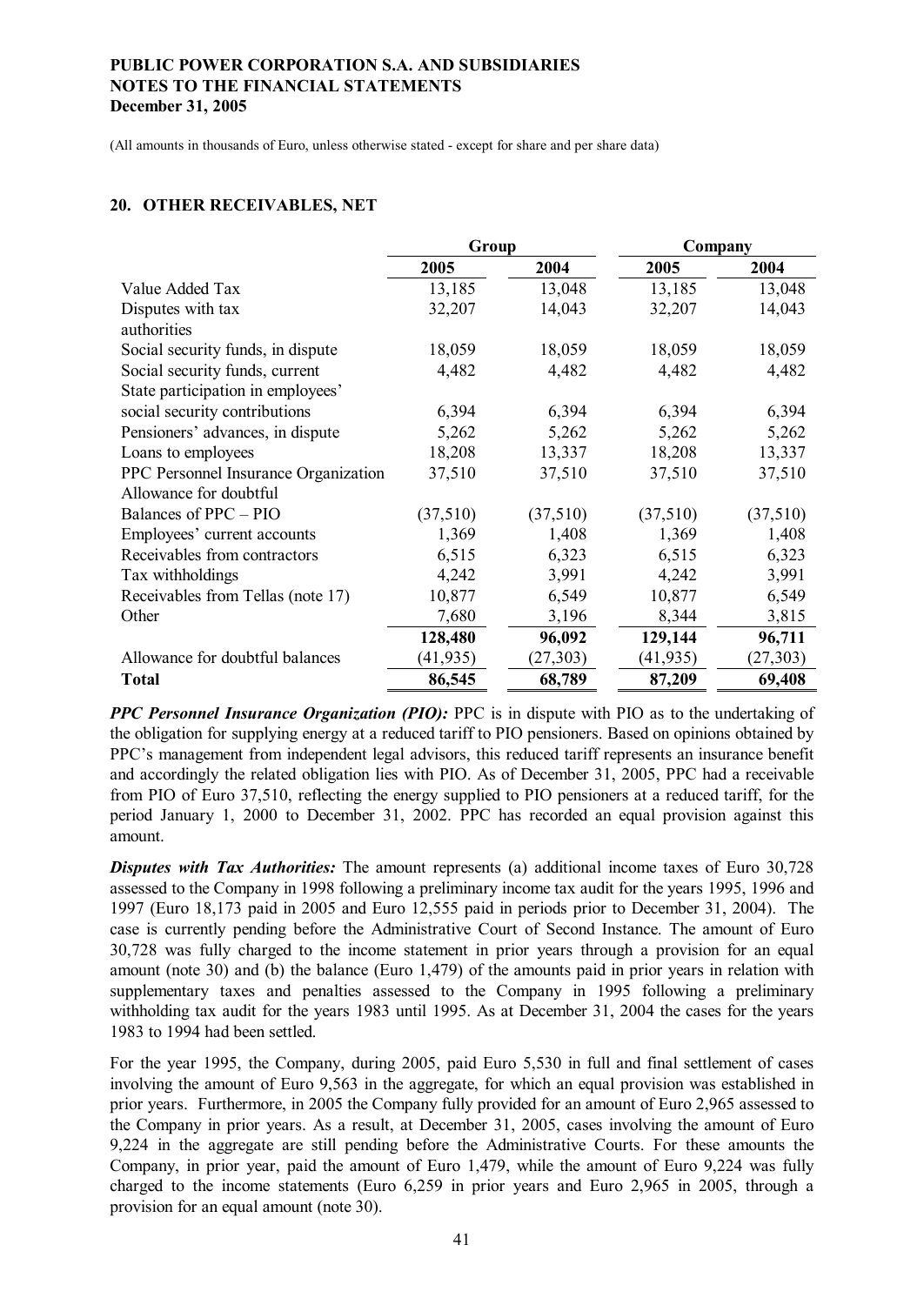(All amounts in thousands of Euro, unless otherwise stated - except for share and per share data)

#### **20. OTHER RECEIVABLES, NET (continued)**

*Social Security Funds in Dispute:* The amount relates to social security contributions (years 1983- 1993) for employees who have worked with other employers before joining PPC. As PPC undertook the obligation for their pensions and other related benefits, part of their contributions to other social security funds (mainly IKA, the major Greek social security fund) has been claimed by PPC. The claim was not accepted by IKA and the case was brought by PPC before the courts. Following an adverse court decision, PPC together with PPC – PIO brought the case again before the courts. The court rejected PPC as a litigant while the case of PPC – PIO, versus IKA is held pending. A respective provision has been established for non-collection of this amount.

*State Participation in Employees' Social Security Contributions:* The amount represents the claim of PPC from the State for the latter's contribution to the social security contributions of employees who started working after January 1, 1993.

*Advances to Pensioners in Dispute:* The amount of Euro 5,262 represents an advance payment made in 1993 to pensioners. A respective provision has been established for non-collection of this amount.

The movement in the allowance for other receivables is as follows:

|                    | Group                    |                          | Company                  |        |
|--------------------|--------------------------|--------------------------|--------------------------|--------|
|                    | 2005                     | 2004                     | 2005                     | 2004   |
| As at January 1    | 27,303                   | 26,760                   | 27,303                   | 26,760 |
| - Provision charge | 14,632                   | 543                      | 14,632                   | 543    |
| - Utilisation      | $\overline{\phantom{0}}$ | $\overline{\phantom{0}}$ | $\overline{\phantom{0}}$ |        |
| As at December 31  | 41,935                   | 27,303                   | 41,935                   | 27,303 |
|                    |                          |                          |                          |        |

### **21. MARKETABLE AND OTHER SECURITIES**

|                         | Group  |        | Company |        |
|-------------------------|--------|--------|---------|--------|
|                         | 2005   | 2004   | 2005    | 2004   |
| Heracles Cement S.A.    | 5,335  | 4,844  | 5,335   | 4,844  |
| National Bank of Greece | 34,627 | 23,354 | 34,627  | 23,354 |
| Evetam                  | 241    | 241    | 241     | 241    |
| <b>Total</b>            | 40,203 | 28,439 | 40,203  | 28,439 |

There were no sales or purchases of equity securities during the years 2005 and 2004. The change in the fair value of equity securities available for sale totalled Euro 11,764 and Euro 8,638 in the years 2005 and 2004, respectively and was credited to "Marketable securities valuation surplus", in shareholders' equity.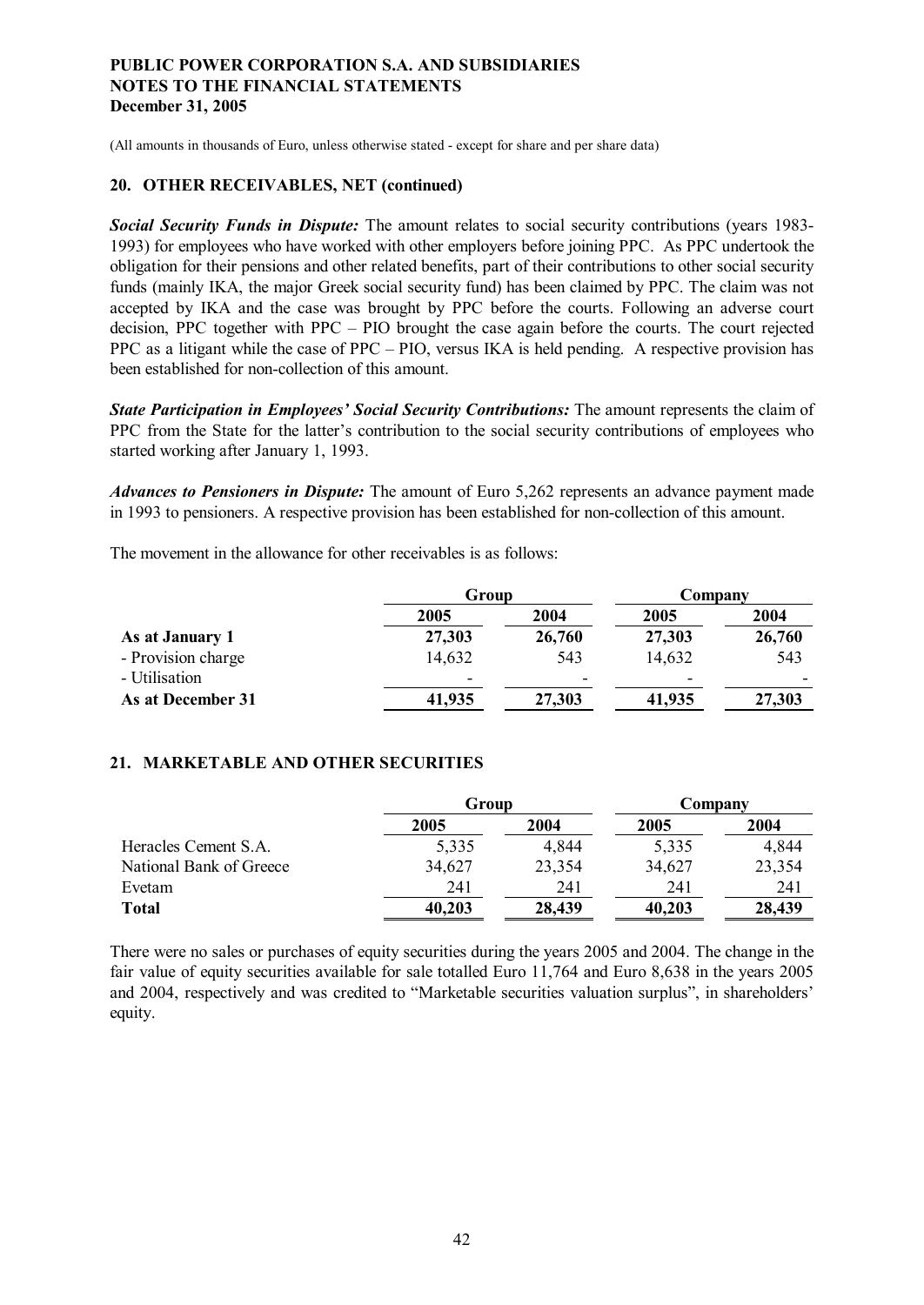(All amounts in thousands of Euro, unless otherwise stated - except for share and per share data)

### **22. CASH AND CASH EQUIVALENTS**

|                         | Group  |        | Company |        |
|-------------------------|--------|--------|---------|--------|
|                         | 2005   | 2004   | 2005    | 2004   |
| Cash in hand            | 699    | 585    | 697     | 583    |
| Cash at banks           | 30,671 | 20,680 | 21,848  | 12,885 |
| Bank of Crete (note 33) | 6,806  | 6,806  | 6,806   | 6,806  |
| <b>Total</b>            | 38,176 | 28,071 | 29,351  | 20,274 |

Interest earned on cash at banks and time deposits is accounted for on an accrual basis and amounted to Euro 431 and Euro 609, in the years 2005 and 2004, respectively, for the Group and to Euro 221 and Euro 539 for the Company in the years 2005 and 2004, respectively and are included in financial income in the accompanying statements of income.

All amounts above are denominated in Euro.

### **23. SHARE CAPITAL**

Under Law 2773/1999 and pursuant to Presidential Decree 333/2000, PPC was transformed, effective January 1, 2001 into a société anonyme. Law 2773/1999 also ratified the Articles of Incorporation of PPC, which specify, among other things, the following:

- The Greek State is not permitted to hold less than 51% of the voting shares of PPC, after any increase in its share capital.
- · In case the participation percentage of a shareholder or a shareholder's affiliated companies exceeds in total 5% of PPC´s share capital, such shareholder will not have the right to vote at the general assembly for the percentage of his shareholding exceeding 5%.
- · PPC's fiscal year ends at December 31, of each year. Exceptionally, its first fiscal year was concluded at the end of the year succeeding the year of PPC's transformation into a société anonyme.
- The life of PPC was set for 100 years.

At December 31, 2004 and 2005, PPC's share capital (fully authorised and issued) amounted to Euro 1,067,200 divided into 232,000,000 common shares of Euro four and sixty cents (Euro 4.60) par value each.

### **24. LEGAL RESERVE**

Under Greek corporate law, corporations are required to transfer a minimum of 5% of their annual net profit as reflected in their financial statements to a legal reserve, until such reserve equals one-third of the paid-in share capital. This reserve cannot be distributed through the life of the corporation. For the years ended 2005 and 2004, the Group established a legal reserve of Euro 7,079 and Euro 12,203, respectively. Accordingly at December 31, 2005 and 2004, this reserve totalled Euro 40,398 and Euro 33,319, respectively.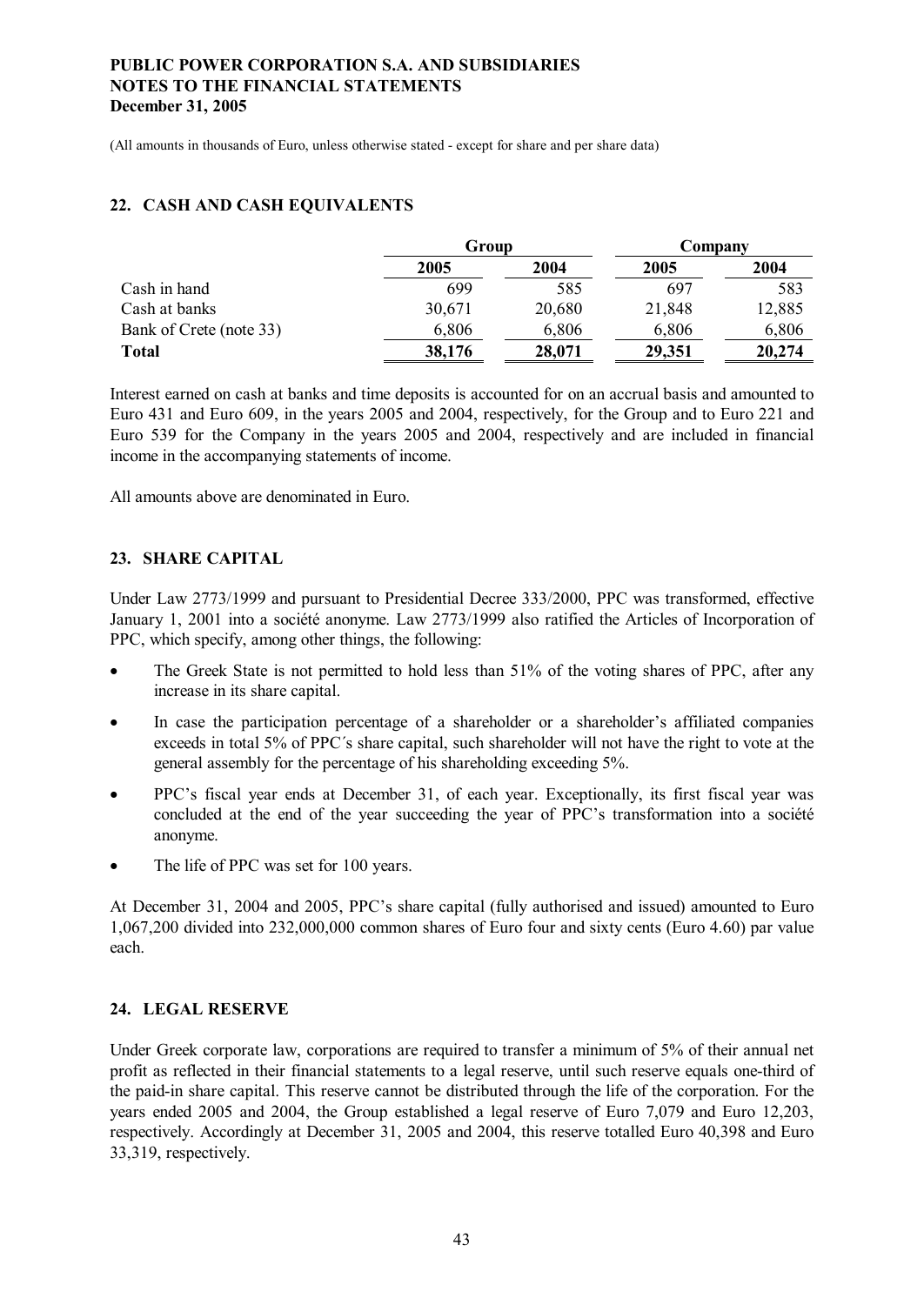(All amounts in thousands of Euro, unless otherwise stated - except for share and per share data)

### **25. OTHER RESERVES**

|                          | Group   |         | Company |         |
|--------------------------|---------|---------|---------|---------|
|                          | 2005    | 2004    | 2005    | 2004    |
| Tax free (Law 2238/94)   | 113,187 | 110,748 | 113,187 | 110,748 |
| Specially taxed reserves | 113,036 | 113,036 | 113,036 | 113,036 |
| Marketable securities    |         |         |         |         |
| Valuation surplus        | 30,042  | 18,278  | 30,042  | 18,278  |
| <b>Total</b>             | 256,265 | 242,062 | 256,265 | 242,062 |

Tax-free and specially taxed reserves represent interest income which is either free of tax or a 15% tax is withheld at source. However, if distributed, such reserves are subject to income tax (estimated at approximately Euro 48 million at December 31, 2005, assuming a tax rate of 25%). On the above reserves, no deferred taxes are accounted for. For the years 2005 and 2004, the Group established taxfree reserves of Euro 2,439 and Euro 12,223, respectively.

### **26. DIVIDENDS**

Under Greek corporate law, companies are required each year to declare and pay from statutory profits dividends of at least 35% of after-tax profit, after allowing for the legal reserve, or a minimum of 6% of the paid-in share capital, whichever is greater. A dividend of an amount less than 35% of after tax profit and after allowing for the legal reserve, but greater than 6% of paid-in share capital can be declared and paid with 70% affirmative vote of all shareholders. However, with the unanimous consent of all shareholders a company may not declare any dividend.

Furthermore, Greek corporate law requires certain conditions to be met before dividends can be distributed, which are as follows:

- (a) No dividends can be distributed to the shareholders as long as a company's net equity, as reflected in the statutory financial statements, is, or after such distribution, will be less than the outstanding capital plus non-distributable reserves.
- (b) No dividends can be distributed to the shareholders as long as the unamortized balance of "Preoperating Expenses", as reflected in the statutory financial statements, exceeds the aggregate of distributable reserves plus retained earnings.

On April 20, 2004, the Parent Company's Shareholders General Assembly approved the distribution of dividends of Euro 162,400 (Euro 0.70 per share), for the year 2003. As at December 31, 2004, the unpaid balance of these dividends was Euro 211.

On June 6, 2005, the Parent Company's Shareholders General Assembly approved the distribution of dividends of Euro 208,800 (Euro 0.90 per share), for the year 2004. As at December 31, 2005, the unpaid balance of these dividends was Euro 183.

The Parent Company's Board of Directors at its meeting held on March 28, 2006 decided to propose to the Shareholders' General Assembly the distribution of dividends of Euro 116,000 (Euro 0.50 per share).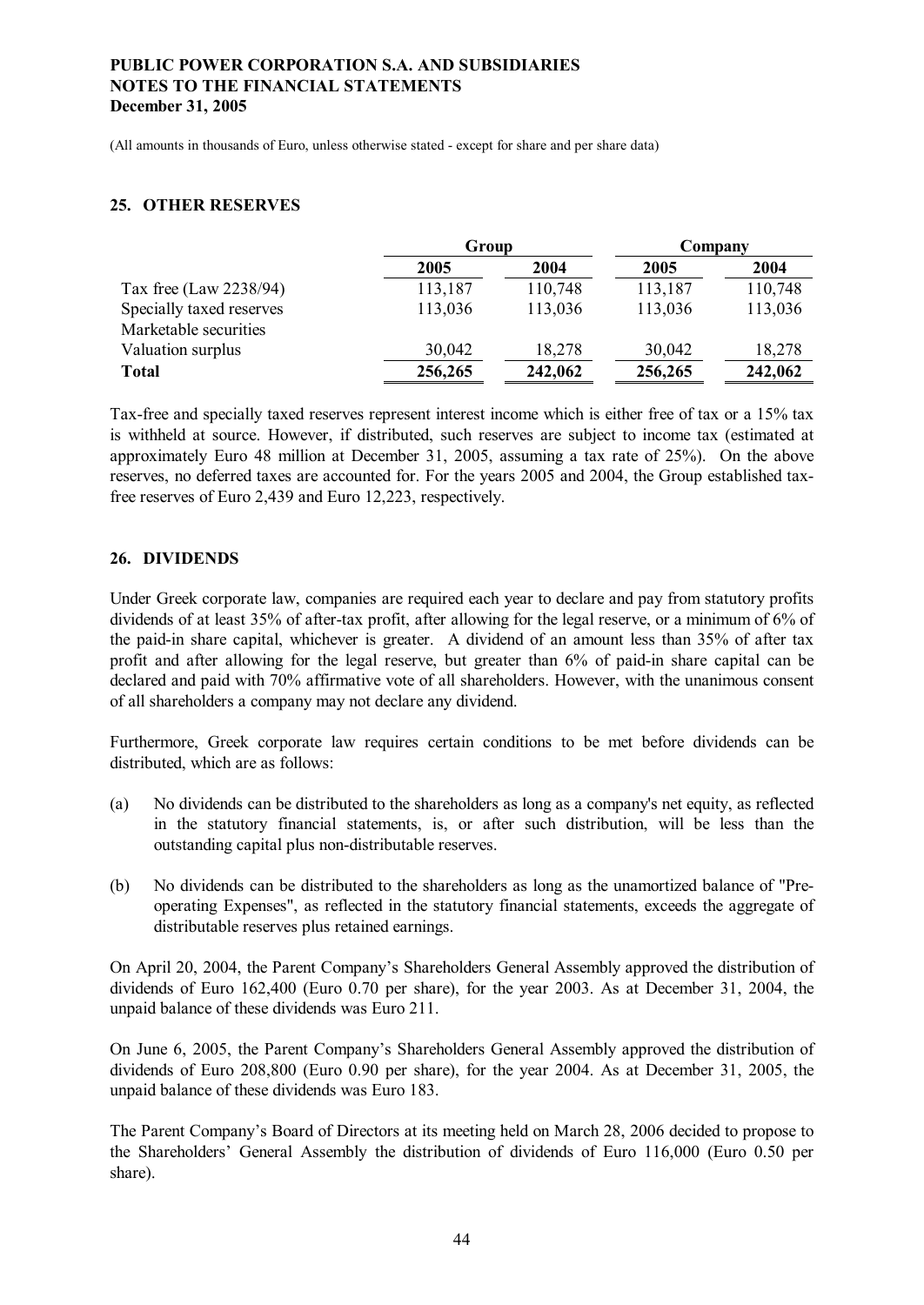(All amounts in thousands of Euro, unless otherwise stated - except for share and per share data)

#### **27. INTEREST BEARING LOANS AND BORROWINGS**

|                       | Group     |           | Company   |           |
|-----------------------|-----------|-----------|-----------|-----------|
|                       | 2005      | 2004      | 2005      | 2004      |
|                       |           |           |           |           |
| Bank loans            | 1,625,266 | 1,715,206 | 1,625,266 | 1,715,206 |
| Bonds payable         | 2,063,694 | 1,788,694 | 2,063,694 | 1,788,694 |
| Bills payable         | 303       | 684       | 303       | 684       |
| <b>Total</b>          | 3,689,263 | 3,504,584 | 3,689,263 | 3,504,584 |
| Less current portion: |           |           |           |           |
| - Bank loans          | 333,251   | 346,786   | 333,251   | 346,786   |
| - Bonds payable       | 158,694   | 50,000    | 158,694   | 50,000    |
| - Bills payable       | 235       | 371       | 235       | 371       |
| <b>Total</b>          | 492,180   | 397,157   | 492,180   | 397,157   |
| Long-term portion     | 3,197,083 | 3,107,427 | 3,197,083 | 3,107,427 |

The total interest expense (including amortization of loan fees and expenses) on total debt for the period ended December 31, 2005 and 2004, amounted to Euro 142,069 and Euro 152,113 respectively, and is included in financial expenses in the accompanying statements of income.

A further analysis of PPC's interest bearing loans and borrowings is as follows:

|                          | 2005      | 2004      |
|--------------------------|-----------|-----------|
| Bank loans and bonds     |           |           |
| - Fixed rate             | 1,746,768 | 1,535,260 |
| - Floating rate          | 745,818   | 922,553   |
| European Investment Bank |           |           |
| - Fixed rate             | 562,790   | 350,171   |
| - Floating rate          | 533,706   | 566,483   |
| Project financings       |           |           |
| - Fixed rate             | 618       | 2,075     |
| - Floating rate          | 99,563    | 128,042   |
| <b>Total</b>             | 3,689,263 | 3,504,584 |

Long term debt represents unsecured obligations of the Company. Certain loans and bonds include certain non-financial covenants, the most important of which is that the Company should not cease to be a corporation controlled as to at least 51% by the Greek State.

#### **Analysis of Borrowing by Currency (including overdraft facilities)**

|             | 2005    | 2004    |
|-------------|---------|---------|
| <b>EURO</b> | 97.1%   | 93.4%   |
| <b>USD</b>  | $0.3\%$ | $0.4\%$ |
| <b>CHF</b>  | $2.6\%$ | 6.2%    |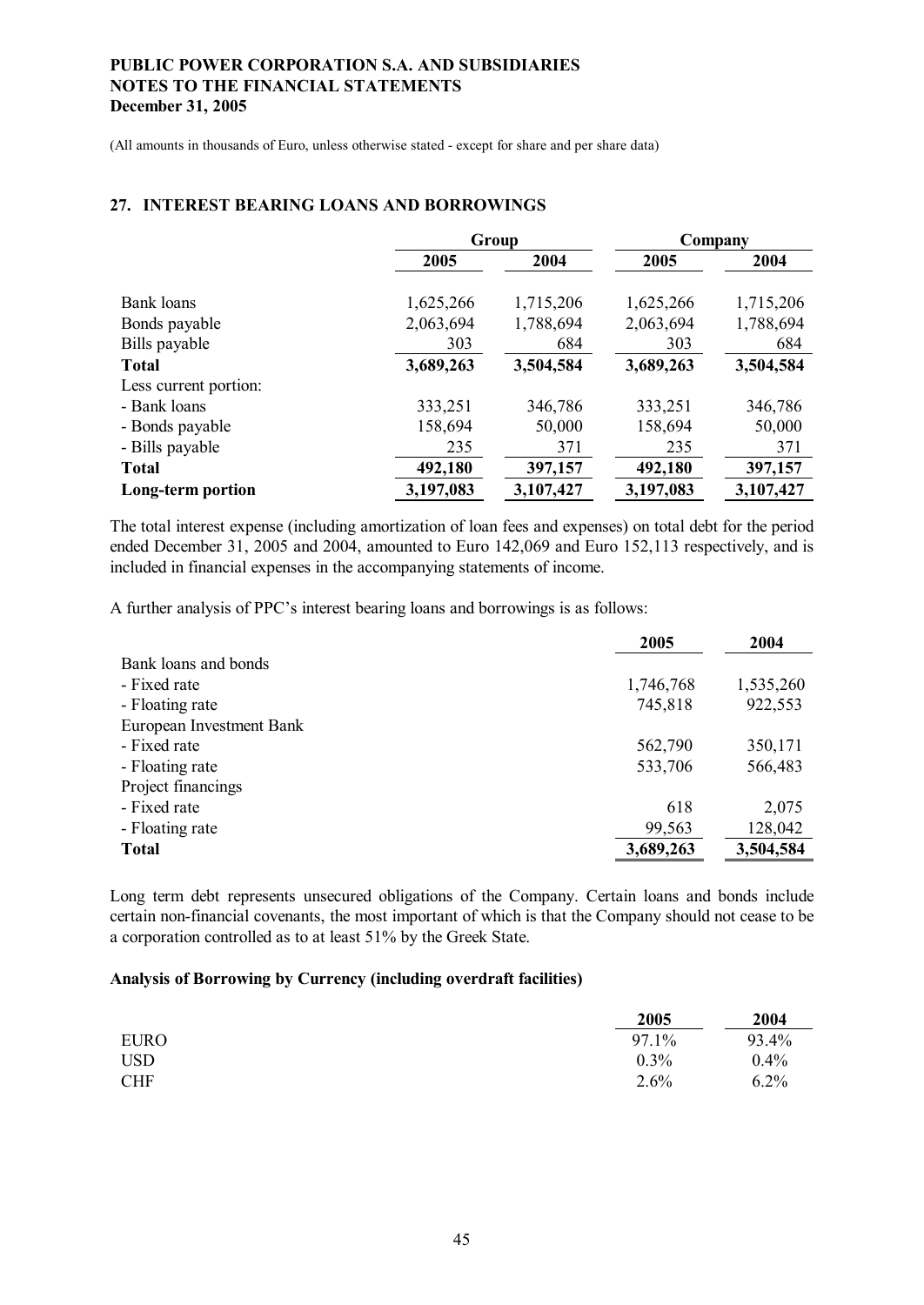(All amounts in thousands of Euro, unless otherwise stated - except for share and per share data)

#### **27. INTEREST BEARING LOANS AND BORROWINGS (continued)**

During 2005 the Parent Company issued four bonds totalling Euro 325 million (repayable within the period 2006 – 2010) and one loan agreement for a total amount of Euro 260 million, repayable within the period 2009 – 2020.

The fair value of bonds that are publicly traded at December 31, 2005 and 2004 totalled Euro 1,272 million and Euro1,278 million, respectively, while, their respective carrying amount as at December 31, 2005 and 2004 totalled Euro 1,200 million and Euro 1,200 million, respectively.

The fair value of long-term loans with floating interest rates approximate their carrying amounts.

*Forward Contracts:* At December 31, 2005, the Company had two groups of currency forward contracts outstanding. One was concluded for the purchase of an amount of CHF 200 million for value date June 13, 2006 and of an amount of CHF 150 million for value date June 13, 2008, relating to the full repayment of two balloon instalments of a CHF syndicated loan concluded in 2003. The other was concluded for the purchase of an initial amount of YEN 4,118 billion, for the full repayment of an amortizable EIB loan covering the period January 2006 - January 2016.

The annual principal payments required to be made subsequent to December 31, 2005 (based on the exchange rates as at December 31, 2005) are as follows:

|                                       | <b>Amount</b> |
|---------------------------------------|---------------|
| On demand or within one year          | 492,180       |
| In the second year                    | 832,314       |
| In the third to fifth years inclusive | 1,757,383     |
| After five years                      | 607,386       |
| <b>Total</b>                          | 3,689,263     |

#### **28. FINANCIAL INSTRUMENTS**

|                               | Group                    |           | Company   |                          |
|-------------------------------|--------------------------|-----------|-----------|--------------------------|
|                               | 2005                     | 2004      | 2005      | 2004                     |
| <b>Derivative assets</b>      | $\overline{\phantom{0}}$ |           |           | $\overline{\phantom{0}}$ |
| <b>Derivative liabilities</b> | (13, 827)                | (28, 475) | (13, 827) | (28, 475)                |

Derivative financial instruments represent interest rate swaps. At December 31, 2005, PPC had eight interest rate swap agreements outstanding of a total nominal outstanding amount of Euro 761,718, maturing during the period 2006 – 2010. Changes in their fair values of these derivatives are included in financial (expense) income, net, in the accompanying statements of income. The net change in the fair values of swap agreements for the years ended December 31, 2005 and 2004 amounted to Euro 14,648 gain and Euro 19,346 gain, respectively, and is included in financial income (note 10).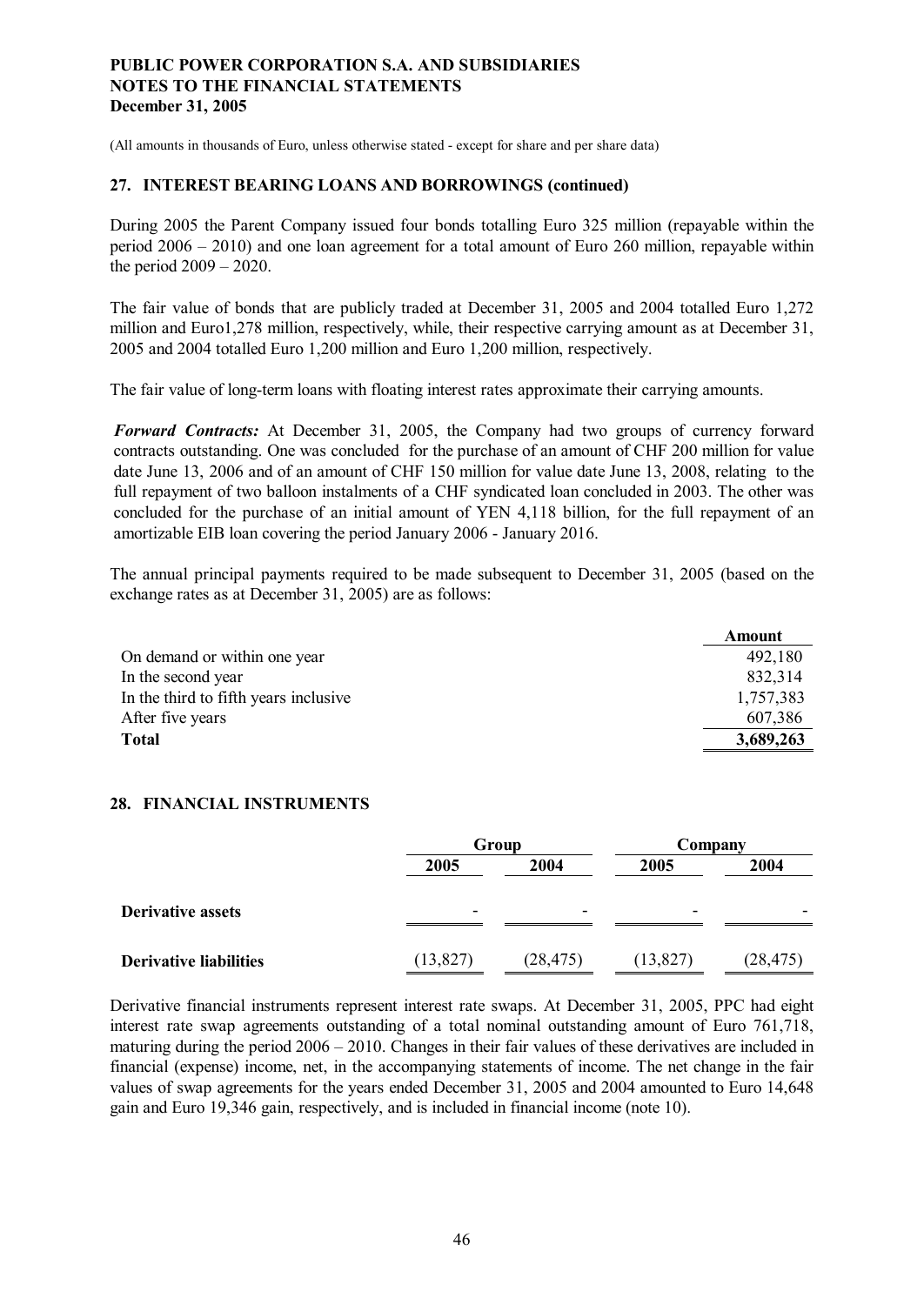(All amounts in thousands of Euro, unless otherwise stated - except for share and per share data)

#### **29. POST RETIREMENT BENEFITS**

PPC's employees and pensioners are entitled to supply of energy at reduced tariffs. Such reduced tariffs to pensioners are considered to be retirement obligations and are calculated at the discounted value of the future retirement benefits deemed to have accrued at year-end based on the employees earning retirement benefit rights steadily throughout the working period. Retirement obligations are calculated on the basis of financial and actuarial assumptions. Net costs for the period are included in the provisions for risks in the accompanying statements of income and consist of the present value of the benefits earned in the year, interest cost on the benefit obligation, prior service cost, and actuarial gains or losses. The retirement benefit obligations are not funded.

The details of the actuarial study for the years December 31, 2005 and 2004 have as follows:

|                                        |           | Group     |           | Company   |  |
|----------------------------------------|-----------|-----------|-----------|-----------|--|
|                                        | 2005      | 2004      | 2005      | 2004      |  |
|                                        |           |           |           |           |  |
| Present value of unfunded obligations  | 289,129   | 253,921   | 289,129   | 253,921   |  |
| Unrecognised net loss                  | (58, 431) | (27, 284) | (58, 431) | (27, 284) |  |
| Net liability in balance sheet         | 230,698   | 226,637   | 230,698   | 226,637   |  |
| <b>Components of net service cost</b>  |           |           |           |           |  |
| Service cost                           | 4,390     | 4,198     | 4,390     | 4,198     |  |
| Interest cost                          | 12,361    | 13,273    | 12,361    | 13,273    |  |
| Amortization of unrecognised loss      | 135       | 148       | 135       | 148       |  |
|                                        | 16,886    | 17,619    | 16,886    | 17,619    |  |
| Movements during the year in           |           |           |           |           |  |
| net liability in balance sheet         |           |           |           |           |  |
| Net liability at beginning of the year | 226,637   | 221,159   | 226,637   | 221,159   |  |
| Actual benefits utilised               | (12, 825) | (12, 141) | (12, 825) | (12, 141) |  |
| Total expense recognised               | 16,886    | 17,619    | 16,886    | 17,619    |  |
|                                        | 230,698   | 226,637   | 230,698   | 226,637   |  |
| Change in benefit obligation           |           |           |           |           |  |
| Defined benefit obligation,            |           |           |           |           |  |
| at beginning of year                   | 253,922   | 248,018   | 253,922   | 248,018   |  |
| Service cost                           | 4,390     | 4,198     | 4,390     | 4,198     |  |
| Interest cost                          | 12,361    | 13,273    | 12,361    | 13,273    |  |
| <b>Actuarial</b> loss                  | 31,282    | 573       | 31,282    | 573       |  |
| Benefits utilised                      | (12, 826) | (12, 141) | (12, 826) | (12, 141) |  |
|                                        | 289,129   | 253,921   | 289,129   | 253,921   |  |
| Weighted average assumptions           |           |           |           |           |  |
| Discount rate                          | 4.7%      | 5.0%      | 4.7%      | 5.0%      |  |
| Rate of tariff increase per annum:     |           |           |           |           |  |
| $-2005$                                |           | 2.5%      |           | 2.5%      |  |
| $-2006$                                | 3.5%      | 1.5%      | 3.5%      | 1.5%      |  |
| $-2007$                                | 3.5%      | 1.0%      | 3.5%      | 1.0%      |  |
| $-2008$                                | 3.0%      | 1.0%      | 3.0%      | 1.0%      |  |
| $-2009$                                | 2.0%      | 1.0%      | 2.0%      | 1.0%      |  |
| $-2010$                                | 1.0%      | 1.0%      | 1.0%      | 1.0%      |  |
| $-2011$                                | 1.0%      | $0.0\%$   | 1.0%      | $0.0\%$   |  |
| - From 2012 onwards                    | $0.0\%$   | $0.0\%$   | 0.0%      | 0.0%      |  |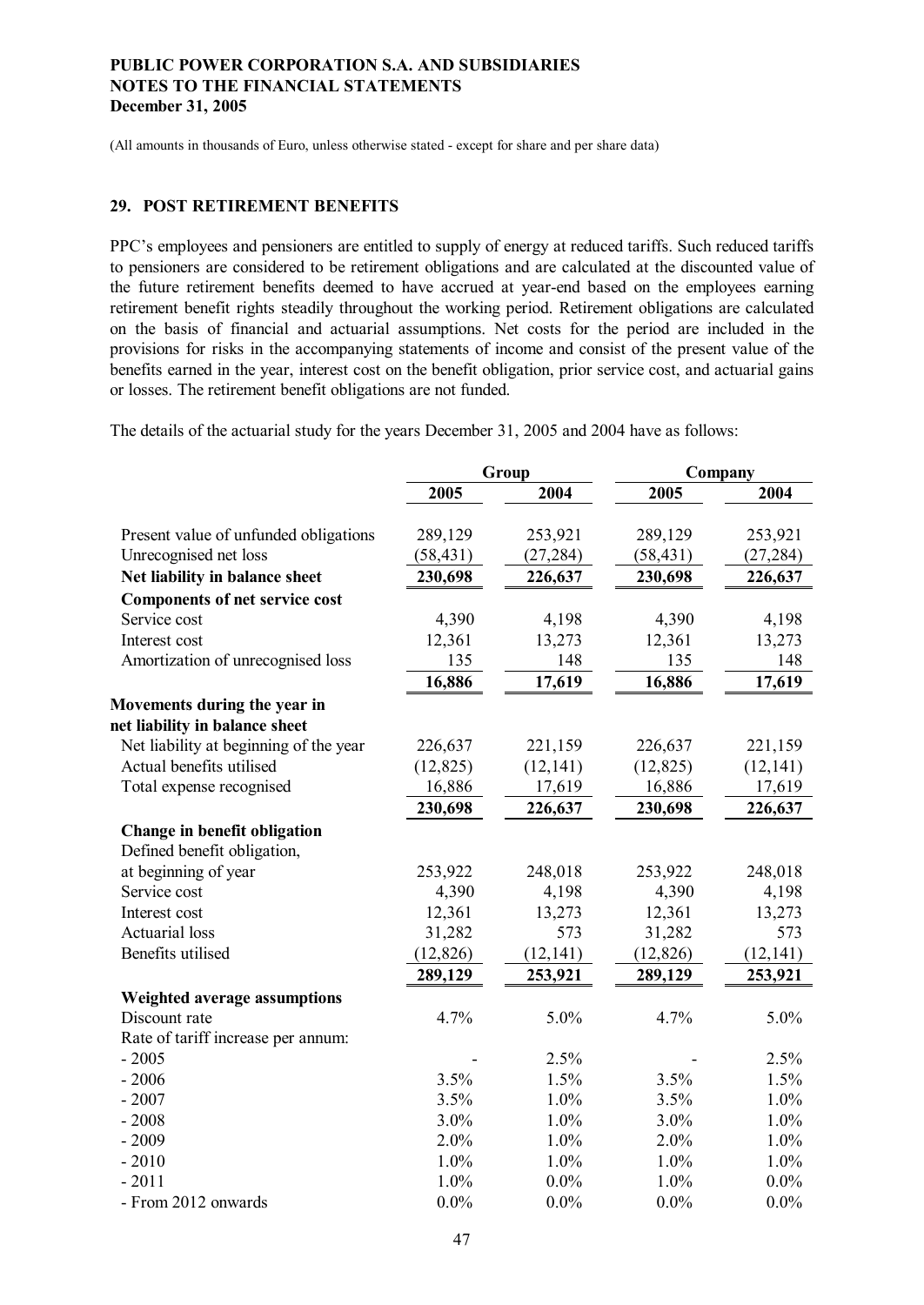(All amounts in thousands of Euro, unless otherwise stated - except for share and per share data)

#### **30. PROVISIONS**

|                                         | Group   |         | Company |         |
|-----------------------------------------|---------|---------|---------|---------|
|                                         | 2005    | 2004    | 2005    | 2004    |
| Litigation with employees/              |         |         |         |         |
| third parties (note $36(d)$ )           | 147,547 | 146,877 | 147,547 | 146,877 |
| Disputes with tax authorities (note 20) | 39,952  | 46,550  | 39,952  | 46,550  |
| Mines' restoration (note $4(k)$ )       | 15,215  | 18,949  | 15,215  | 18,949  |
| PIO fixed assets                        | 4,020   | 4,020   | 4,020   | 4,020   |
| <b>Total</b>                            | 206,734 | 216,396 | 206,734 | 216,396 |

During the years ended December 31, 2005 and 2004, PPC made an additional provision for litigation with employees and third parties of Euro 670 and Euro 218, respectively.

The movement of the provisions for disputes with tax authorities and mines' restoration has as follows:

|                                        | <b>Disputes with</b><br>tax authorities | Mines'<br>restoration |
|----------------------------------------|-----------------------------------------|-----------------------|
| <b>Balance December 31, 2004</b>       | 46,550                                  | 18,949                |
| - Effect of application of IFRIC 1     |                                         | (4, 419)              |
| - Change in outflow included in assets |                                         | 692                   |
| - Provision charge                     | 2,965                                   |                       |
| - Utilization of provision             | (5,530)                                 |                       |
| - Reversal of unused amounts           | (4,033)                                 | (947)                 |
| - Discount rate adjustment             |                                         | 940                   |
| <b>Balance December 31, 2005</b>       | 39,952                                  | 15,215                |

#### **31. DEFERRED CUSTOMERS' CONTRIBUTIONS AND SUBSIDIES**

PPC customers (including the Greek State and Municipalities) are required to participate in the funding of the initial network connection cost (meters, substations, network connections etc.) or other infrastructure. Such customers' contributions and subsidies are recorded upon collection and are reflected in the balance sheet as deferred income. Such amounts are amortised over the useful life of the related assets when these are put in operation. Subsidies' amortization is recorded against depreciation charge. In addition, PPC obtains subsidies from the European Union through the investment budget of the Hellenic Republic in order to fund specific projects.

|                                               |                  | <b>Customer</b>      |           |
|-----------------------------------------------|------------------|----------------------|-----------|
|                                               | <b>Subsidies</b> | <b>Contributions</b> | Total     |
| Net book value, December 31, 2004             | 384,620          | 1,036,525            | 1,421,145 |
| - Subsidies and contributions received        | 14.239           | 174,811              | 189,050   |
| - Amortization of subsidies and contributions | (13, 538)        | (37, 150)            | (50, 688) |
| Net book value, December 31, 2005             | 385,321          | 1,174,186            | 1,559,507 |

The amount of customers' contributions and subsidies collected for the year ended December 31, 2004 totalled Euro 204,387. Amortization of customers' contributions and subsidies for the year ended December 31, 2004 totalled Euro 113,503.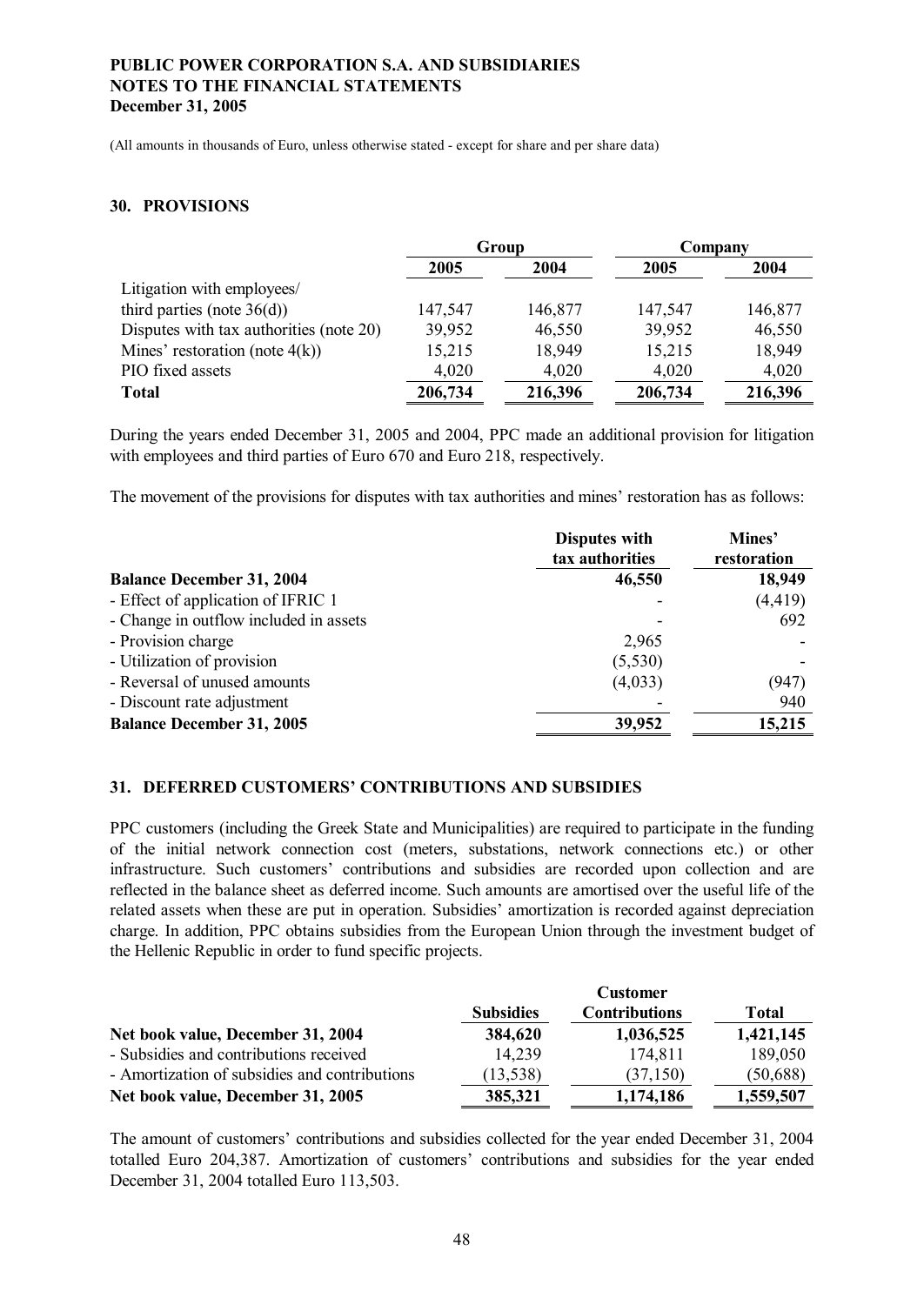(All amounts in thousands of Euro, unless otherwise stated - except for share and per share data)

#### **32. OTHER NON – CURRENT LIABILITIES**

|                     |         | Group   | Company |         |  |
|---------------------|---------|---------|---------|---------|--|
|                     | 2005    | 2004    | 2005    | 2004    |  |
| TAP – HEAP reserve  | 24,393  | 24,393  | 24,393  | 24,393  |  |
| Customers' deposits | 390,924 | 362,385 | 390,924 | 362,385 |  |
| Other               |         | 16      |         | 16      |  |
| <b>Total</b>        | 415,332 | 386,794 | 415,332 | 386,794 |  |

*TAP-HEAP Reserve:* The amount represents a reserve for personnel retirement indemnities established by TAP-HEAP the insurance fund of HEAP, an electric utility company, which was absorbed by PPC in 1985. The amount has been classified as a non-current liability to PIO, which was established in late 1999.

*Customers' Deposits:* The amount relates to deposits made from customers upon initial connection to the transmission and/or distribution networks and is considered as coverage against unbilled consumption outstanding as of any time. Such deposits are refundable (non-interest bearing) upon termination of connection by the customer. As the refund of such amounts, which are payable on demand, is not expected to be realised within a short period of time the amounts are classified as noncurrent liabilities.

### **33. TRADE AND OTHER PAYABLES**

|                                          |         | Group   |         | Company |  |  |
|------------------------------------------|---------|---------|---------|---------|--|--|
|                                          | 2005    | 2004    | 2005    | 2004    |  |  |
| Trade:                                   |         |         |         |         |  |  |
| Suppliers and contractors                | 227,809 | 217,124 | 227,809 | 217,124 |  |  |
| Other                                    | 5,856   | 5,771   | 5,856   | 5,771   |  |  |
|                                          | 233,665 | 222,895 | 233,665 | 222,895 |  |  |
| <b>Sundry Creditors:</b>                 |         |         |         |         |  |  |
| Municipalities' duties                   | 247,732 | 236,227 | 247,732 | 236,227 |  |  |
| Greek TV                                 | 55,190  | 48,722  | 55,190  | 48,722  |  |  |
| Pensioners                               | 735     | 703     | 735     | 703     |  |  |
| Bank of Crete (note 22)                  | 12,053  | 12,053  | 12,053  | 12,053  |  |  |
| Building sale proceeds                   | 13,294  | 13,294  | 13,294  | 13,294  |  |  |
| HTSO (note 2 and 17)                     | 20,189  | 9,328   | 20,189  | 9,328   |  |  |
| Benefits on employee overtime            | 10,164  | 13,720  | 10,164  | 13,720  |  |  |
| Other                                    | 76,944  | 62,939  | 76,910  | 62,921  |  |  |
|                                          | 436,301 | 396,986 | 436,267 | 396,968 |  |  |
| Other:                                   |         |         |         |         |  |  |
| Social security funds, PIO               | 68,176  | 64,488  | 68,176  | 64,488  |  |  |
| PIO, non-social security related amounts | 6,724   | 4,193   | 6,724   | 4,193   |  |  |
| Social security funds, other             | 13,260  | 12,560  | 13,260  | 12,560  |  |  |
| Lignite levy                             | 12,373  | 12,033  | 12,373  | 12,033  |  |  |
| Taxes withheld                           | 32,765  | 76,143  | 32,765  | 76,143  |  |  |
|                                          | 133,298 | 169,417 | 133,298 | 169,417 |  |  |
| <b>Total</b>                             | 803,264 | 789,298 | 803,230 | 789,280 |  |  |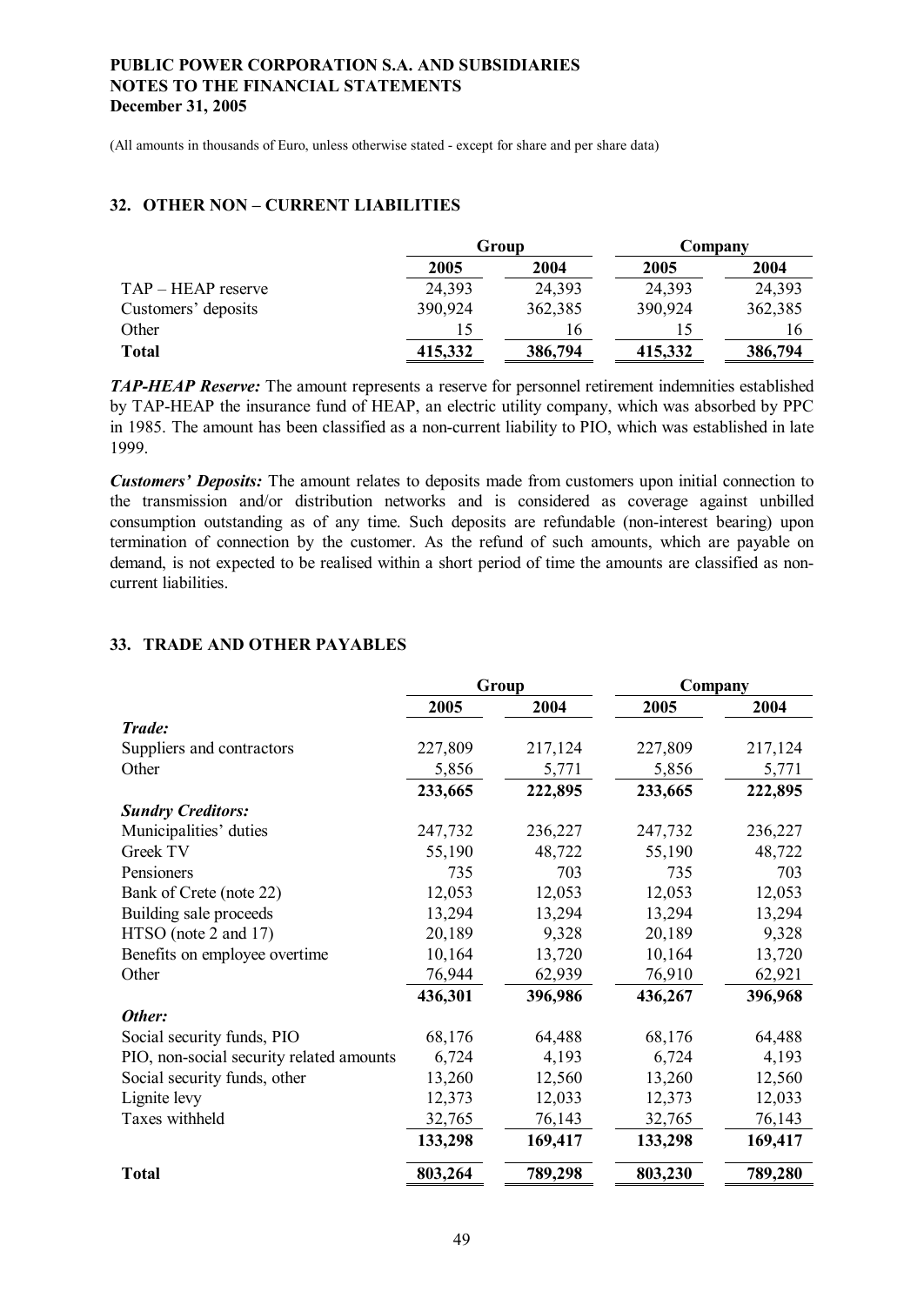(All amounts in thousands of Euro, unless otherwise stated - except for share and per share data)

### **33. TRADE AND OTHER PAYABLES (continued)**

*Municipalities and Greek TV:* The amounts represent duties collected by PPC through the bills issued to medium and low voltage customers and certain high voltage customers. The payment of such amounts to the beneficiaries is made by PPC at the end of each month and relates to collections made two months prior. For this service PPC charges a fee of 2% and 0.5%, on the amounts collected on behalf of Municipalities and Greek TV, respectively. Such fees for the years 2005 and 2004 totalled Euro 23,333 and Euro 21,858, respectively, and are included in other revenues in the accompanying statements of income. Furthermore, receivables from Municipalities relating to energy consumption are offset against amounts paid for the duties collected on behalf of the Municipalities.

**Bank of Crete:** The amount relates to a dispute with the "Old Bank of Crete" since 1989, when the bank was under liquidation due to serious law violations revealed at that time. PPC deposits of Euro 6,806 with the bank were blocked, while PPC ceased payments on its loans from the bank then outstanding. The case, following a relevant ruling of the Supreme Court, was brought to the Court of Appeals and a decision partially in PPC's favour was issued which however can still be appealed.

*Lignite Levy:* Based on Law 2446/1996, effective 1997, PPC is obliged to pay a duty of 0.4% on its gross sales for the development and environmental protection of the three Prefectures (Kozani, Florina and Arkadia) where lignite power stations are in operation.

*Building Sale Proceeds:* The amount represents the proceeds from the sale of a building located in the centre of Athens during December 1999. Although the net book value of the land and building at the date of sale of Euro 97 was removed from fixed assets and transferred to the profit and loss account, the sale proceeds were recorded as a liability to the PPC Personnel Insurance Organization.

### **34. SHORT-TERM BORROWINGS**

|                             | Group      |          | Company    |          |  |
|-----------------------------|------------|----------|------------|----------|--|
|                             | 2005       | 2004     | 2005       | 2004     |  |
| <b>Overdraft facilities</b> |            |          |            |          |  |
| - Credit lines available    | 295,000    | 255,000  | 295,000    | 255,000  |  |
| - Unused portion            | (151, 100) | (67.950) | (151, 100) | (67,950) |  |
| - Used portion              | 143,900    | 187,050  | 143,900    | 187,050  |  |

At December 31, 2005, PPC had drawn from its bank overdraft facilities an amount of Euro 143,900 bearing interest at EURIBOR plus a margin.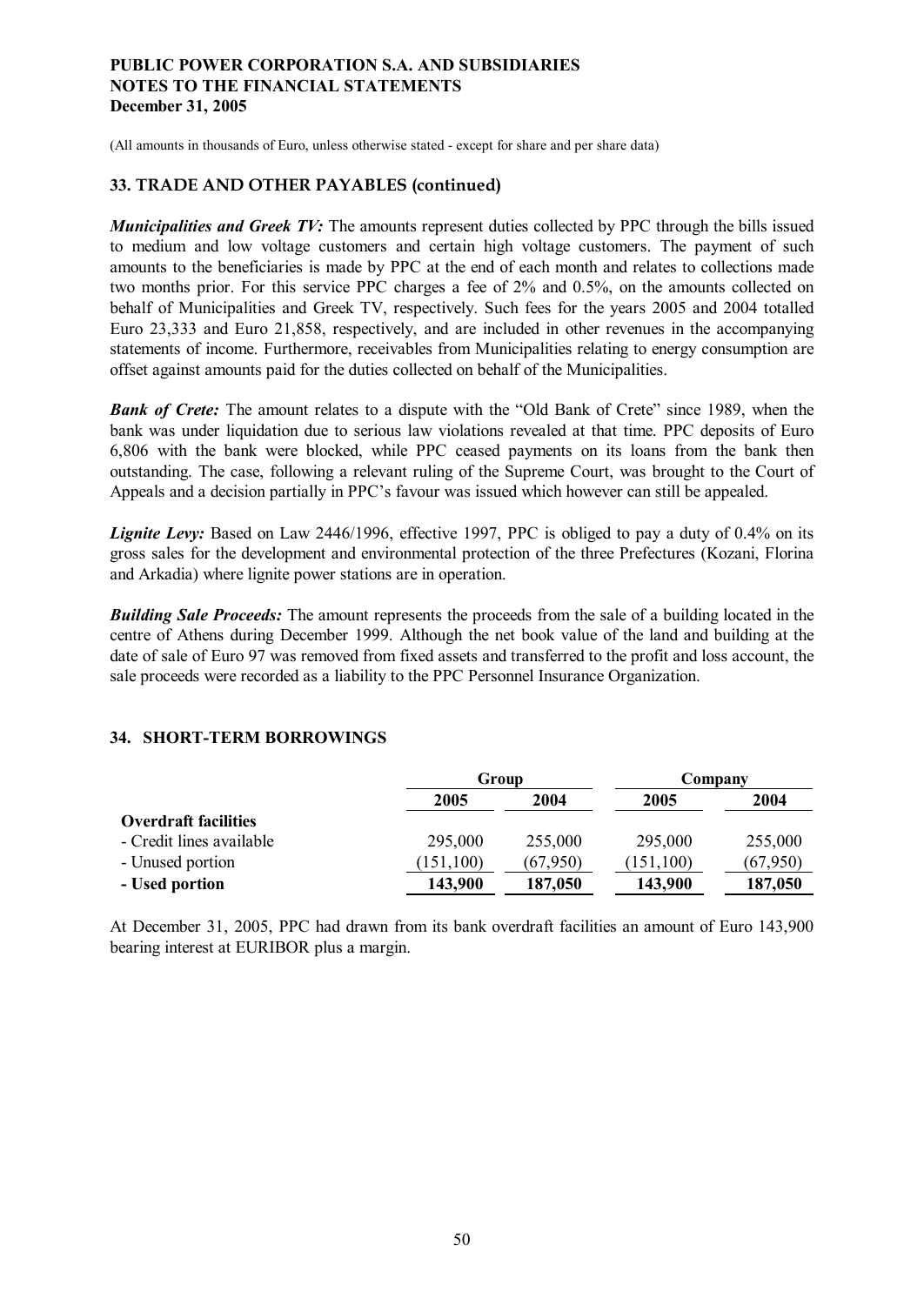(All amounts in thousands of Euro, unless otherwise stated - except for share and per share data)

|                                            | Group              |        | Company |         |  |
|--------------------------------------------|--------------------|--------|---------|---------|--|
|                                            | 2004<br>2005       |        | 2005    | 2004    |  |
| Accrued interest on interest               |                    |        |         |         |  |
| Bearing loans and borrowings               | 45,527             | 42,465 | 45,527  | 42,465  |  |
| Natural gas and liquid fuel purchases      | 44,352             | 36,728 | 44,352  | 36,728  |  |
| Energy purchases                           | 3,057              | 775    | 3,057   | 775     |  |
| Mining related services                    | 5,426              | 6,528  | 5,426   | 6,528   |  |
| Klitos minefield, additional expropriation |                    |        |         |         |  |
| costs                                      | 2,010              | 2,652  | 2,010   | 2,652   |  |
| <b>Purchase of Emission Allowances</b>     | 2,324              |        | 2,324   |         |  |
| Other                                      | 3,349              | 15,762 | 3,349   | 15,762  |  |
| <b>Total</b>                               | 104,910<br>106,045 |        |         | 104,910 |  |

#### **35. ACCRUED AND OTHER CURRENT LIABILITIES**

#### **36. COMMITMENTS AND CONTINGENCIES**

- *(a) Agreement with WIND:* One of PPC's subsidiaries, PPC Telecommunications S.A., has formed a company with WIND S.p.A. (WIND-PPC Holdings N.V.), which further, exclusively, participates in Tellas S.A. Telecommunications ("Tellas"). Tellas started providing fixed and fixed wireless telephony as well as Internet services in Greece in 2003. The Group's total estimated equity contribution into Tellas is expected to be approximately Euro 80 million, of which an amount of approximately Euro 51 million has already been invested through PPC Telecommunications S.A. Furthermore, PPC has also constructed a fibre-optic network along its existing lines which is leased to Tellas under an agreement expiring on December 31, 2017. PPC is responsible for maintaining the fibre-optic network in good order while rentals are receivable annually in arrears based on a formula defined in the agreement.
- *(b) Acquisition Program:* In December 2004, the Management Committee of PPC approved its participation in the tender process for the privatization of 3 power plants in Bulgaria. The tender comprised the power plants of Varna (6 generating units of 210 MW each, fuelled by imported coal) of Bobov Dol (3 generating units of 210 MW each, fuelled by domestic lignite) and of the district heating plant of Russe (6 small units of a total capacity of 400 MW, fuelled by coal). At the beginning of 2005, the Company decided to restrict its participation in the bidding process to the power plants of Varna and Bobov Dol. The Company submitted the highest offer for the Bobov Dol power plant, equal to Euro 70.9 million and announced that it will proceed to a capital increase of 34.4 million in the event it acquires the plant. The Bulgarian Privatization Agency cancelled the tender for the privatization of Bobov Dol, on the grounds that the offered prices were not satisfactory and not in line with the targets of the tender. PPC appealed the decision at the Supreme Administrative Court of Bulgaria. The first trial took place on November 8, 2005, where PPC asked for additional documentation to be submitted from the Privatization Agency. The Court accepted PPC's petition and set a new trial date on February 14, 2006. The Supreme administrative court of Bulgaria overturned on March 14, 2006, the decision by the privatization agency to cancel the public tender for the sale of 100 percent of the Bobov Dol power plant, for which PPC has tendered the highest bid.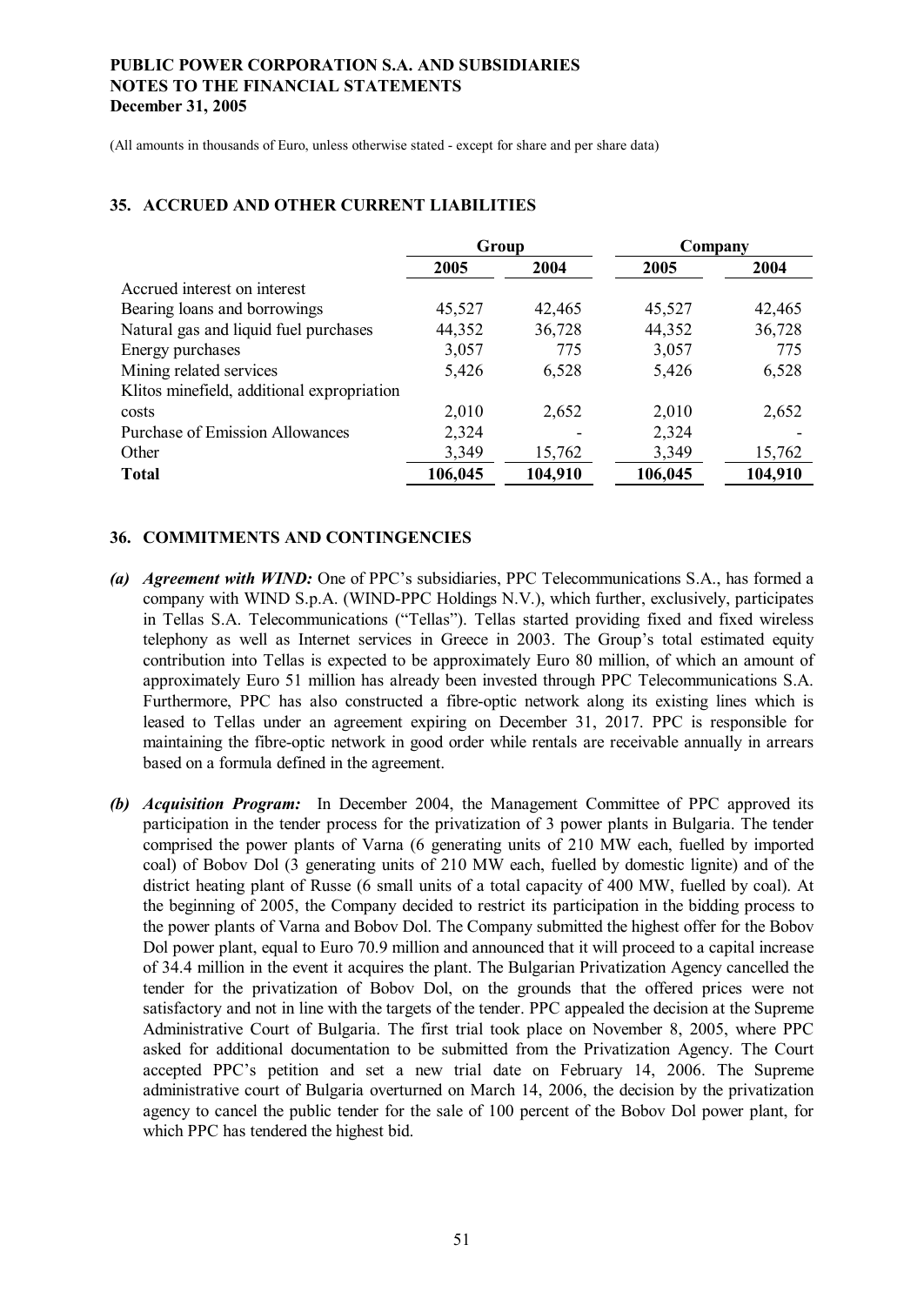(All amounts in thousands of Euro, unless otherwise stated - except for share and per share data)

#### **36. COMMITMENTS AND CONTINGENCIES (continued)**

- *(c) Ownership of Property:* According to a study performed by an independent law firm, major matters relating to the ownership of PPC's assets, are as follows:
	- **1**. Public Power Corporation S.A. is the legal successor to all property rights of the former PPC legal entity. Its properties are for the most part held free of encumbrances. Although all property is legally owned, legal title in land and buildings will not be perfected and therefore title may not be enforced against third parties until the property is registered at the relevant land registry in PPC's name. PPC is in the process of registering this property free of charge at the relevant land registries following a simplified registration procedure. This process is not yet finalised.
	- **2.** In a number of cases, expropriated land, as presented in the expropriation statements, differs (in quantitative terms), with what PPC considers as its property.
	- **3.** Agricultural land acquired by PPC through expropriation in order to be used for the construction of hydroelectric power plants, will be transferred, following a decision of PPC's Board of Directors and a related approval by the Ministry of Development, to the State, at no charge, if this land is no longer necessary to PPC S.A. for the fulfilment of its purposes.
- *(d) Litigation and Claims:* The Group is a defendant in several legal proceedings arising from its operations. The total amount claimed as at December 31, 2005 amounts to approximately, Euro 413.5 million, as further analysed below:
	- **1. Claims with contractors, suppliers and other claims:** A number of contractors and suppliers have raised claims against the Group, mainly for disputes in relation to the construction and operation of power plants. These claims are either pending before courts or in arbitration and mediation proceedings. The total amount involved is approximately Euro 261.2 million. In most cases the Group has raised counter claims, which are not reflected in the accounting records until the time of collection.
	- **2. Fire incidents:** A number of individuals have raised claims against the Group for damages incurred as a result of alleged electricity-generated fires. The cases relate mainly to the years 1993 through 1996 and the total amount involved is approximately Euro 43.0 million.
	- **3. Claims by employees:** Employees are claiming the amount of Euro 109.3 million, for allowances and other benefits that according to the employees should have been paid by PPC.

For the above amounts the Group has established provisions, which at December 31, 2005 totalled approximately Euro 147.5 million.

- *(e) Environmental Obligations:* Key uncertainties that may influence the final level of environmental investment which the Group will be required to make over the forthcoming decade, include:
	- 1. Several Environmental Permits and operating Licenses have yet to be obtained by individual PPC operating units. This includes some of the mines, Megalopolis A power station, some of the hydroelectric stations and a large part of the national transmission network and the new small exploitations of the Achlada and Klidi mines.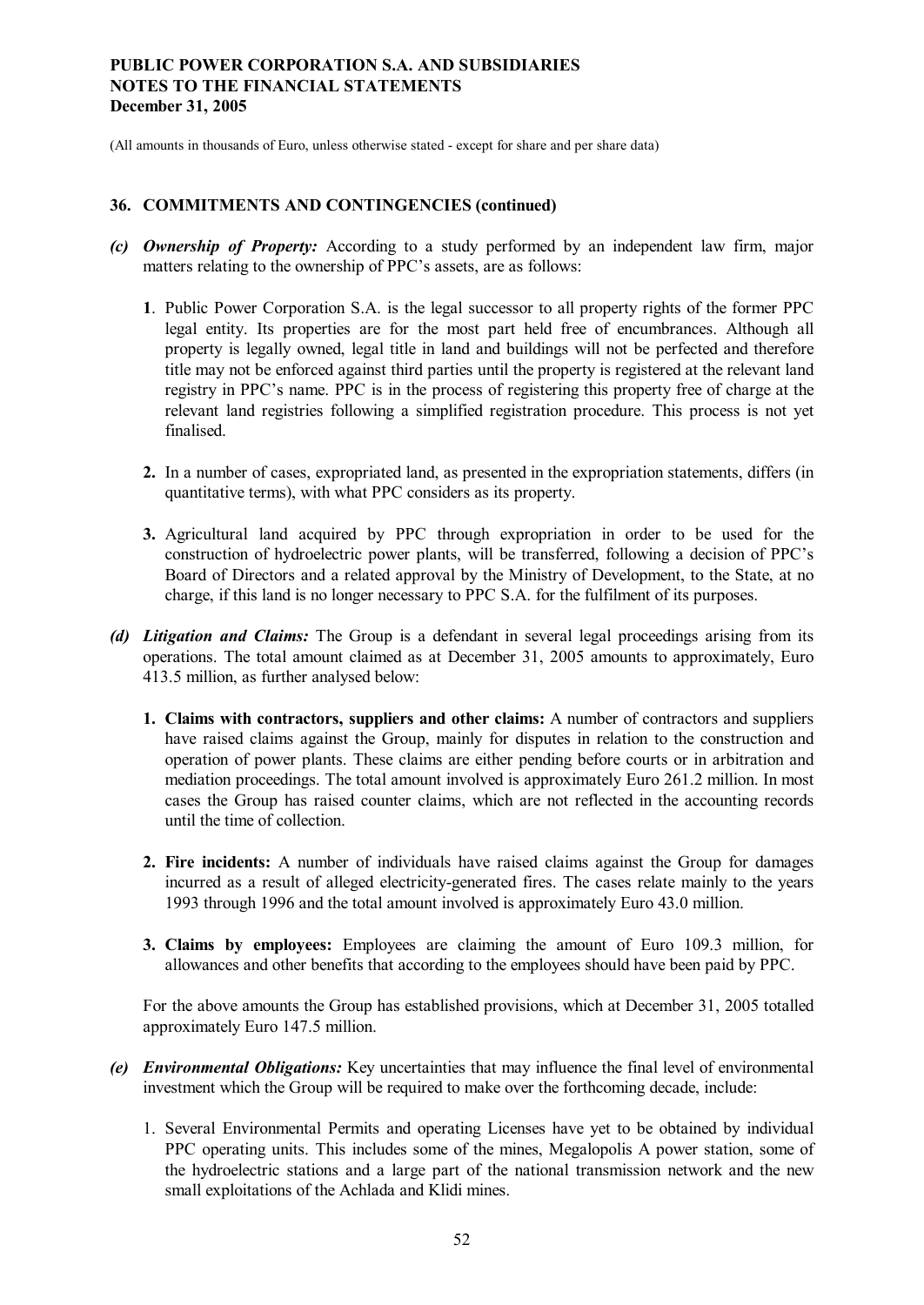(All amounts in thousands of Euro, unless otherwise stated - except for share and per share data)

#### **36. COMMITMENTS AND CONTINGENCIES (continued)**

2. A number of Messochora inhabitants opposed to (a) the last environmental permit granted for the projects of the "Acheloos river diversion to Thessaly" (hereinafter "the Acheloos project"), in which PPC's "Messochora hydroelectric project" (hereinafter "the Messochora project") is included, and (b) to the law relevant to the expropriation of the land to be flooded by the project. As at December 31, 2005, the Company has invested Euro 266 million in the Messochora project.

The final hearing to the environmental permit took place on June 4, 2004 and the Supreme Court issued (a) the relevant decision No 1688/2005 (June 3, 2005) which repealed the environmental permit granted for the Acheloos project and (b) the relevant decision No 1691/2005 (June 3, 2005) which repealed the environmental permit granted for the Messochora ancillary projects.

In order to disassociate the Messochora project and the ancillary projects from the Acheloos project, PPC prepared a new Environmental Impact Assessment ("EIA") study dealing only with the Messochora project and the ancillary projects.

This study was submitted to the Greek Ministry of Environment, in October 2005, for the issue of New Environmental Terms for the Messochora Project and the ancillary projects. The Greek Ministry of Environment in November 2005 returned the study to PPC with comments. PPC following relevant communication with the Ministry submitted the above referenced EIA on December 30, 2005 with a well documented position that this hydroelectric project is an independent energy project, having no connection with the whole Acheloos diversion scheme.

The Company estimates that a new environmental permit will be granted and that the project will be completed.

- 3. Under IPPC (Integrated Pollution Prevention and Control), the Best Available Techniques for Large Combustion Plants (with a capacity greater than 50 MWTH) are about to be defined at a European level. These may: (1) require additional to the already foreseen investments at PPC's larger thermal power plants stations, (2) reduce the hours of operation of its oil fired stations. Under European Directive 2001/80/EC, for existing Large Combustion Plants, a pollutants emission reduction plan has been approved by the PPC's Board of Directors, and this includes, among others, the following measures:
	- · Units I and II of Megalopolis A plant will enter the status of limited hours of operation (20,000 hours both of them as one installation) from January 1, 2008 until December 31, 2015 at the latest.
	- · Until the end of 2007, all measures for facing the operational problems of the flue gas desulphurisation plant in unit IV of Megalopolis plant should be completed.
	- Until the end of 2007, all measures for the installation and continuous operation for the flue gas desulphurization plant in Unit III of Megalopolis plant should be completed.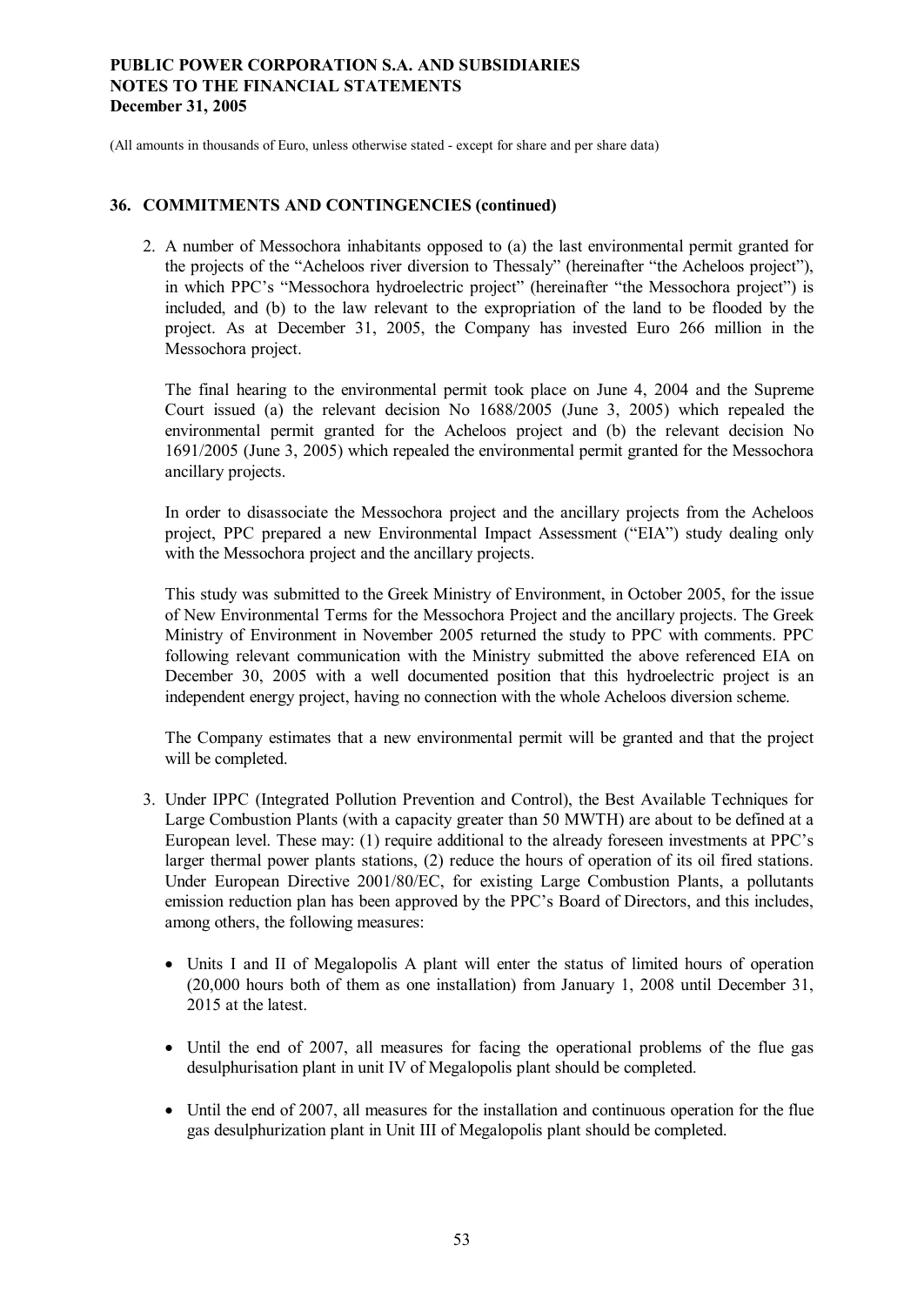(All amounts in thousands of Euro, unless otherwise stated - except for share and per share data)

#### **36. COMMITMENTS AND CONTINGENCIES (continued)**

• Until the end of 2007, all necessary modifications for using low sulphur heavy fuel oil, in all the existing oil fired plants included in the reduction plant, should be implemented. For the Linoperamata Steam Electric Station, the use of low sulphur heavy fuel oil will be possible by January 1, 2007.

PPC's emission reduction plan has been submitted in time to the authorities, in order to be incorporated in the national emission reduction plan of the country, according to the provisions of the aforementioned Directive.

- 4. The extent of contaminated land has yet to be defined for many of PPC's installations. At present, there appears to be no requirement for large-scale remediation projects at PPC's sites in the short term, and it is unlikely that this will be required at the mining areas or at the lignite stations for the foreseeable future. Remediation, however, may be warranted at some of the firm's oil-fired stations, and depots and of its underground networks in the future.
- 5. PPC has undertaken limited studies on the presence of asbestos-containing materials at its premises. Upon submission by PPC S.A. of a full environmental impact assessment, the Ministry of Environment has issued in May 2004 the environmental permit by the Common Ministerial Decision 124528 for the construction and operation by our Company of an environmentally – controlled landfill site for the disposal of the bulk of our asbestos containing material at this facility.
- 6. Exposure of the public to electromagnetic fields from PPC's transmission lines and substations is substantially less than the exposure guidelines thresholds developed by the International Commission on Non Ionising Radiation Protection (ICNIRP), CENELEC and defined by the Greek Legislation, based on L.3060 FOR 238 (Official Gazette 512B/25.04.2002).
- *(f) Carbon Dioxide (CO2) Emissions:* On June 20, 2005 the European Commission has notified its decision for the acceptance of the National Allocation Plan (NAP) for the 3-year period 2005- 2007. The expenditure for  $CO<sub>2</sub>$  emissions shall be deemed as final, only after the issuance of a relevant joint Ministerial Decision determining the final emission allowances to PPC. According to the above mentioned National Allocation Plan PPC has been allocated for the period 2005 - 2007 emission allowances of  $158.730$  ktn  $CO<sub>2</sub>$  (52.092 ktn  $CO<sub>2</sub>$  for 2005).

The competent authority has recently (January 2006) issued the permits for  $CO<sub>2</sub>$  emissions of twenty-nine (29) PPCs' bound plants. Following the above permits, for the year 2005, the amount of the  $CO<sub>2</sub>$  emissions, not covered by the allocated emission allowances, amounted to approximately 500 ktn  $CO<sub>2</sub>$  (with the assumption, since the relevant Ministerial Decision has not been issued yet, that the allocated emission allowances to the company for 2005, according to the above NAP will remain  $52.092$  ktn  $CO<sub>2</sub>$ ).

It should be noted that in 2005, the company has bought  $CO_2$  emissions rights of 845.783 tn  $CO_2$ . Any eventual surplus of the  $CO<sub>2</sub>$  emissions rights for 2005 can be transferred to the years 2006 and 2007.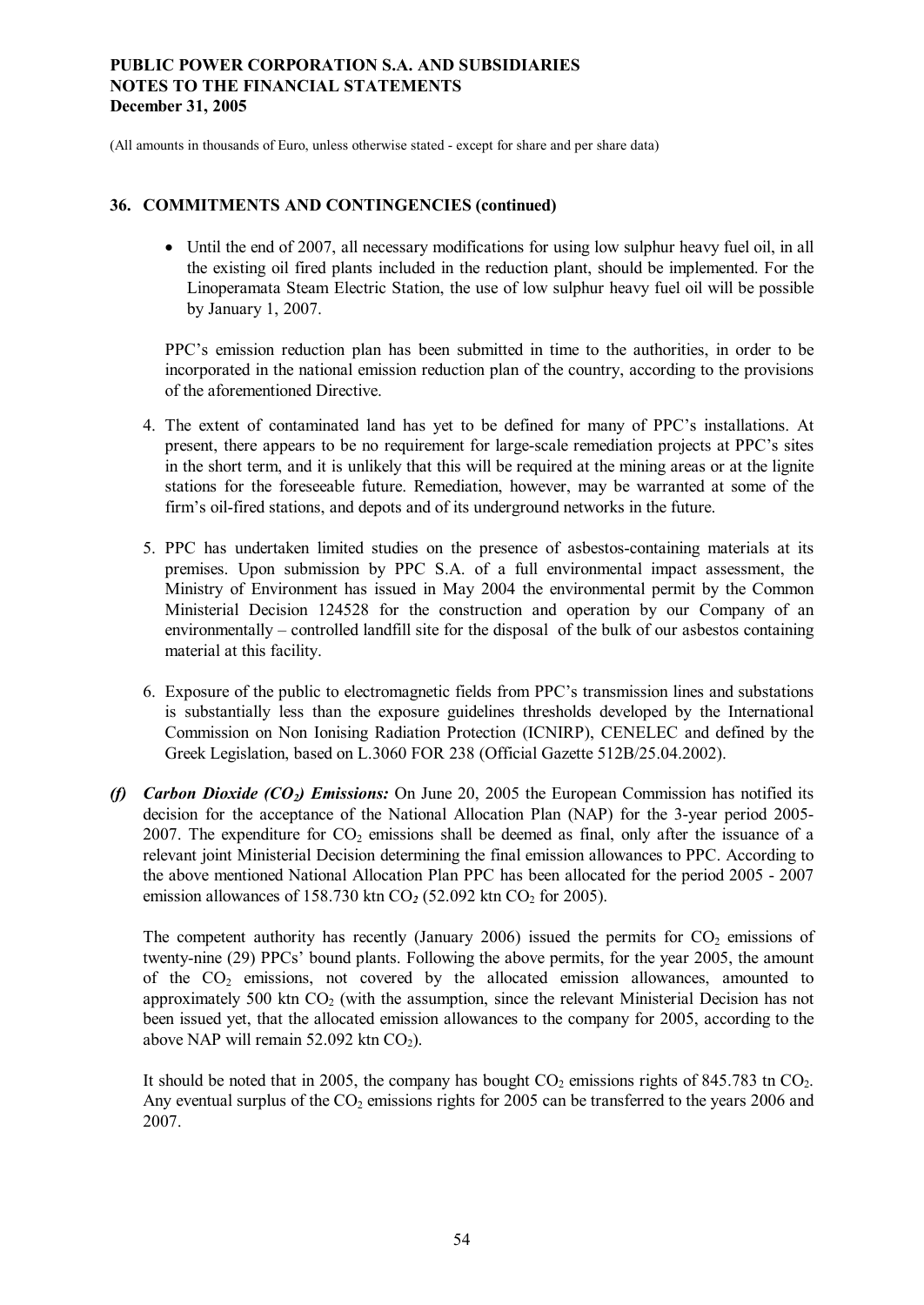(All amounts in thousands of Euro, unless otherwise stated - except for share and per share data)

### **37. FINANCIAL RISK MANAGEMENT OBJECTIVES AND POLICIES**

The main activities of the Group are influenced by a variety of financial risks such as risks resulting mainly from changes in interest rates. The overall financial risk management program is focused on unpredictability of financial markets and seeks to minimize potential adverse effects in the Group's financial position as a whole.

The Group identifies, evaluates and if necessary, hedges financial risks relating to the Group's operating activities. The Group does not undertake any transactions of a speculative nature. The Group's main financial instruments consist mainly, apart from derivatives, cash and cash equivalents, trade receivables and trade payables and available for sale investments. As further discussed in notes 27 and 28, the Group enters into derivative financial instruments, such as interest rate swaps, in order to manage the interest rate risks stemming from its activities and the manner of financing. Management periodically controls and revises the relative policies and procedures in connection with financial risk management, which are summarized below:

- *(i) Credit risk:* The Group has no significant concentrations of credit risk with any single counter party. The maximum exposure to credit risk is represented by the carrying amount of each asset, including derivative financial instruments, in the balance sheet. With respect to derivative instruments, the Group monitors its positions, the credit ratings of counter parties and the level of contracts it enters into with any counter party. The counter parties to these contracts are major financial institutions. The Group has a policy of entering into contracts with parties that are well qualified and, given the high level of credit quality of its derivative counter parties, the Group does not believe it is necessary to enter into collateral arrangements.
- *(i) Fair value:* The carrying amounts reflected in the accompanying balance sheets for cash and cash equivalents, receivables, and current liabilities approximate their respective fair values due to the relatively short-term maturity of these financial instruments. The fair values of marketable securities are based on their quoted market prices at the balance sheet date. The fair values of longterm debt are as described in note 27. The fair values of derivative instruments are based on marked to market valuations (discounted cash flow analysis). For all swap agreements, the fair values are confirmed to the Group by the financial institutions through which the Group has entered into these contracts.
- *(ii) Liquidity risk:* The Group manages its liquidity risk by on-going monitoring of its cash flows. The Group budgets and follows up its cash flows and appropriately acts for available cash deposits and credit lines with the banks. The unutilized approved credit lines available to the Group are sufficient to cover any financing need.
- *(iii) Interest rate risk and foreign currency risk:* With respect to its long-term debt, the management of the Group closely monitors the fluctuations in foreign currency exchange and in interest rates and evaluates the need to enter into any financial instruments to mitigate those risks, on an ongoing basis. In this respect, the Group enters into interest rate and currency swap contracts to reduce the exposure to interest rate and currency fluctuations.
- *(iv) Market risk:* The Group has not entered into any hedging transactions to cover its exposure to price movements arising from the purchase of natural gas and liquid fuel.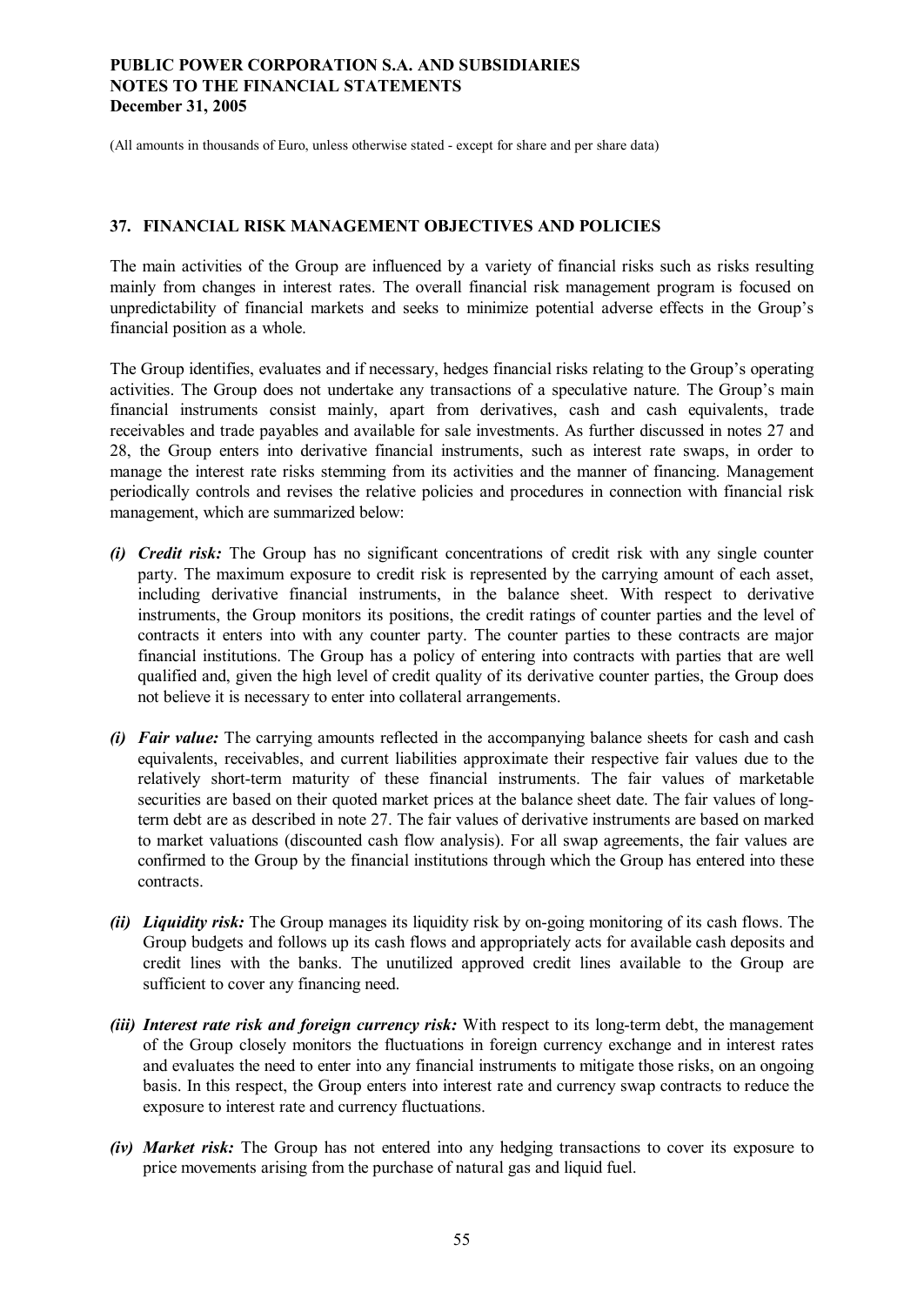(All amounts in thousands of Euro, unless otherwise stated - except for share and per share data)

#### **38. OPERATING LEASE ARRANGEMENTS**

|                                        | Group  |        | Company |        |  |
|----------------------------------------|--------|--------|---------|--------|--|
|                                        | 2005   | 2004   | 2005    | 2004   |  |
| Minimum lease payments under           |        |        |         |        |  |
| operating leases recognised as expense | 18,700 | 22,100 | 18,700  | 22,100 |  |

At the balance sheet date, the Group's outstanding commitments for future minimum lease payments under non-cancellable operating leases are approximately the current year's lease expenses, which are expected to be stable during the next years.

Operating lease payments represent mainly rentals payable by the Group for certain of its office properties and leases for machinery, vehicles and furniture and equipment. Rentals are fixed for an average term of twelve years and leases are fixed for an average of 1 and 3 year for machinery and vehicles respectively.

#### **39. SEGMENT INFORMATION**

According to article 30 of the Liberalization Law (note 2), integrated electric utilities are obliged to keep separate accounts for any of their generation, transmission, distribution, supply to eligible customers and supply to non-eligible customers activities as if such activities were carried out by different entities. These accounts include a balance sheet and a statement of income for each of the above activities. Especially for the non-interconnected islands, PPC should keep separate accounts for the activities performed these islands. Following a consultation with RAE, PPC will make publicly available the above information for annual periods beginning on or after January 1, 2006.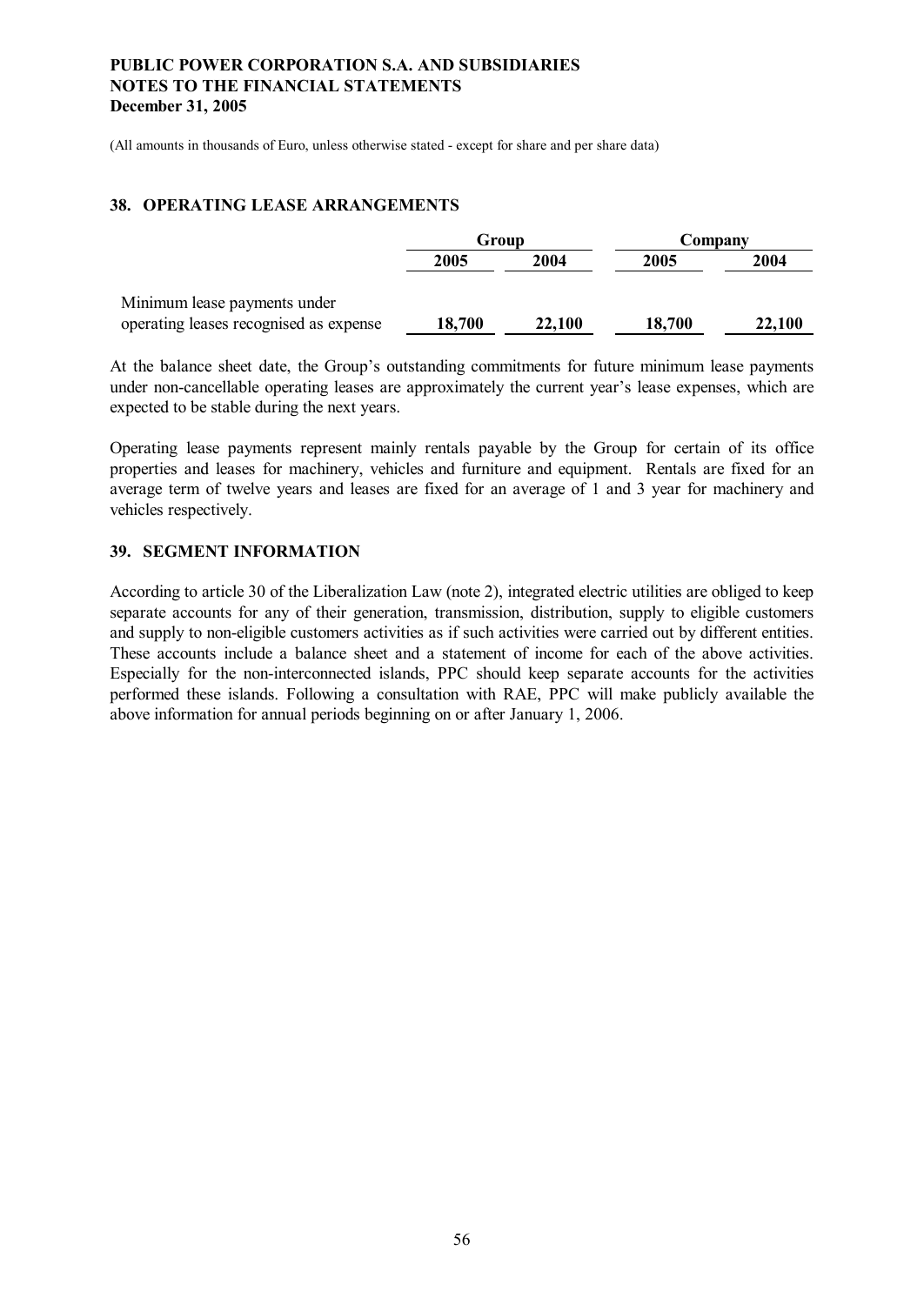(All amounts in thousands of Euro, unless otherwise stated - except for share and per share data)

### **40. SEGMENT INFORMATION (continued)**

|                                                                  | Mining    |         | Generation |           | Transmission |               | <b>Distribution</b> |           |             | <b>Eliminations</b> | <b>Total</b>           |                        |
|------------------------------------------------------------------|-----------|---------|------------|-----------|--------------|---------------|---------------------|-----------|-------------|---------------------|------------------------|------------------------|
|                                                                  | 2005      | 2004    | 2005       | 2004      | 2005         | 2004          | 2005                | 2004      | 2005        | 2004                | 2005                   | 2004                   |
| <b>REVENUES</b><br><b>External sales</b><br>Sales of electricity |           |         |            |           |              |               |                     |           |             |                     |                        |                        |
| - Domestic                                                       |           |         |            |           |              |               | 3,931,330           | 3.723,981 |             |                     | 3,931,330              | 3.723,981              |
| - Exports                                                        |           |         | 33,957     | 67,515    |              |               |                     |           |             |                     | 33,957                 | 67,515                 |
| Other sales                                                      | 3,034     | 9,530   | 23,154     | 26,947    | 247,583      | 233,114       | 51,442              | 33,926    |             |                     | 325,573                | 303,517                |
| Inter-segment sales                                              | 772,014   | 725,622 | 2,836,978  | 2,845,076 |              |               | 106,161             | 81,405    | (3,715,153) | (3,652,103)         |                        |                        |
|                                                                  | 775,048   | 735,152 | 2,894,449  | 2,939,538 | 247,583      | 233,114       | 4,088,933           | 3,839,312 | (3,715,153) | (3,652,103)         | 4,290,860              | 4,095,013              |
| <b>Segment result</b>                                            | 51,603    | 71,509  | 118,564    | 428,397   | 69,895       | 78,637        | 129,463             | 97,787    |             |                     | 369,525                | 676,330                |
| Unallocated items                                                |           |         |            |           |              |               |                     |           |             |                     | (167,961)              | (174, 059)             |
| Net income, before taxes                                         |           |         |            |           |              |               |                     |           |             |                     | 201,564                | 502,271                |
| Income taxes                                                     |           |         |            |           |              |               |                     |           |             |                     | (65, 848)              | (209, 145)             |
| Net income                                                       |           |         |            |           |              |               |                     |           |             |                     | 135,716                | 203,126                |
| <b>SEGMENT ASSETS</b><br>Segment assets                          | 1,401,049 | 903,249 | 5,356,395  | 5,039,784 | 1,446,408    | 1,379,15<br>8 | 4,347,669           | 3,711,700 |             |                     | 12,551,521             | 11,033,891             |
| Unallocated assets                                               |           |         |            |           |              |               |                     |           |             |                     | 111,128                | 173,824                |
|                                                                  |           |         |            |           |              |               |                     |           |             |                     | 12,662,649             | 11,207,715             |
| <b>SEGMENT LIABILITIES</b><br>Segment liabilities                | 201,352   | 252,269 | 569,843    | 881,512   | 186,563      | 165,754       | 2,337,832           | 1,995,176 |             |                     | 3,335,590              | 3,294,711              |
| Unallocated liabilities                                          |           |         |            |           |              |               |                     |           |             |                     | 4,118,278<br>7,453,868 | 3,691,634<br>6,986,345 |
| Capital expenditure                                              | 99,081    | 69,946  | 310,056    | 287,646   | 78,392       | 90,365        | 261,685             | 307,681   |             |                     | 739,214                | 755,638                |
| Depreciation and                                                 |           |         |            |           |              |               |                     |           |             |                     |                        |                        |
| amortization                                                     | 84,112    | 106,250 | 263,317    | 260,200   | 82,806       | 61,979        | 183,917             | 240,404   |             |                     | 614,152                | 668,833                |
| Inter-segment costs                                              | 51,764    | 46,487  | 824,073    | 758,407   | 2,339        | 2,133         | 2,836,977           | 2,845,076 | (3,715,153) | (3,652,103)         |                        |                        |
| Other non-cash<br>expenses (income)                              | (6,980)   | 3,110   | (5, 127)   | 2,483     | (1,783)      | 383           | 39,820              | 2,228     |             |                     | 25,930                 | 8,204                  |